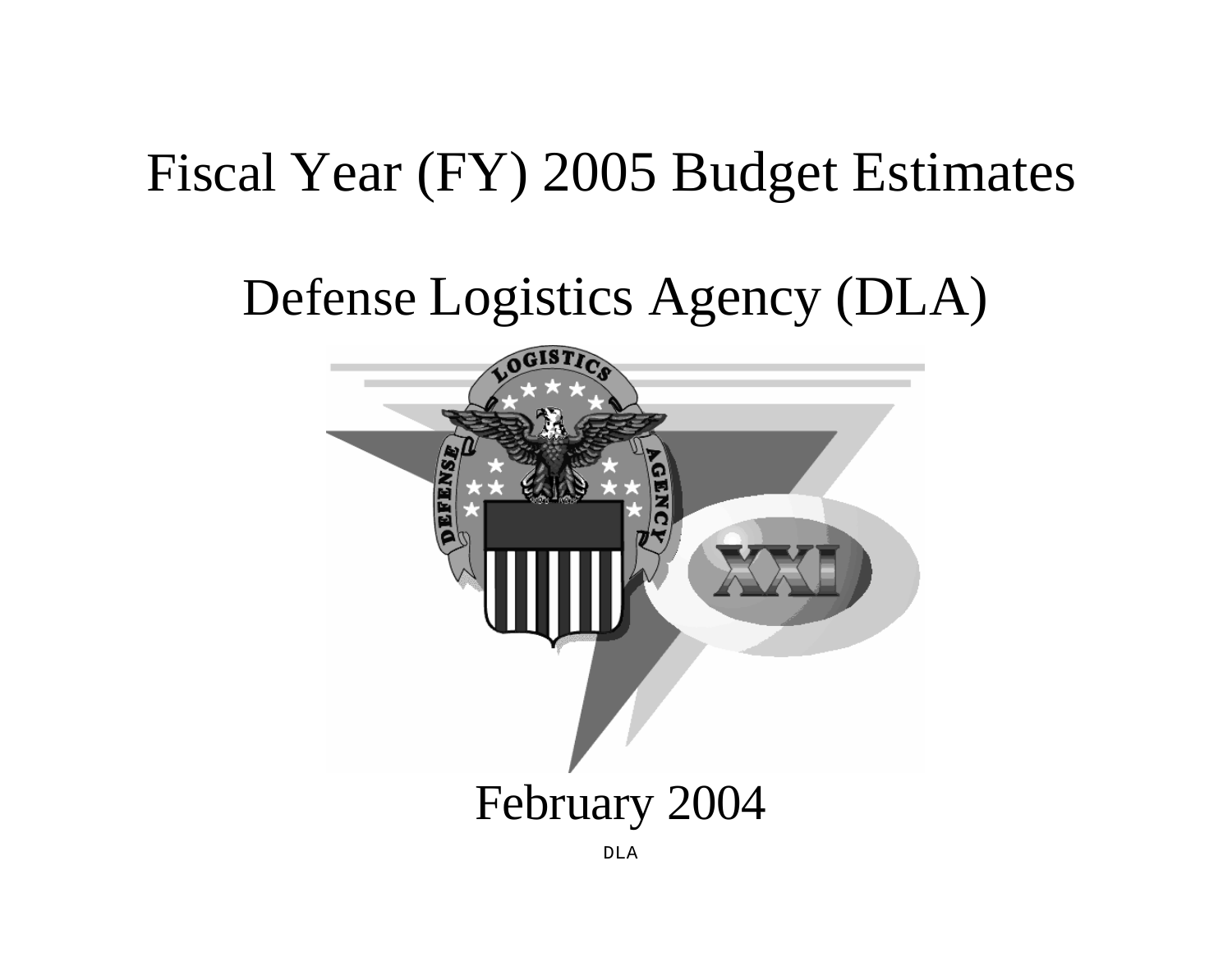# **DEFENSE LOGISTICS AGENCY Operation and Maintenance, Defense-Wide Fiscal Year (FY) 2005 Budget Estimates Appropriation Highlights (Dollars in Thousands)**

#### **Appropriation Summary:**

| Operation and Maintenance, Defense-<br>Wide                                           | FY 2003<br>Actual <sup>1</sup> | Price<br>Growth | Program<br>Growth | FY 2004<br>Estimate <sup>2</sup> | Price<br>Growth | Program<br>Growth                      | FY 2005<br>Estimate |
|---------------------------------------------------------------------------------------|--------------------------------|-----------------|-------------------|----------------------------------|-----------------|----------------------------------------|---------------------|
| Budget Activity (BA) 2:<br>Warstoppers                                                | 44,018                         | 572             | 4,876             | 49,466                           | 693             | (9, 560)                               | 40,599              |
| Admin. & Service Activities<br>$BA-4:$<br>Price Comparability<br>Memo:<br><b>DCPO</b> | 429,827                        | 6,730           | (194, 264)        | 242,293                          | 3,822           | 19,264<br>$(S+1, 020)$<br>$(S+5, 820)$ | 265,379             |
| Total                                                                                 | 473,845                        | 7,302           | (189, 388)        | 291,759                          | 4,515           | 9,704                                  | 305,978             |
| $\sim$ $\sim$                                                                         |                                |                 |                   |                                  |                 |                                        |                     |

<sup>1</sup>The FY 2003 Actual column includes the FY 2003 Supplemental funds (\$189,700 thousand)

<sup>2</sup>The FY 2004 Estimate column excludes the FY 2004 Supplemental funds (\$15,000 thousand)

**Description of Operations Financed:** The Defense Logistics Agency's operation and maintenance appropriation finances three activities:

Warstoppers are supply items that do not have a peacetime demand but that must be stocked to support DoD readiness and sustainment requirements;

Other Logistics Services (OLS) includes appropriated costs associated with DLA's logistics mission such as price comparability, hard copy map function, unemployment, quality of life, and homeless blankets; and

Other Logistics Programs (OLP) are multiple program offices for which DLA is either the executive agent or the budget administrator.

The Warstoppers program is financed in BA-2. The Department must procure certain supply items, called Warstoppers, and preserve critical industrial capability to support the Department's readiness and sustainment requirements. Peacetime demand is inadequate for sustainment and mobilization. The Warstoppers program supports the Services go-to-war estimated requirements and maintains the sole-source of supply for go-to-war surge.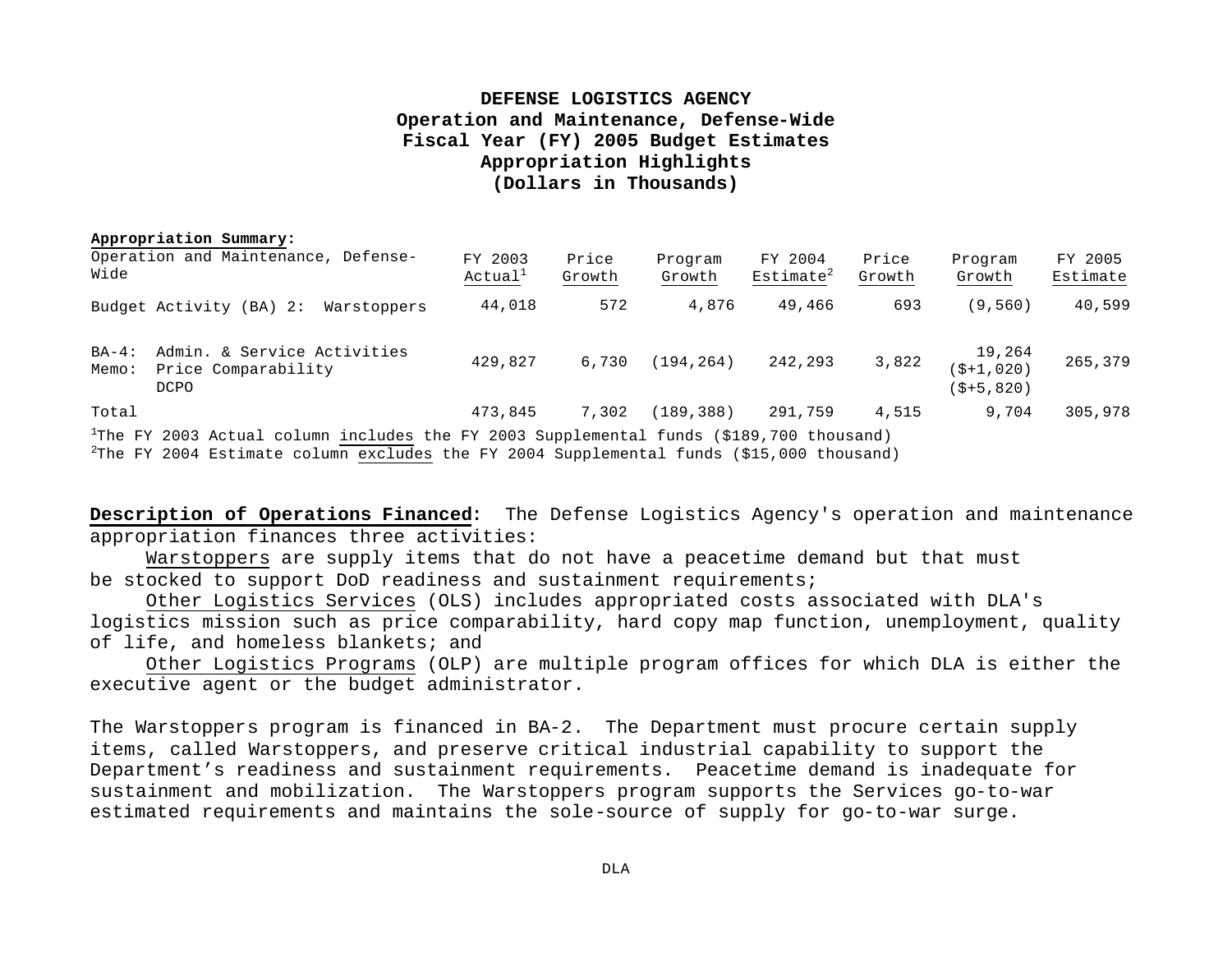# **DEFENSE LOGISTICS AGENCY Operation and Maintenance, Defense-Wide Fiscal Year (FY) 2005 Budget Estimates Appropriation Highlights (Dollars in Thousands)**

The overall decrease in the Warstoppers program in FY 2005 is due largely to prior year funding of urgent requirements in Medical Readiness for the expansion of Corporate Exigency Contracts, Vendor Management Inventory and Stock Rotation.

#### **Description of Operations Financed: (continued)**

BA-4 finances DLA's Programs and Services' contracts, supplies, equipment maintenance, communications, salaries, awards, personnel, benefits, travel, per diem, and training. The FY 2005 increases are primarily attributable to Price Comparability (\$+1,096) to include military unique costs for Contingency Operations, Generalized Emulation of Microcircuits (GEM), Diminishing Manufacturing Services (DMS) and Forward Positioning; and the Defense Continuity Program Office (DCPO) (\$+5,804) implementation and maintenance of efforts for which research and development are complete.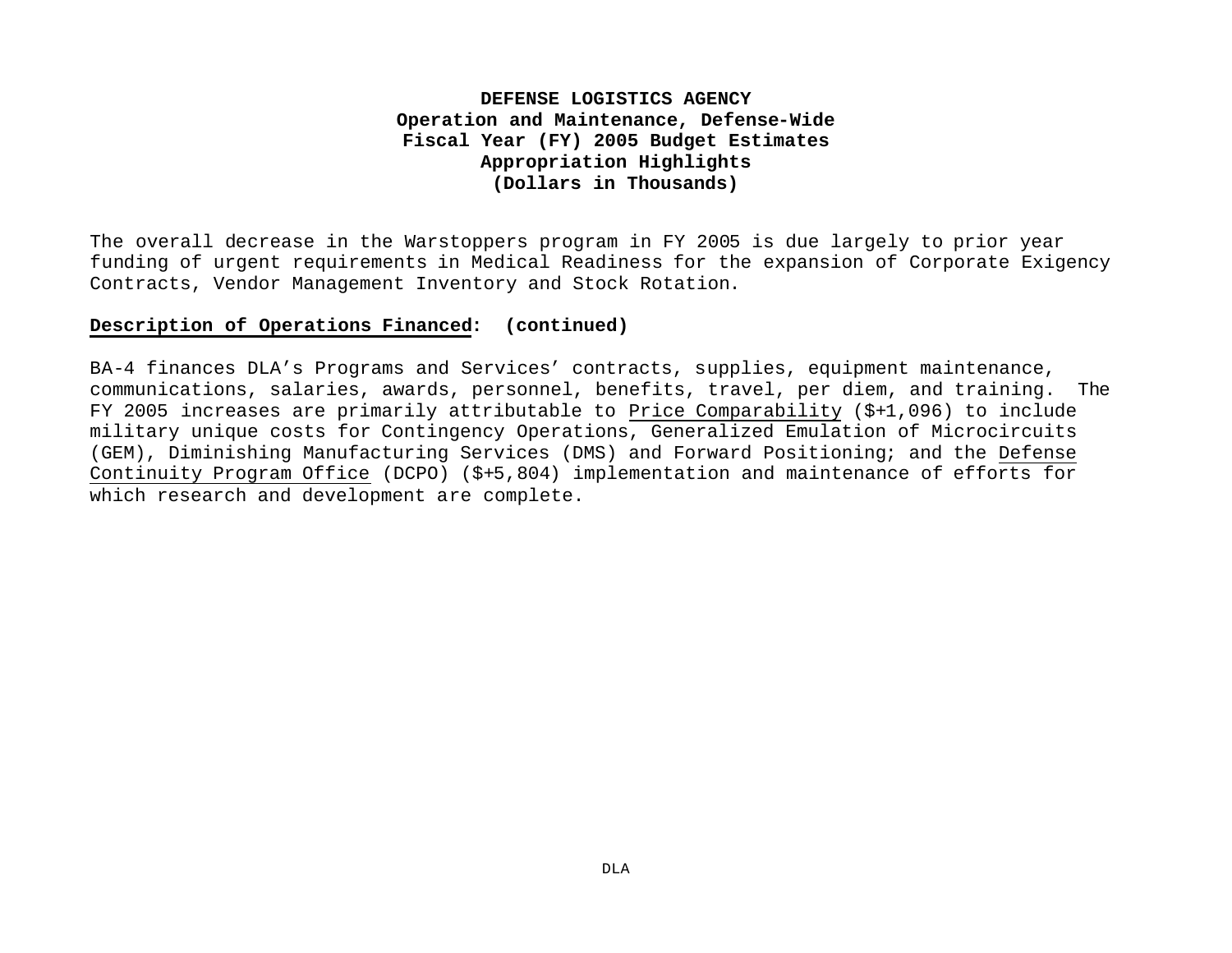| BA4    | BA2                                                       | TOTAL                                                                                                 |
|--------|-----------------------------------------------------------|-------------------------------------------------------------------------------------------------------|
|        |                                                           | 49,991 309,704                                                                                        |
|        |                                                           |                                                                                                       |
|        |                                                           |                                                                                                       |
|        |                                                           | (15, 700)                                                                                             |
|        |                                                           | 1,000                                                                                                 |
|        |                                                           |                                                                                                       |
|        |                                                           |                                                                                                       |
|        |                                                           |                                                                                                       |
|        |                                                           |                                                                                                       |
|        |                                                           | $(227)$ $(1, 410)$                                                                                    |
|        |                                                           |                                                                                                       |
|        | (31)                                                      | (181)                                                                                                 |
|        |                                                           |                                                                                                       |
|        |                                                           |                                                                                                       |
|        |                                                           |                                                                                                       |
|        |                                                           |                                                                                                       |
| 15,000 |                                                           | 15,000                                                                                                |
|        |                                                           |                                                                                                       |
|        |                                                           |                                                                                                       |
|        |                                                           |                                                                                                       |
|        |                                                           |                                                                                                       |
|        |                                                           |                                                                                                       |
|        | 1,000<br>(P.L. 108-106) Restoration of the Defense Policy | 259,713<br>(15, 700)<br>$(1,387)$ $(267)$ $(1,654)$<br>(1, 183)<br>(150)<br>242, 293 49, 466 291, 759 |

b. Technical Adjustments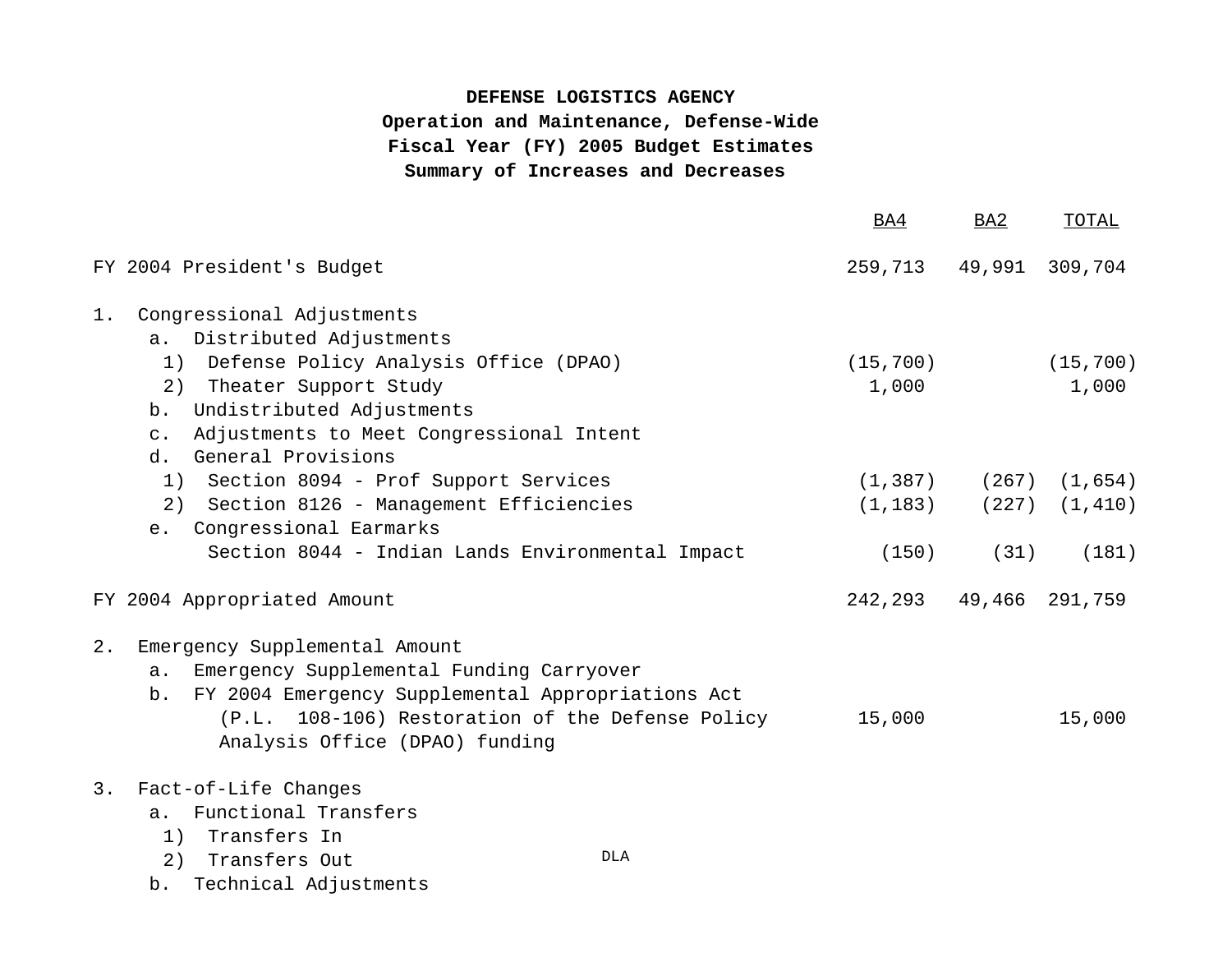|                                                                                                                                                | BA4      | BA <sub>2</sub><br>TOTAL |
|------------------------------------------------------------------------------------------------------------------------------------------------|----------|--------------------------|
| 1)<br>Increases                                                                                                                                |          |                          |
| a) Internal realignment of the Joint Total Asset<br>Visibility (JTAV) from Other Logistics Programs (OLP)<br>to Other Logistics Services (OLS) | 2,087    | 2,087                    |
| b) Internal realignment of the Joint Electronic<br>Commerce Program Office (JECPO) from OLP to OLS                                             | 7,748    | 7,748                    |
| 2)<br>Decreases                                                                                                                                |          |                          |
| a) Realignment of the Joint Total Asset Visibility                                                                                             |          |                          |
| (JTAV) to OLS                                                                                                                                  | (7, 748) | (7, 748)                 |
| b) Realignment of the JECPO to OLS                                                                                                             | (2,087)  | (2,087)                  |
| Emergent Requirements<br>$\mathsf{C}$ .                                                                                                        |          |                          |
| Program Increases<br>1)                                                                                                                        |          |                          |
| a) One-Time Costs                                                                                                                              |          |                          |
| b) Program Growth                                                                                                                              |          |                          |
| 1) Funds required for anticipated hire of civilian<br>personnel for the Law Enforcement Office (LESO)                                          | 601      | 601                      |
| 2) Internal funding realignment from Continuing                                                                                                |          |                          |
| Health in OLS to LESO in OLP                                                                                                                   | (601)    | (601)                    |
| Program Reductions<br>2)                                                                                                                       |          |                          |
| One-Time Costs<br>a)                                                                                                                           |          |                          |
| Program Decreases<br>b)                                                                                                                        |          |                          |
| Baseline Funding                                                                                                                               | 257,293  | 49,466<br>306,759        |
|                                                                                                                                                |          |                          |
| Reprogramming (Requiring 1415 Actions)<br>4.                                                                                                   |          |                          |
| DLA<br>Increases<br>$a$ .                                                                                                                      |          |                          |
| b.<br>Decreases                                                                                                                                |          |                          |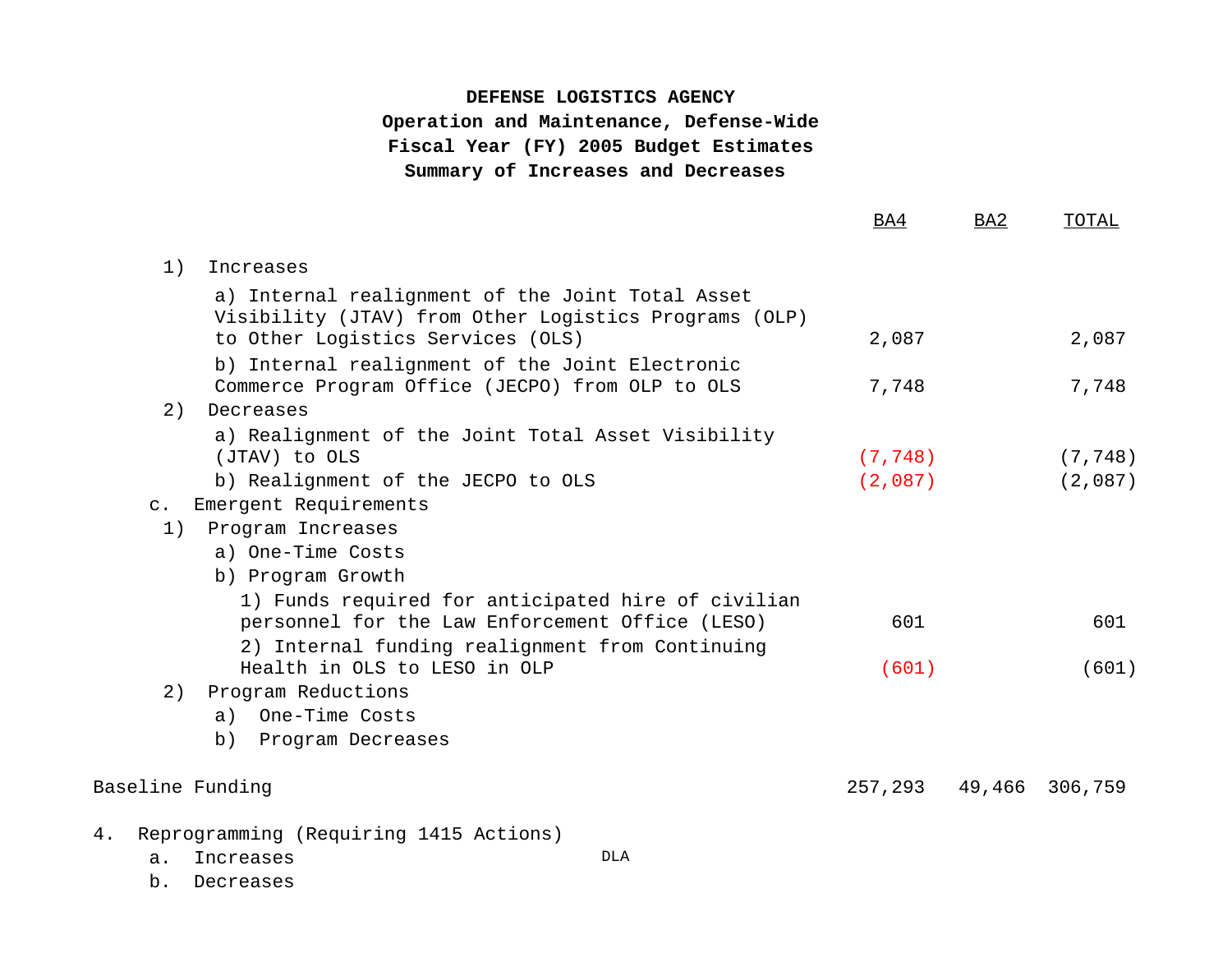|          |                                                                                                                                                                                | BA4      | BA2    | TOTAL          |
|----------|--------------------------------------------------------------------------------------------------------------------------------------------------------------------------------|----------|--------|----------------|
|          | Revised FY 2004 Estimate                                                                                                                                                       | 257,293  |        | 49,466 306,759 |
|          | 5. Less: Emergency Supplemental Funding                                                                                                                                        | (15,000) |        | (15,000)       |
|          | Normalized Current Estimate for FY 2004                                                                                                                                        | 242,293  | 49,466 | 291,759        |
|          | 6. Price Change                                                                                                                                                                | 3,822    | 693    | 4,515          |
| 7.<br>8. | Functional Transfers<br>Transfers In<br>a.<br>Transfers Out<br>b.<br>Program Increases                                                                                         |          |        |                |
|          | Annualization of New FY 2004 Program<br>a.                                                                                                                                     |          |        |                |
|          | One-Time FY 2005 Costs<br>b.<br>c. Program Growth in FY 2005                                                                                                                   |          |        |                |
|          | Increase is a result of a Congressional reduction<br>1)<br>in FY 2004 and a return in FY 2005 to the planned<br>program level for the Defense Policy Analysis Office<br>(DPAO) | 15,838   |        | 15,838         |
|          | 2) Fact-of-Life increase for the Defense                                                                                                                                       |          |        |                |
|          | Standardization Program Office (DSPO)<br>3) Fact-of-Life increase for the Defense Property                                                                                     | 40       |        | 40             |
|          | Accountability System (DPAS)<br><b>DLA</b>                                                                                                                                     | 62       |        | 62             |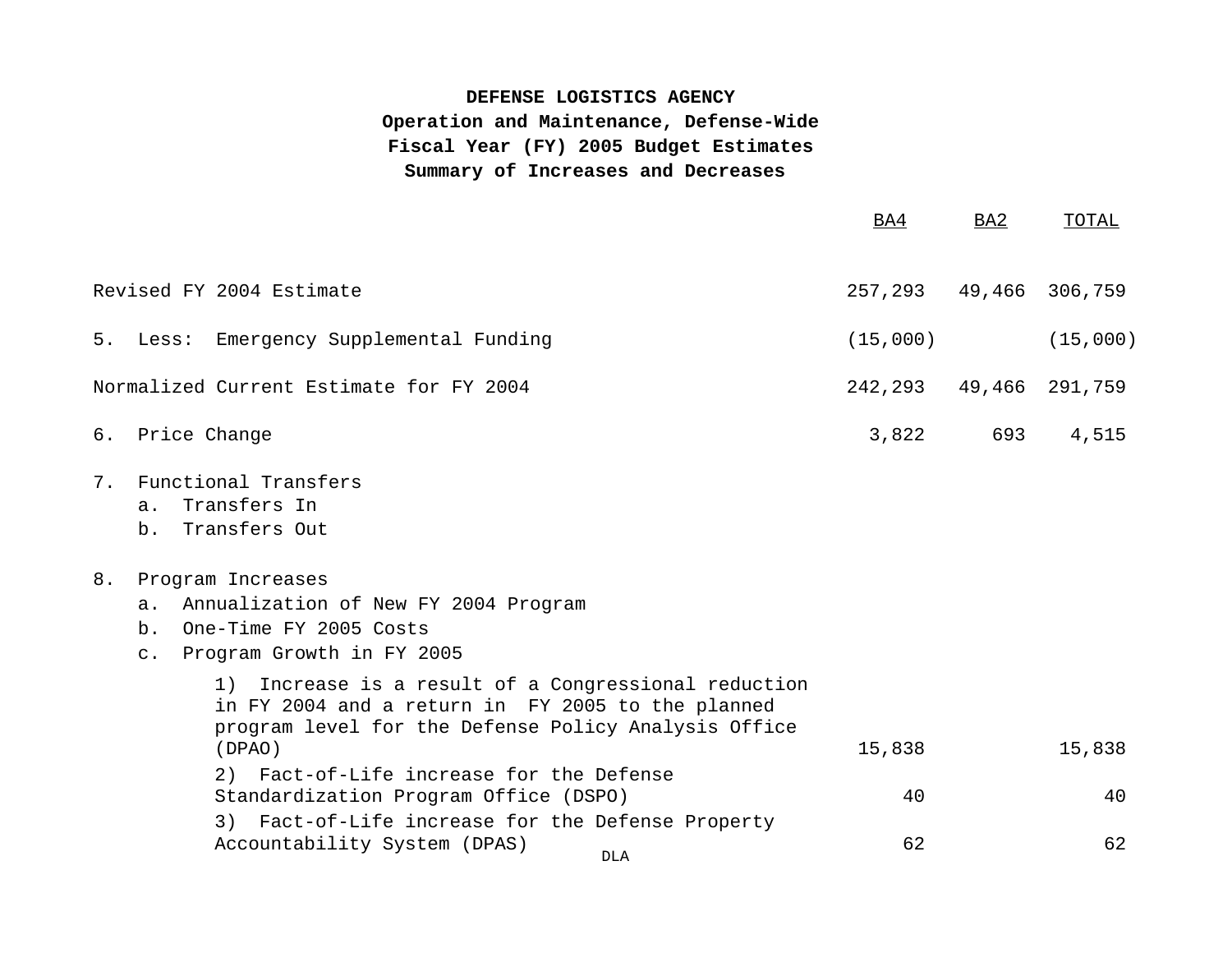|                                                                                                                                                                     | <b>BA4</b>     | BA2 | TOTAL          |
|---------------------------------------------------------------------------------------------------------------------------------------------------------------------|----------------|-----|----------------|
| Fact-of-Life increase for the Logistics Enterprise<br>4)<br>Support Program (LESP)                                                                                  | 34             |     | 34             |
| Fact-of-Life increase for the Defense Acquisition<br>5)                                                                                                             |                |     |                |
| Career Management (DACM)                                                                                                                                            | $\overline{3}$ |     | $\overline{3}$ |
| 6) Fact-of-Life increase for the Classified Program                                                                                                                 | 20             |     | 20             |
| Funds required for anticipated hire of civilian<br>7)<br>personnel for the LESO                                                                                     | 208            |     | 208            |
| 8)<br>Increase is due to the Defense Continuity Program<br>Office (DCPO) implementation and maintenance efforts<br>for which research and development are complete  | 5,820          |     | 5,820          |
| 9) Disability Compensation increase due to estimated<br>charges                                                                                                     | 20             |     | 20             |
| 11) OPM increase for estimated personnel security<br>investigations                                                                                                 | 262            |     | 262            |
| 12) Price Comparability increase for military unique<br>costs for Contingency Operations, Generalized Emulation<br>of Microciruits (GEM), Diminishing Manufacturing |                |     |                |
| Services, (DMS) and Forward Positioning                                                                                                                             | 1,020          |     | 1,020          |
| 13) Quality of Life increase due to estimated program<br>operation costs                                                                                            | 253            |     | 253            |
| 14) DLA Mapping increase due to estimated program<br>operation costs for program baseline map distribution                                                          |                |     |                |
| and system maintenance                                                                                                                                              | 703            |     | 703            |
| 15) Blankets increase due to estimated program<br>requirements                                                                                                      | 58             |     | 58             |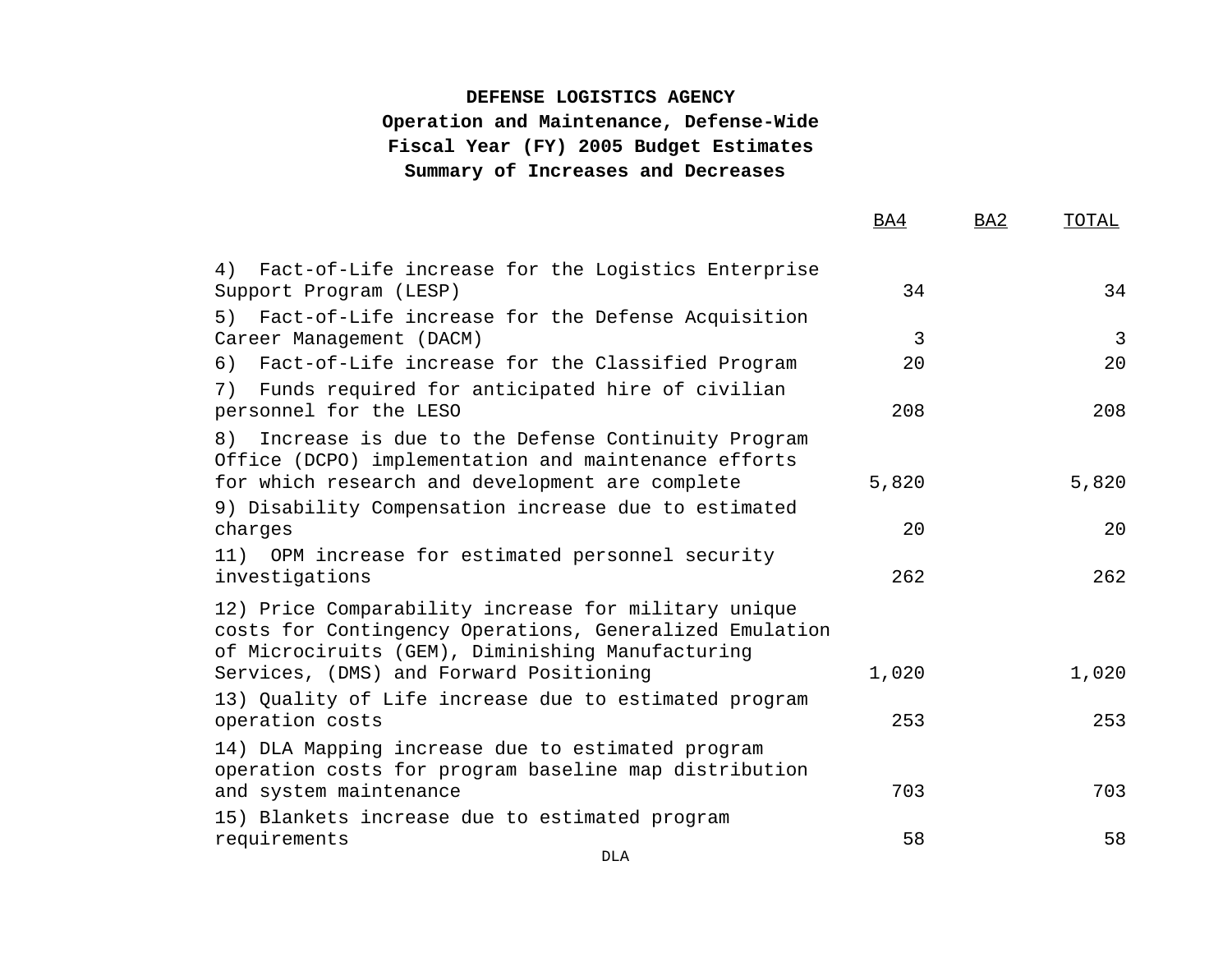|                                                                                                                                                  | <b>BA4</b> | BA2   | TOTAL |
|--------------------------------------------------------------------------------------------------------------------------------------------------|------------|-------|-------|
| 16) Logistics Transformation increase due to estimated<br>program requirements for Department transformation                                     |            |       |       |
| initiatives                                                                                                                                      | 122        |       | 122   |
| 17) JTAV increase due to fact-of-life                                                                                                            | 9          |       | 9     |
| 18) PTAP increase based on estimated center awards                                                                                               | 375        |       | 375   |
| 19) Unemployment Compensation increase due to estimated<br>downsizing and consolidation of management headquarters                               |            |       |       |
| and depot contracting actions                                                                                                                    | 120        |       | 120   |
| 20) FECA Surcharge estimate to cover Agency<br>compensation charge from Dept of Labor                                                            | 34         |       | 34    |
| 21) Nerve Agent Antidote increase due to negotiated<br>contract options, Service estimated go-to-war<br>requirements and new injector components |            | 1,200 | 1,200 |
| 22) Chemical Gloves increase for industrial<br>preparedness investments                                                                          |            | 30    | 30    |
| 23) Chemical Suites increase for industrial<br>preparedness investments                                                                          |            | 20    | 20    |
| 24) Manpower Direct Support increase due to fact-of-<br>life changes                                                                             |            | 37    | 37    |
| 25) NBC Defense increase due to contractor negotiated<br>prices                                                                                  |            | 693   | 693   |
| 9.<br>Program Decreases                                                                                                                          |            |       |       |
| Annualization of New FY 2004 Program Decreases<br>a.                                                                                             |            |       |       |

 b. One-Time FY 2004 Costs Adjustment to the civilian workforce  $_{\text{Pald}}^{\text{DLA}}$ days (335) (335)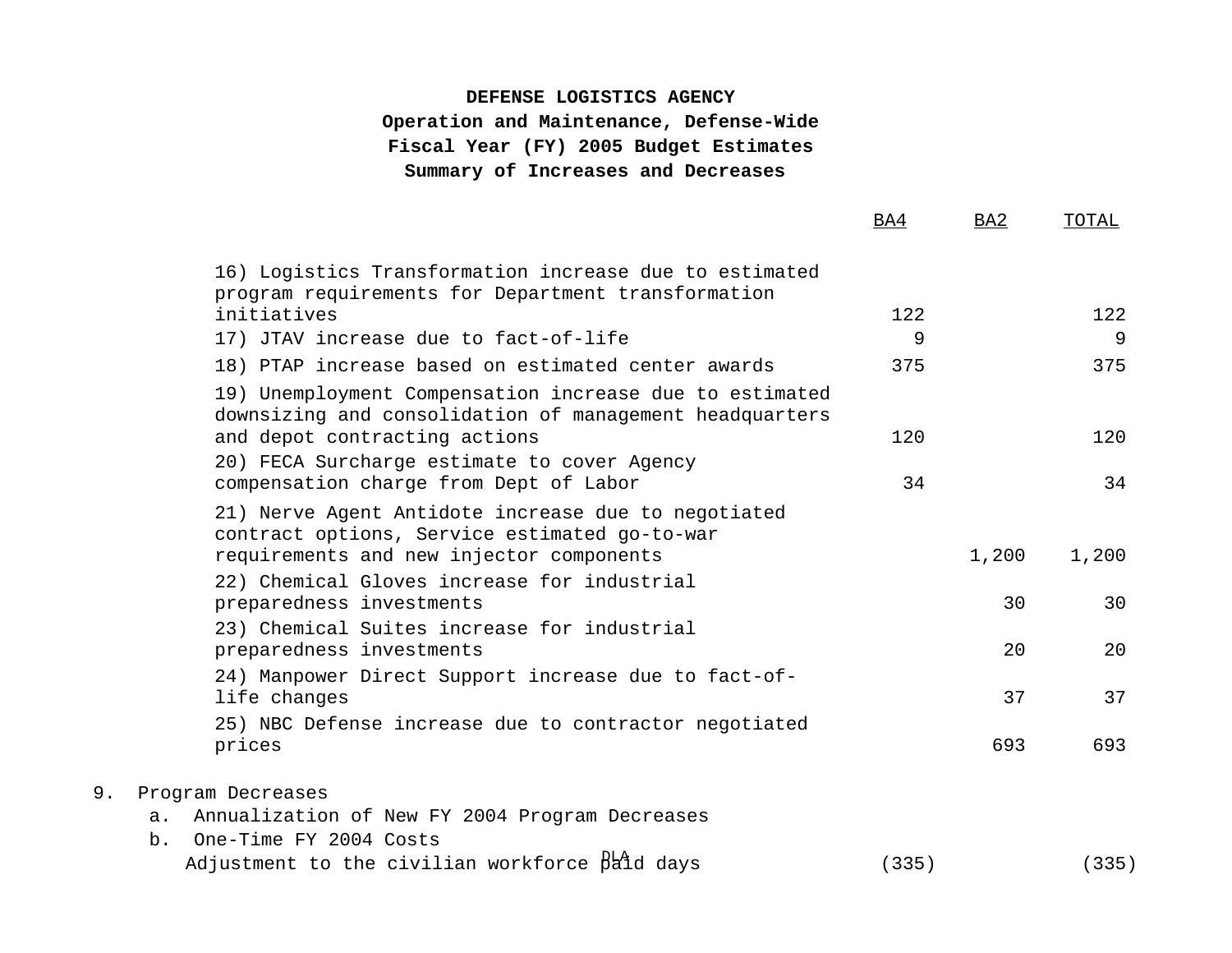|                                                                                                                                          | BA4           | BA <sub>2</sub> | TOTAL         |
|------------------------------------------------------------------------------------------------------------------------------------------|---------------|-----------------|---------------|
| Program Decreases in FY 2005<br>$\mathsf{C}$ .                                                                                           |               |                 |               |
| Fact-of-Life decrease for the Business Process<br>1)<br>Reengineering Center (BPRC)                                                      | (4)           |                 | (4)           |
| 2) Fact-of-Life decrease for Automatic Identification<br>Technology (AIT)                                                                | (59)          |                 | (59)          |
| Reduced requirements for the Defense<br>3)<br>Microelectronics Activity (DMEA)                                                           | (73)          |                 | (73)          |
| 4) Continuing Health decrease due to Agency estimated<br>costs based on downsizing and consolidation                                     | (182)         |                 | (182)         |
| 5) Critical Infrastructure Protection decrease due to<br>program funding realignment within the Department                               | (348)         |                 | (348)         |
| 6) DFAS decrease due to an FY 2004 DFAS charge for<br>write-off of depreciation for cancelled systems                                    | (3, 383)      |                 | (3, 383)      |
| 7) GIDEP decrease due to revised requirements for                                                                                        |               |                 |               |
| Agency program support<br>8) JTAV decrease due to estimated program requirements                                                         | (21)<br>(280) |                 | (21)<br>(280) |
| 9) Theater Support Study decrease due to an one-time                                                                                     |               |                 |               |
| Congressional add in FY 2004                                                                                                             | (1, 014)      |                 | (1, 014)      |
| 10) Contingency Operations decrease due to estimated<br>field requirements                                                               | (13)          |                 | (13)          |
| 11) Counter-terrorism/Force Protection decrease due to<br>system and personnel requirements                                              | (25)          |                 | (25)          |
| 12) Tpack/MRE Maintenance decrease due to increased<br>peacetime use of the reserve equipment and a lower<br>quantity of equipment owned |               | (1)             | (1)           |
|                                                                                                                                          |               |                 |               |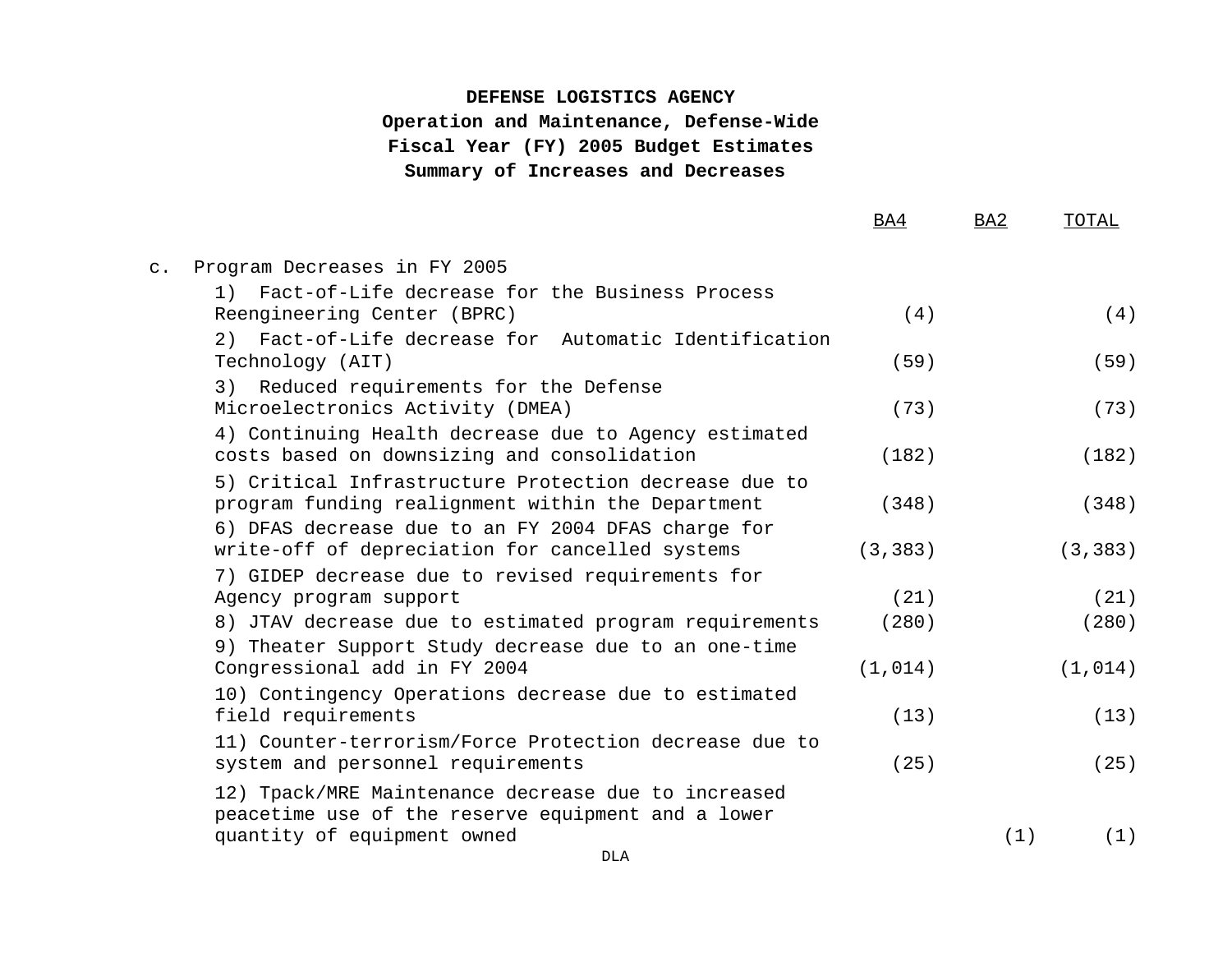|                         |                                                                                                                                         | BA4     | BA2            | TOTAL                   |
|-------------------------|-----------------------------------------------------------------------------------------------------------------------------------------|---------|----------------|-------------------------|
|                         | 13) Industrial Readiness decrease due to more<br>comprehensive supplier assessments and measures to<br>address capability shortfalls    |         | (29)           | (29)                    |
|                         | 14) Medical Readiness decrease due to prior year<br>funding of urgent requirements for the expansion of<br>CEC, VMI, and Stock Rotation |         |                | $(11, 510)$ $(11, 510)$ |
| FY 2005 Budget Estimate |                                                                                                                                         | 265,379 | 40,599 305,978 |                         |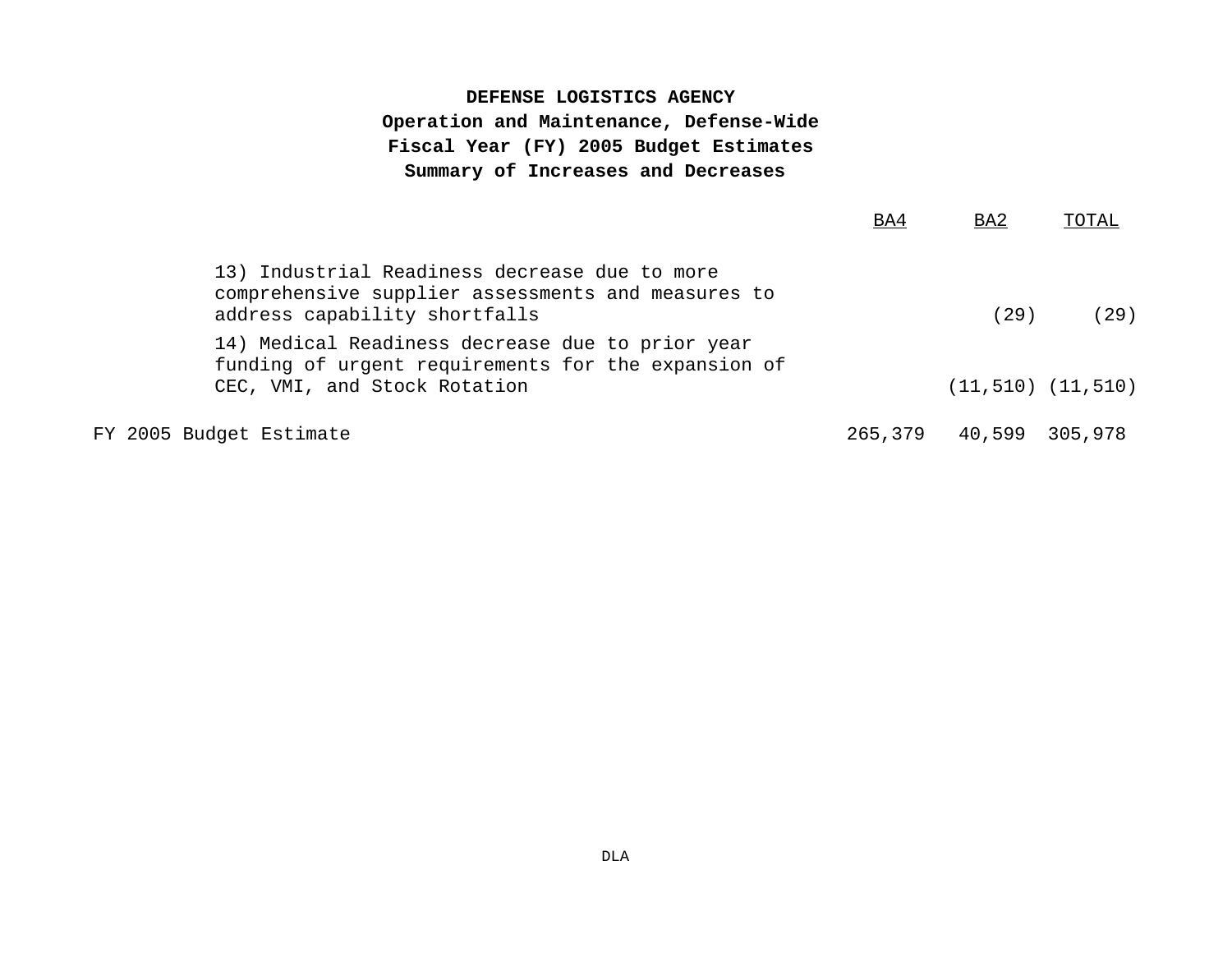|     |                                        | FY 2003     |         | Price Growth |               | FY 2004        |
|-----|----------------------------------------|-------------|---------|--------------|---------------|----------------|
|     |                                        | Program     | Percent | Amount       | <u>Growth</u> | Program        |
|     | CIVILIAN PERSONNEL COMPENSATION        |             |         |              |               |                |
| 101 | Executive, General & Special Schedule  | 22,580      | 0.04    | 1,279        | 2,071         | 25,930         |
| 103 | Wage Board                             | 43          | 0.04    | 2            | $\Omega$      | 45             |
| 104 | Foreign National Direct Hire (FNDH)    | $\mathbf 0$ | 0.04    | $\Omega$     | $\Omega$      | 0              |
| 105 | Separation Liability (FNDH)            | $\mathbf 0$ | 0.04    | $\Omega$     | $\Omega$      | $\mathbf 0$    |
| 106 | Benefits to Former Employees           | 362         | 0.00    | $\Omega$     | 65            | 427            |
| 107 | Voluntary Separation Incentive Pay     | 150         | 0.00    | $\Omega$     | (150)         | 0              |
| 110 | Unemployment Compensation              | 0           | 0.00    | $\Omega$     | $\Omega$      | $\mathsf{O}$   |
| 111 | Disability Compensation                | 645         | 0.00    | 0            | 86            | 731            |
| 199 | TOTAL CIVILIAN PERSONNEL COMPENSATION  | 23,780      |         | 1,281        | 2,072         | 27,133         |
|     | TRAVEL                                 |             |         |              |               |                |
| 308 | Travel of Persons                      | 718         | 0.01    | 10           | (93)          | 635            |
| 399 | TOTAL TRAVEL                           | 718         |         | 10           | (93)          | 635            |
|     | SUPPLIES & MATERIALS PURCHASES         |             |         |              |               |                |
| 415 | DLA Managed Supplies & Materials       | 20          | $-0.03$ | (1)          | (1)           | 18             |
| 416 | GSA Managed Supplies & Materials       | 17          | 0.01    | 0            | (17)          | $\overline{0}$ |
|     | Locally Procured DoD centrally managed |             |         |              |               |                |
| 417 | supplies & materials                   | 8           | 0.01    | $\Omega$     | 3             | 11             |
| 499 | TOTAL SUPPLIES & MATERIALS PURCHASES   | 45          |         | (1)          | (15)          | 29             |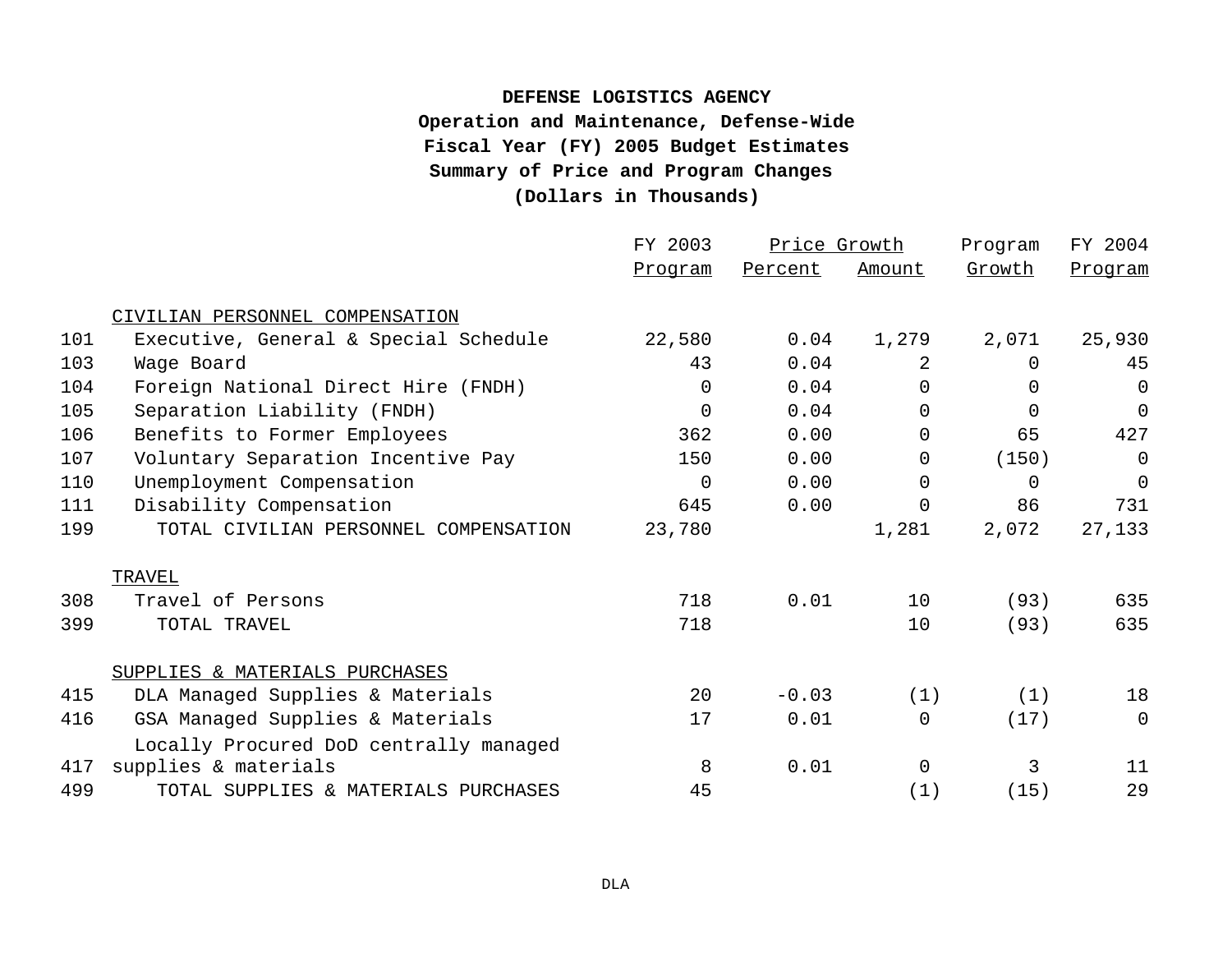|     |                                                     | FY 2003  | Price Growth |          | Program       | FY 2004        |  |
|-----|-----------------------------------------------------|----------|--------------|----------|---------------|----------------|--|
|     |                                                     | Program  | Percent      | Amount   | <u>Growth</u> | Program        |  |
|     | EQUIPMENT PURCHASES                                 |          |              |          |               |                |  |
| 506 | DLA Equipment                                       | 21       | $-0.03$      | (1)      |               | 21             |  |
| 507 | GSA Managed Equipment                               | $\Omega$ | 0.01         | $\Omega$ | $\Omega$      | $\overline{0}$ |  |
| 599 | TOTAL FUND EQUIPMENT PURCHASES                      | 21       | $\mathbf 0$  | (1)      | 1             | 21             |  |
|     | OTHER FUND PURCHASES (EXCLUDE TRANSPORTATION)       |          |              |          |               |                |  |
| 647 | DISA Information Systems (Megacenters)              | 77       | 0.00         | $\Omega$ | (77)          | $\mathbf 0$    |  |
| 671 | Communication Services (DISA) Tier 2                | 5        | 0.00         | $\Omega$ | $\Omega$      | 5              |  |
| 673 | Defense Finance and Accounting Services             | 1,014    | 0.14         | 144      | 4,462         | 5,620          |  |
| 677 | Communication Services (DISA) Tier 1                | $\Omega$ | 0.00         | $\Omega$ | $\Omega$      | 0              |  |
| 678 | Defense Security Service                            | 716      | 0.03         | 21       | (737)         | $\Omega$       |  |
| 679 | Cost Reimbursable Purchases                         | 72,788   | 0.01         | 946      | 39,382        | 113,116        |  |
| 699 | TOTAL<br>PURCHASES                                  | 74,600   |              | 1,111    | 43,030        | 118,741        |  |
|     | CIVILIAN PERSONNEL COMPENSATION<br>(TRANSPORTATION) |          |              |          |               |                |  |
| 771 | Commercial Transportation                           | 15       | 0.01         | 0        | (10)          | 5              |  |
| 799 | TOTAL TRANSPORTATION                                | 15       |              | 0        | (10)          | 5              |  |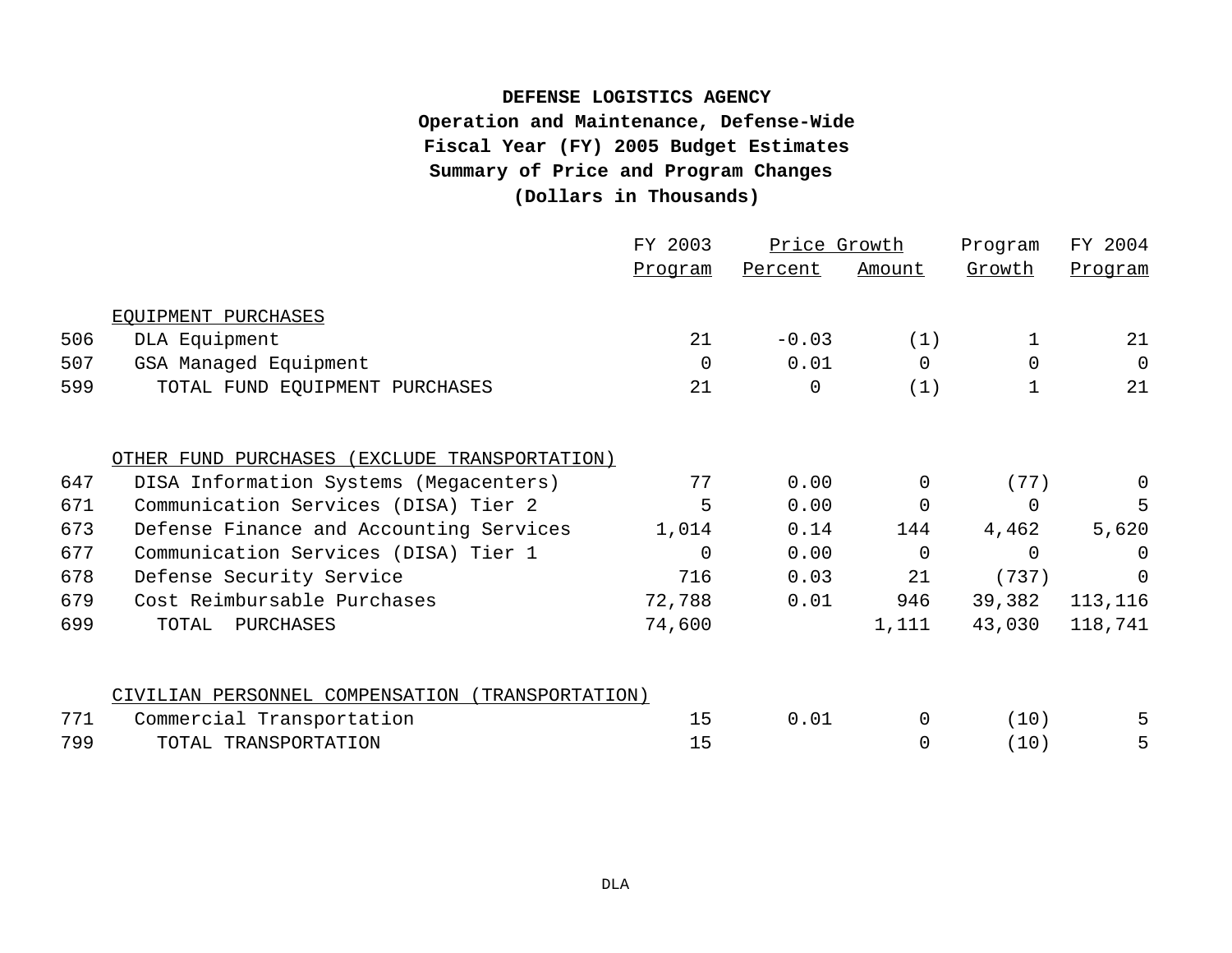|      |                                             | FY 2003  | Price Growth |                | Program                 | FY 2004        |
|------|---------------------------------------------|----------|--------------|----------------|-------------------------|----------------|
|      |                                             | Program  | Percent      | Amount         | Growth                  | Program        |
|      | OTHER PURCHASES                             |          |              |                |                         |                |
| 901  | Foreign National Indirect Hire (FNIH)       | $\Omega$ | 0.04         | $\Omega$       | $\Omega$                | $\Omega$       |
| 912  | Rental Payments to GSA Leases (SLUC)        | $\Omega$ | 0.02         | $\mathsf{O}$   | $\mathbf 0$             | $\overline{0}$ |
| 913  | Purchased Utilities                         | 808      | 0.01         | 11             | $\Omega$                | 819            |
| 914  | Purchased Communications                    | 20       | 0.01         | $\Omega$       | 8                       | 28             |
| 915  | Rents (Non-GSA)                             | 1,088    | 0.01         | 14             | 182                     | 1,284          |
| 917  | Postal Services (U.S.P.S.)                  | 0        | 0.00         | $\Omega$       | 0                       | 0              |
| 920  | Supplies & Materials (non centrally managed | 3,684    | 0.01         | 47             | 206                     | 3,937          |
| 921  | Printing and Reproduction                   | 5        | 0.01         | $\overline{0}$ | $\overline{0}$          | 5              |
| 922  | Equipment Maintenance by Contract           | $\Omega$ | 0.01         | $\Omega$       | $\Omega$                | $\mathbf 0$    |
| 923  | Facility Maintenance by Contract            | $\Omega$ | 0.01         | $\Omega$       | $\mathbf 0$             | $\Omega$       |
| 925  | Equipment Purchases (non centrally managed) | 270      | 0.01         | 4              | (63)                    | 211            |
| 931  | Contract Consultants                        | $\Omega$ | 0.01         | $\mathbf 0$    | 0                       | $\overline{0}$ |
| 932  | Management & Professional Support Services  | 74       | 0.01         | $\mathbf{1}$   | (25)                    | 50             |
| 933  | Studies, Analysis, & Evaluations            | 13,693   | 0.01         | 178            | 7,892                   | 21,763         |
| 934  | Engineering & Technical Services            | 4,334    | 0.01         | 56             | (4, 390)                | $\overline{0}$ |
| 987  | Other Intr-Govt Purchases                   | 19,865   | 0.01         | 257            | (3, 683)                | 16,439         |
| 988  | Grants                                      | 21,055   | 0.01         | 274            | (2, 372)                | 18,957         |
| 989  | Other Contracts                             | 309,760  | 0.01         | 4,060          | (232, 127)              | 81,693         |
| 991  | Foreign Currency Variance                   | 0        | 0.01         | $\Omega$       | 0                       | $\Omega$       |
| 998  | Other Costs                                 | 10       | 0.01         | $\Omega$       | (1)                     | 9              |
| 999  | TOTAL OTHER PURCHASES                       | 374,666  |              | 4,902          | (234, 373)              | 145,195        |
| 9999 | TOTAL OPERATION & MAINTENANCE               | 473,845  |              |                | 7,302 (189,388) 291,759 |                |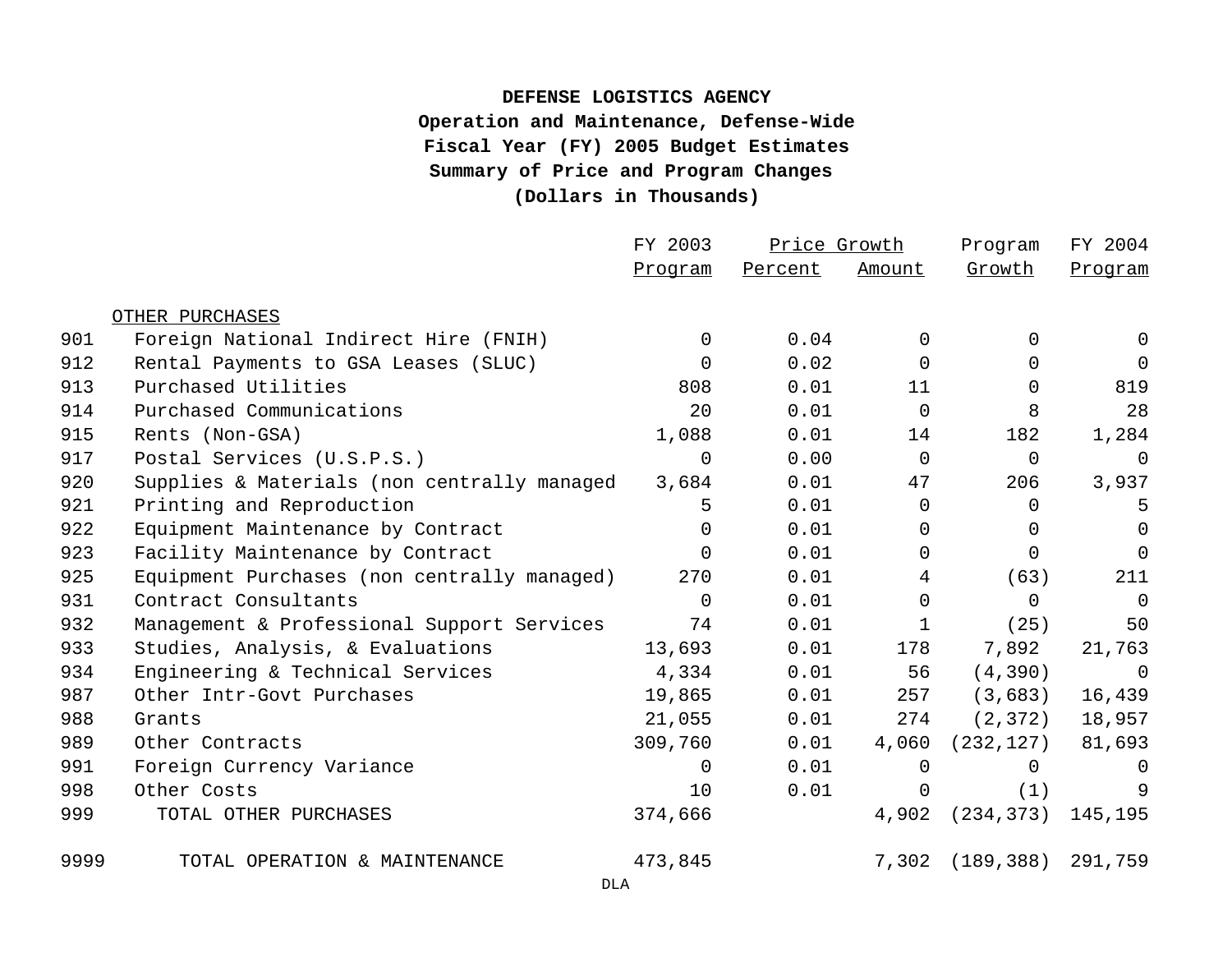|     |                                        | FY 2004<br>Price Growth<br>Program |         | FY 2005        |                |          |
|-----|----------------------------------------|------------------------------------|---------|----------------|----------------|----------|
|     |                                        | Program                            | Percent | Amount         | Growth         | Program  |
|     | CIVILIAN PERSONNEL COMPENSATION        |                                    |         |                |                |          |
| 101 | Executive, General & Special Schedule  | 25,930                             | 0.02    | 764            | 3,224          | 29,918   |
| 103 | Wage Board                             | 45                                 | 0.02    | 1              | $\Omega$       | 46       |
| 104 | Foreign National Direct Hire (FNDH)    | $\mathbf 0$                        | 0.02    | $\Omega$       | $\Omega$       | $\Omega$ |
| 105 | Separation Liability (FNDH)            | $\Omega$                           | 0.02    | $\Omega$       | $\Omega$       | $\Omega$ |
| 106 | Benefits to Former Employees           | 427                                | 0.00    | $\Omega$       | (182)          | 245      |
| 107 | Voluntary Separation Incentive Pay     | $\Omega$                           | 0.00    | $\Omega$       | $\Omega$       | $\Omega$ |
| 110 | Unemployment Compensation              | $\Omega$                           | 0.00    | $\Omega$       | $\Omega$       | $\Omega$ |
| 111 | Disability Compensation                | 731                                | 0.00    | 0              | 20             | 751      |
| 199 | TOTAL CIVILIAN PERSONNEL COMPENSATION  | 27,133                             |         | 765            | 3,062          | 30,960   |
|     | TRAVEL                                 |                                    |         |                |                |          |
| 308 | Travel of Persons                      | 635                                | 0.01    | 8              | 223            | 866      |
| 399 | TOTAL TRAVEL                           | 635                                |         | 8              | 223            | 866      |
|     | SUPPLIES & MATERIALS PURCHASES         |                                    |         |                |                |          |
| 415 | DLA Managed Supplies & Materials       | 18                                 | 0.01    | $\Omega$       | $\overline{0}$ | 18       |
| 416 | GSA Managed Supplies & Materials       | $\overline{0}$                     | 0.01    | $\overline{0}$ | $\Omega$       | $\Omega$ |
|     | Locally Procured DoD centrally managed |                                    |         |                |                |          |
| 417 | supplies & materials                   | 11                                 | 0.01    | $\Omega$       |                | 12       |
| 499 | TOTAL SUPPLIES & MATERIAL PURCHASES    | 29                                 |         | 0              |                | 30       |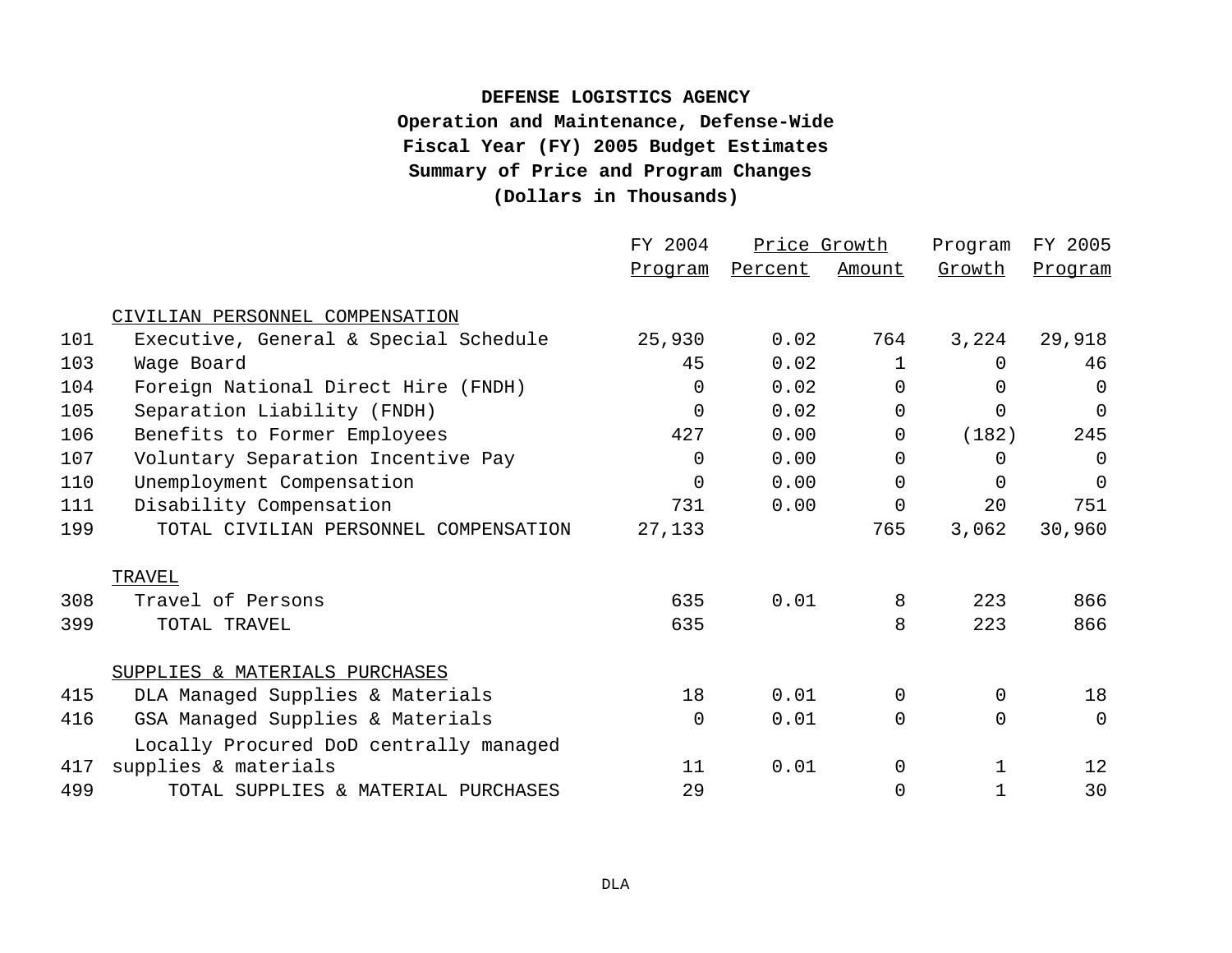|     |                                                  | FY 2004<br>Price Growth |         | Program  | FY 2005           |                |
|-----|--------------------------------------------------|-------------------------|---------|----------|-------------------|----------------|
|     |                                                  | Program                 | Percent | Amount   | <u>Growth</u>     | <u>Program</u> |
|     | EQUIPMENT PURCHASES                              |                         |         |          |                   |                |
| 506 | DLA Equipment                                    | 21                      | 0.01    | $\Omega$ | $\Omega$          | 21             |
| 507 | GSA Managed Equipment                            | $\overline{0}$          | 0.01    | 0        | $\mathbf 0$       | $\Omega$       |
| 599 | TOTAL FUND EQUIPMENT PURCHASES                   | 21                      |         | $\Omega$ | $\Omega$          | 21             |
|     | OTHER FUND PURCHASES (EXCLUDE TRANSPORTATION)    |                         |         |          |                   |                |
| 647 | DISA Information Systems (Megacenters)           | $\overline{0}$          | 0.00    | $\Omega$ | $\Omega$          |                |
| 671 | Communication Services (DISA) Tier 2             | 5                       | 0.00    | $\Omega$ | $\Omega$          | 5              |
| 673 | Defense Finance and Accounting Services          | 5,620                   | 0.02    | 137      | (3, 383)          | 2,374          |
| 677 | Communication Services (DISA) Tier 1             | $\Omega$                | 0.00    | $\Omega$ | $\Omega$          | $\Omega$       |
| 678 | Defense Security Service                         | $\Omega$                | 0.00    | $\Omega$ | $\Omega$          | $\Omega$       |
| 679 | Cost Reimbursable Purchases                      | 113,116                 | 0.01    | 1,584    |                   | 2,237 116,937  |
| 699 | TOTAL<br>PURCHASES                               | 118,741                 |         | 1,721    | $(1,146)$ 119,316 |                |
|     | CIVILIAN PERSONNEL COMPENSATION (TRANSPORTATION) |                         |         |          |                   |                |
| 771 | Commercial Transportation                        | 5                       | 0.01    | $\Omega$ | $\Omega$          | 5.             |
| 799 | TOTAL TRANSPORTATION                             | 5                       |         | $\Omega$ | $\Omega$          | 5              |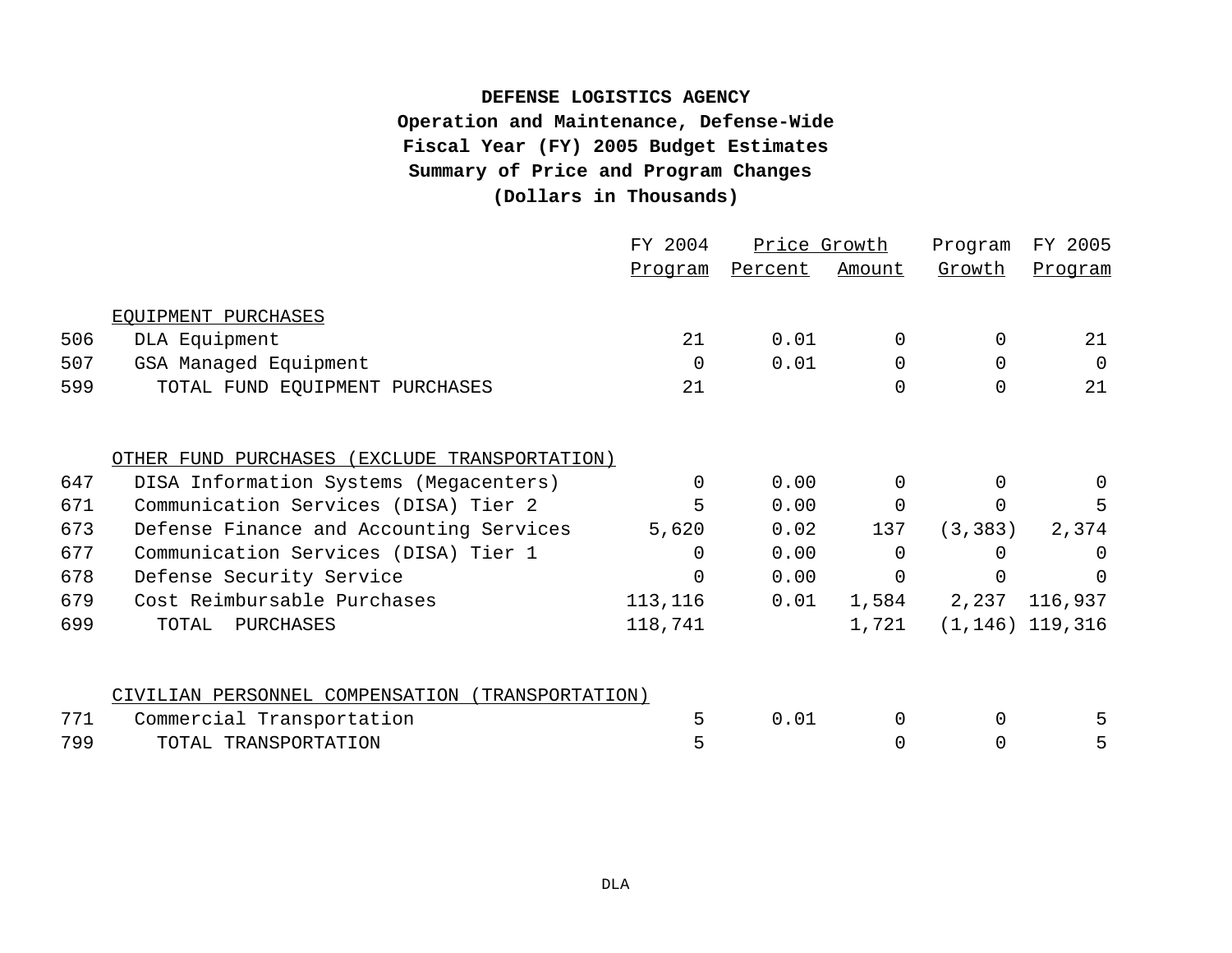|      |                                             | FY 2004        |         | Price Growth   |                | FY 2005        |
|------|---------------------------------------------|----------------|---------|----------------|----------------|----------------|
|      |                                             | <u>Program</u> | Percent | Amount         | Growth         | Program        |
|      | OTHER PURCHASES                             |                |         |                |                |                |
| 901  | Foreign National Indirect Hire (FNIH)       | $\overline{0}$ | 0.02    | $\Omega$       | $\Omega$       | $\Omega$       |
| 912  | Rental Payments to GSA Leases (SLUC)        | $\mathbf 0$    | 0.01    | $\Omega$       | $\Omega$       | $\Omega$       |
| 913  | Purchased Utilities                         | 819            | 0.01    | 11             | $\Omega$       | 830            |
| 914  | Purchased Communications                    | 28             | 0.01    | $\Omega$       | 1,400          | 1,428          |
| 915  | Rents (Non-GSA)                             | 1,284          | 0.01    | 18             | 75             | 1,377          |
| 917  | Postal Services (U.S.P.S.)                  | $\mathbf 0$    | 0.00    | $\overline{0}$ | $\overline{0}$ | $\Omega$       |
| 920  | Supplies & Materials (non centrally managed | 3,937          | 0.01    | 54             | 86             | 4,077          |
| 921  | Printing and Reproduction                   | 5              | 0.01    | $\Omega$       | $\overline{0}$ | 5              |
| 922  | Equipment Maintenance by Contract           | $\Omega$       | 0.01    | $\Omega$       | $\Omega$       | $\Omega$       |
| 923  | Facility Maintenance by Contract            | $\Omega$       | 0.01    | $\mathbf 0$    | $\overline{0}$ | $\Omega$       |
| 925  | Equipment Purchases (non centrally managed) | 211            | 0.01    | 3              | 152            | 366            |
| 931  | Contract Consultants                        | $\Omega$       | 0.01    | $\Omega$       | $\mathbf 0$    | $\overline{0}$ |
| 932  | Management & Professional Support Services  | 50             | 0.01    | $\mathbf 1$    | $\Omega$       | 51             |
| 933  | Studies, Analysis, & Evaluations            | 21,763         | 0.01    | 305            | (1, 535)       | 20,533         |
| 934  | Engineering & Technical Services            | $\overline{0}$ | 0.01    | $\mathbf{0}$   | $\overline{0}$ | $\Omega$       |
| 987  | Other Intr-Govt Purchases                   | 16,439         | 0.01    | 230            | 89             | 16,758         |
| 988  | Grants                                      | 18,957         | 0.01    | 265            | 375            | 19,597         |
| 989  | Other Contracts                             | 81,693         | 0.01    | 1,134          | 6,922          | 89,749         |
| 991  | Foreign Currency Variance                   | 0              | 0.01    | $\Omega$       | $\Omega$       | $\Omega$       |
| 998  | Other Costs                                 | 9              | 0.01    | $\overline{0}$ | $\Omega$       | 9              |
| 999  | TOTAL OTHER PURCHASES                       | 145,195        |         | 2,021          | 7,564          | 154,780        |
| 9999 | TOTAL OPERATION & MAINTENANCE               | 291,759        |         | 4,515          | 9,704          | 305,978        |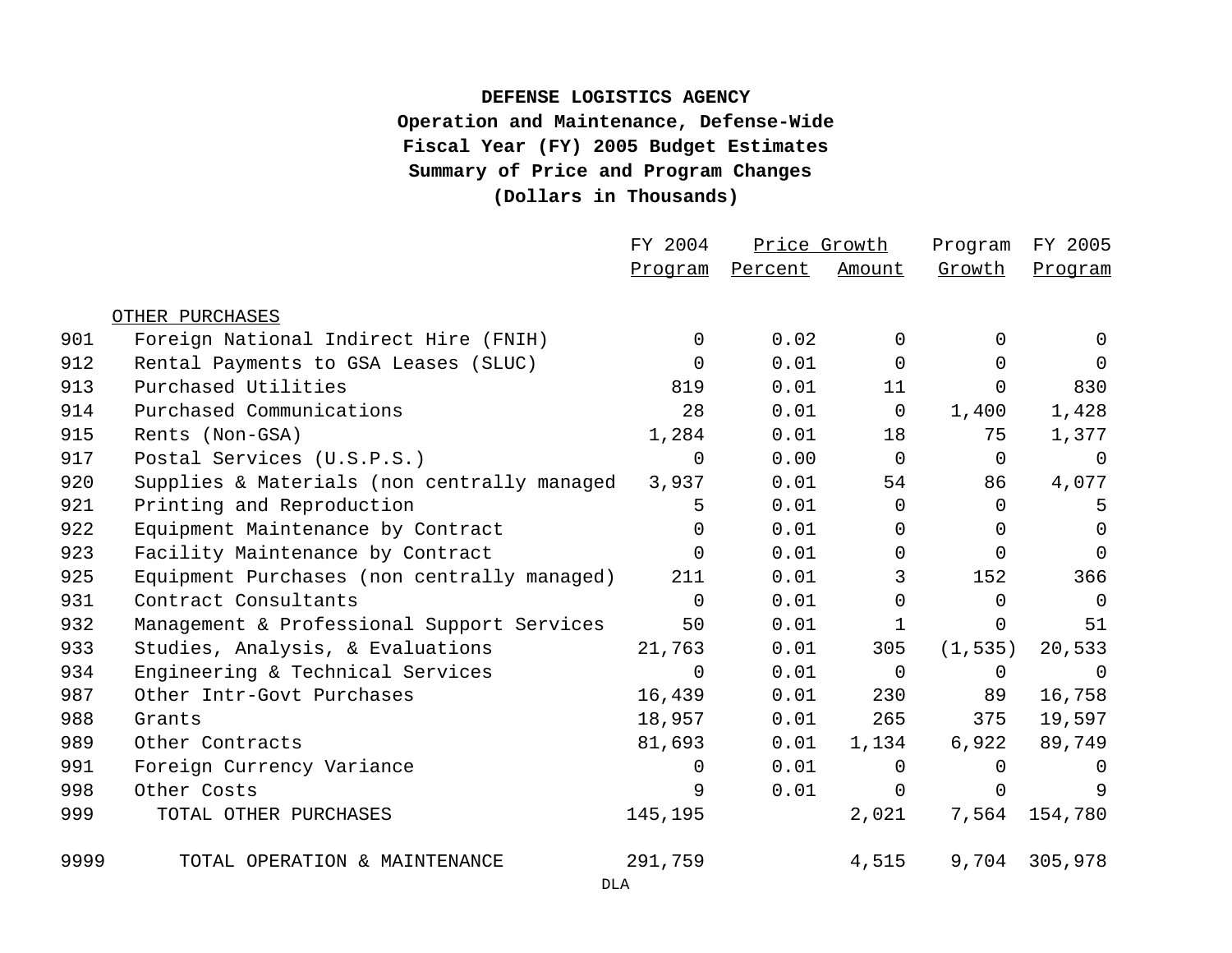#### **I. Description of Operations Financed:**

The Environmental Restoration Account, established by Congress in FY 1984, funds environmental programs for Installation Restoration Projects at DoD sites. These resources are used for achieving and maintaining compliance with the Resource Conservation and Recovery Act, the Comprehensive Environmental Response, Compensation and Liability Act, the Superfund Amendment and Reauthorization Act of 1986, and the National Contingency Plan. The Defense Environmental Restoration Program (DERP) provides centralized management for the cleanup of DoD hazardous waste sites. DLA utilizes the Defense Environmental Restoration Account to support the goals of the DERP. DLA operates the Installation Restoration Program (IRP) to achieve this mission.

IRP operations financed include a comprehensive program to identify, investigate and clean up contamination from hazardous substances, pollutants, and contaminants at active DLA sites as well as formerly-owned or used properties and Potentially Responsible Party sites (third-party sites) where DLA is named as a responsible party; and removal actions upon discovery of an imminent threat.

#### **II. Force Structure Summary**: N/A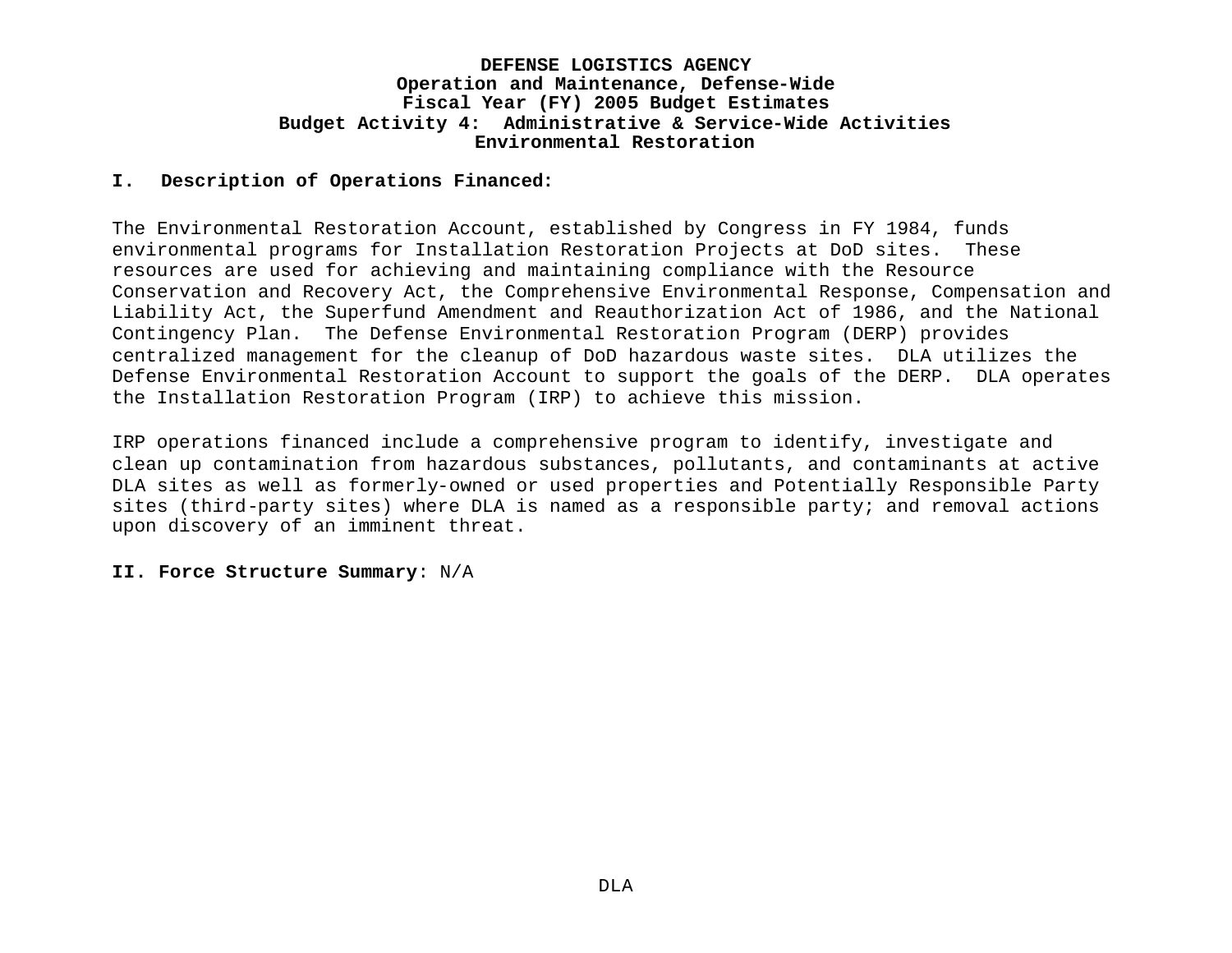#### **III. Financial Summary (\$ in thousands)**:

|       |                                               |         |               | <b>FY 2004</b> |          |          |
|-------|-----------------------------------------------|---------|---------------|----------------|----------|----------|
|       |                                               | FY 2003 | <b>Budget</b> |                | Current  | FY 2005  |
| Α.    | Subactivity Group:                            | Actuals | Request       | Appropriation  | Estimate | Estimate |
|       |                                               |         |               |                |          |          |
| Total |                                               | 18,839  |               |                |          |          |
|       |                                               |         |               |                |          |          |
|       |                                               |         |               |                | Change   | Change   |
|       |                                               |         |               |                | FY 2004/ | FY 2004/ |
| B.    | Reconciliation Summary:                       |         |               |                | FY 2004  | FY 2005  |
|       |                                               |         |               |                |          |          |
|       | 1. Baseline Funding                           |         |               |                |          |          |
|       | Congressional Adjustments (Distributed)       |         |               |                |          |          |
|       | Congressional Adjustments (Undistributed)     |         |               |                |          |          |
|       | Congressional Adjustments (General Provision) |         |               |                |          |          |
|       | 2. Appropriated Amount                        |         |               |                |          |          |
|       | Adjustments to Meet Congressional Intent      |         |               |                |          |          |
|       | Across-the-board Reduction (Rescission)       |         |               |                |          |          |
|       | Approved Reprogrammings/Transfers             |         |               |                |          |          |
|       | 3. Price Change                               |         |               |                |          |          |
|       | 4. Program Changes                            |         |               |                |          |          |
|       | Current Estimate                              |         |               |                |          |          |
|       |                                               |         |               |                |          |          |

# C.C. **Reconciliation of Increases and Decreases: N/A**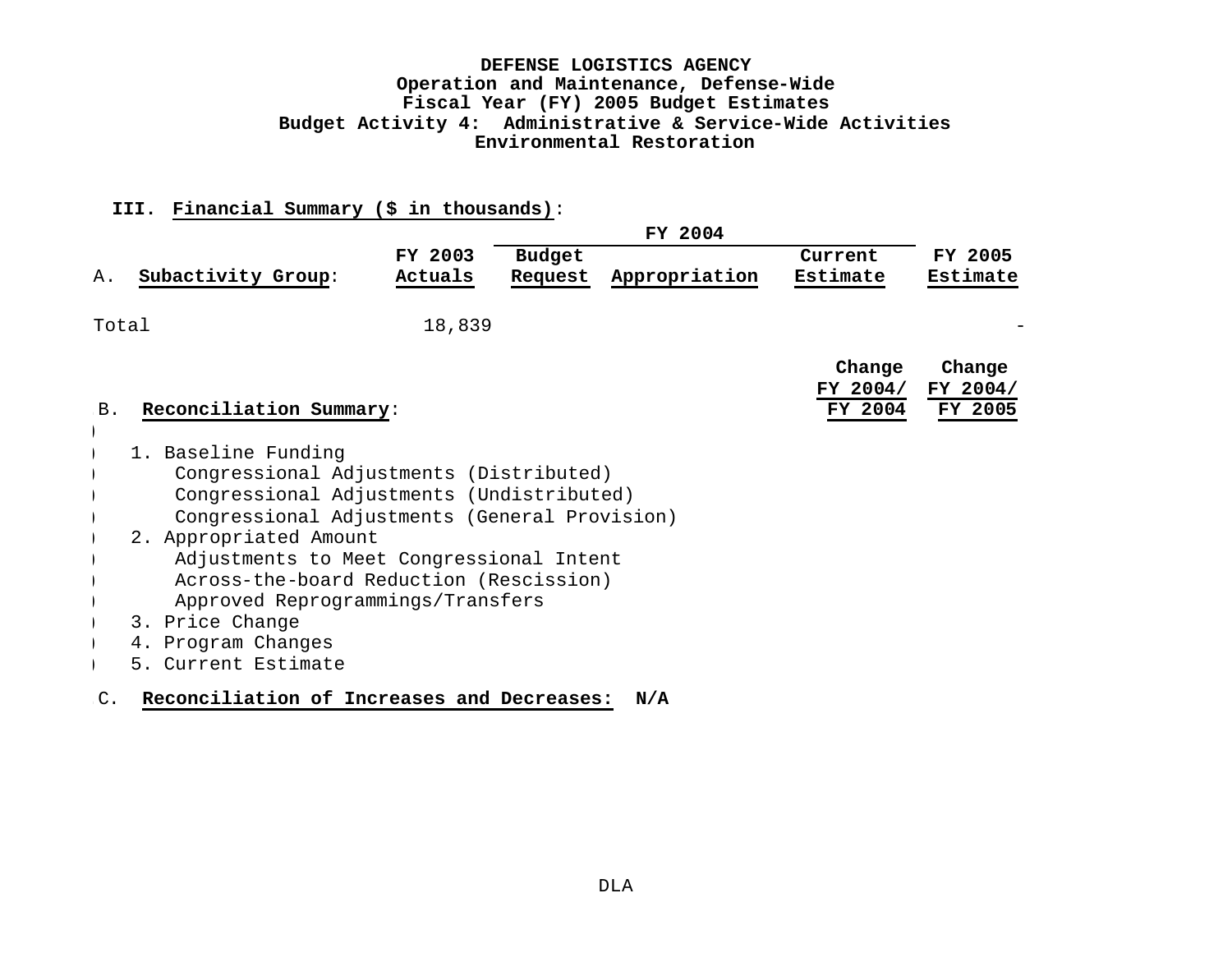#### IV. **Performance Criteria and Evaluation Summary**:

There are two Measures of Merit (MOM) used in the Environmental Restoration Program funded by DERA. The first Measure of Merit (MOM#R1) is categorized by Risk. The second Measure of merit (MOM#R2) is categorized by Phase.

MOM#R1 – Site Risk Categorization is broken out into three Relative Risk Categories: High, Medium, and Low. The projected estimate for high risk site cleanup at the end of FY 2004 and FY 2005 is 4 and 3 sites, respectively. The projected estimate for medium risk site cleanup at the end of FY 2004 and FY 2005 is 8 and 6 sites, respectively. The projected estimate for low risk site cleanup at the end of FY 2004 and FY 2005 is 14 and 13 sites, respectively.

MOM#R2 – Phase Progress is categorized into three activities: Investigation, Cleanup and Response Complete. Projected site investigations for the end of FY 2004 and FY 2005 is 5 and 1 sites, respectively. At the end of FY 2004 the cleanup phase is projected to be underway at 42 sites and the end of FY 2005 33 sites. Sites with response complete for FY 2004 is 342 and the end of FY 2005 is 355 sites.

#### V. **Personnel Summary**: N/A

VI. **Outyear Summary:** N/A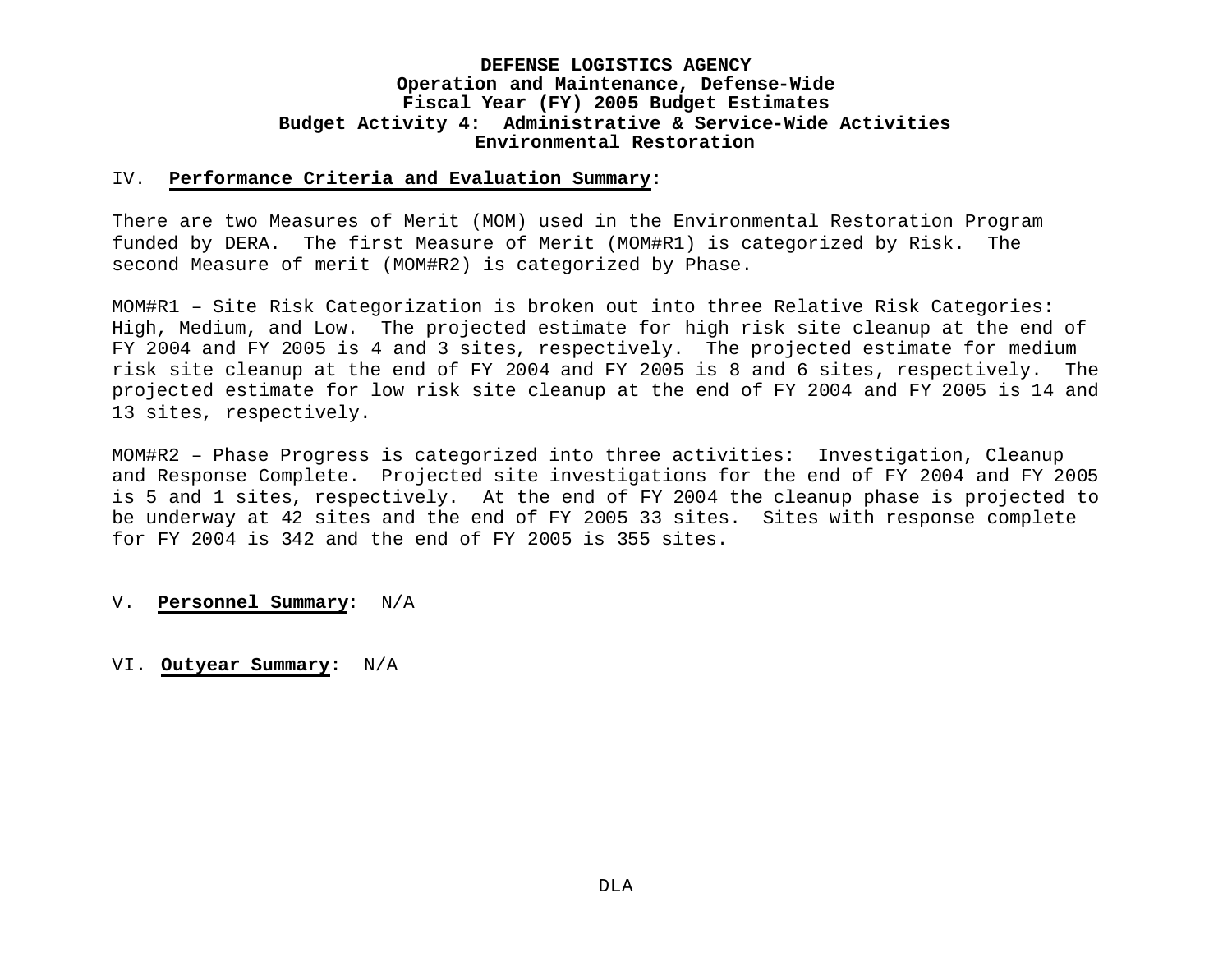### **VII. OP 32 Line Items (Dollars in Thousands):**

|     |                                                | Change FY 2003/2004 |                          |                   |                 |  | Change FY 2004/2005            |                |  |  |
|-----|------------------------------------------------|---------------------|--------------------------|-------------------|-----------------|--|--------------------------------|----------------|--|--|
|     |                                                | FY 2003<br>Actual   | Price<br>Growth          | Program<br>Growth | FY 2004<br>Est. |  | Price Program<br>Growth Growth | FY 2005<br>Est |  |  |
| 101 | Executive, General & Special Schedule          | 523                 | 21                       | (544)             |                 |  |                                |                |  |  |
|     | TOTAL CIVILIAN PERSONNEL COMPENSATION          | 523                 | 21                       | (544)             |                 |  |                                |                |  |  |
| 308 | Travel of Persons                              | 77                  | $\mathbf 1$              | (78)              |                 |  |                                |                |  |  |
|     | TOTAL TRAVEL                                   | 77                  | $\mathbf{1}$             | (78)              |                 |  |                                |                |  |  |
| 415 | DLA Managed Supplies and Materials             | $\mathbf{1}$        | $\overline{\phantom{m}}$ | (1)               |                 |  |                                |                |  |  |
| 416 | GSA Managed Supplies and Material              | 17                  | $\overline{\phantom{a}}$ | (17)              |                 |  |                                |                |  |  |
|     | TOTAL FUND SUPPLIES AND MATERIALS<br>PURCHASES | 18                  | $\overline{\phantom{a}}$ | (18)              |                 |  |                                |                |  |  |
| 771 | Commercial Transportation                      | 10                  | $\equiv$                 | (10)              |                 |  |                                |                |  |  |
|     | TOTAL TRANSPORTATION                           | 10                  | $\overline{\phantom{m}}$ | (10)              |                 |  |                                |                |  |  |
| 920 | Supplies and Material (non-Fund)               | 12                  | $\overline{\phantom{a}}$ | (12)              |                 |  |                                |                |  |  |
| 989 | Other Contracts                                | 18,199              |                          | 237 (18,436)      |                 |  |                                |                |  |  |
|     | TOTAL OTHER PURCHASES                          | 18,211              |                          | 237 (18,448)      |                 |  |                                |                |  |  |
|     | TOTAL                                          | 18,839              |                          | 259 (19,098)      |                 |  |                                |                |  |  |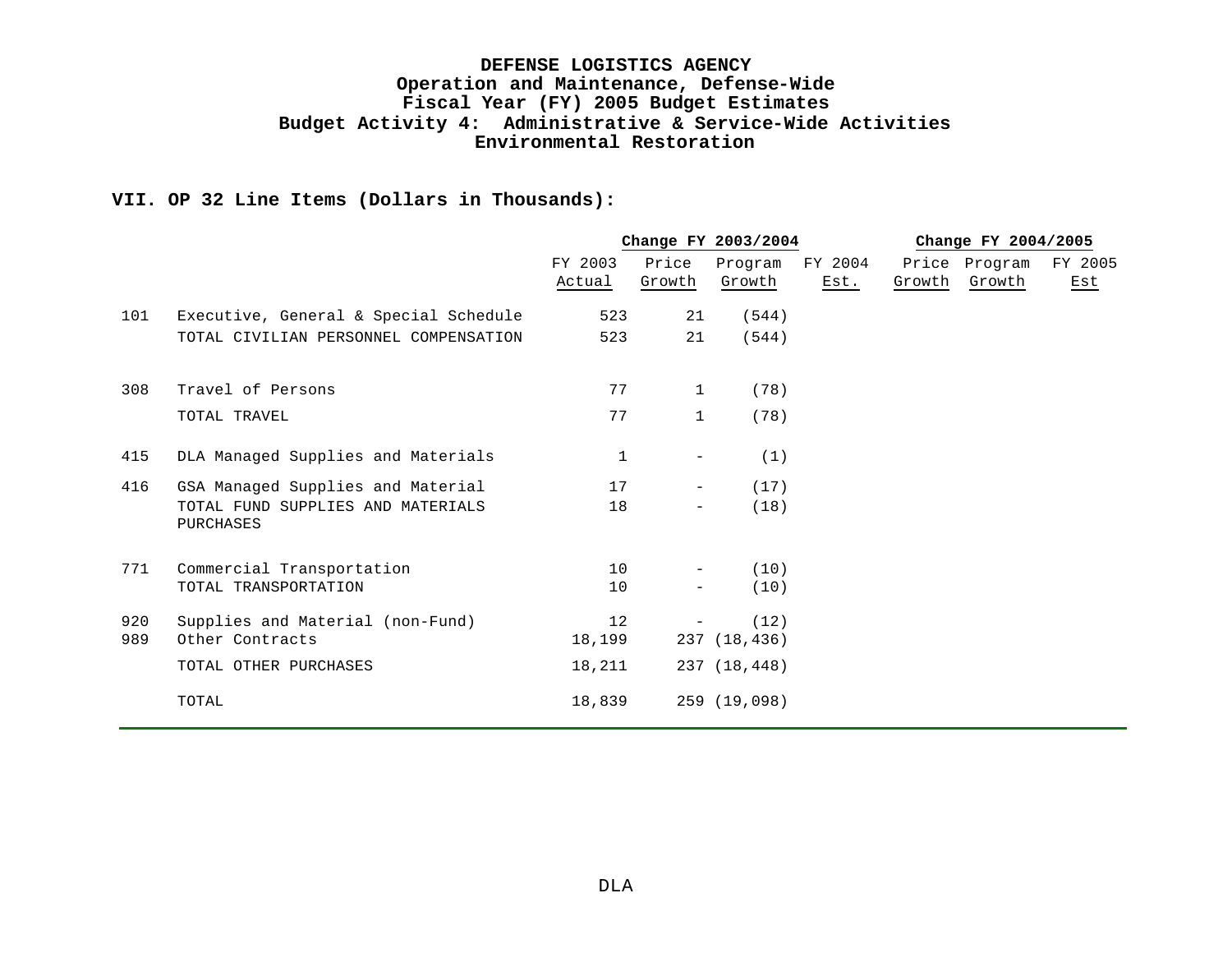#### **I. Description of Operations Financed:**

In FY 2004 the Defense Logistics Agency (DLA) Other Logistics Programs (OLP) include \$62.1 million and 271 full-time equivalents (FTEs). In FY 2005, OLP includes \$84.9 million and 294 FTEs. The following programs are included in the Activity Group:

- 1. DLA Information Operations
	- a. Joint Electronic Commerce Program Office (JECPO)
	- b. Joint Total Asset Visibility (JTAV)
	- c. Logistics Enterprise Support Program (LESP)
	- d. Automatic Identification Technology (AIT)
- 2. Defense Property Accountability System (DPAS)
- 3. Defense Microelectronics Activity (DMEA)
- 4. Business Process Reengineering Center (BPRC)
- 5. Defense Standardization Program Office (DSPO)
- 6. Defense Acquisition Career Management (DACM)
- 7. Continuity of Operations Program (COOP)
- 8. Law Enforcement Support Office (LESO)
- 9. DoD Classified Program
- 10.Defense Policy Analysis Office (DPAO)

A description of missions, funding and FTEs for each program follows.

1. DLA INFORMATION OPERATIONS: This organization is responsible for providing comprehensive, best practice technological support to the DoD/DLA logistics community resulting in the highest quality information systems, efficient and economical computing, data management, electronic commerce, and telecommunications services.

a. The Joint Electronic Commerce Program Office (JECPO) has been disestablished. In FY 2004 through FY 2009, funding is realigned from DLA to the Defense Information Systems Agency (DISA) in order to accelerate the development and fielding of selected tools and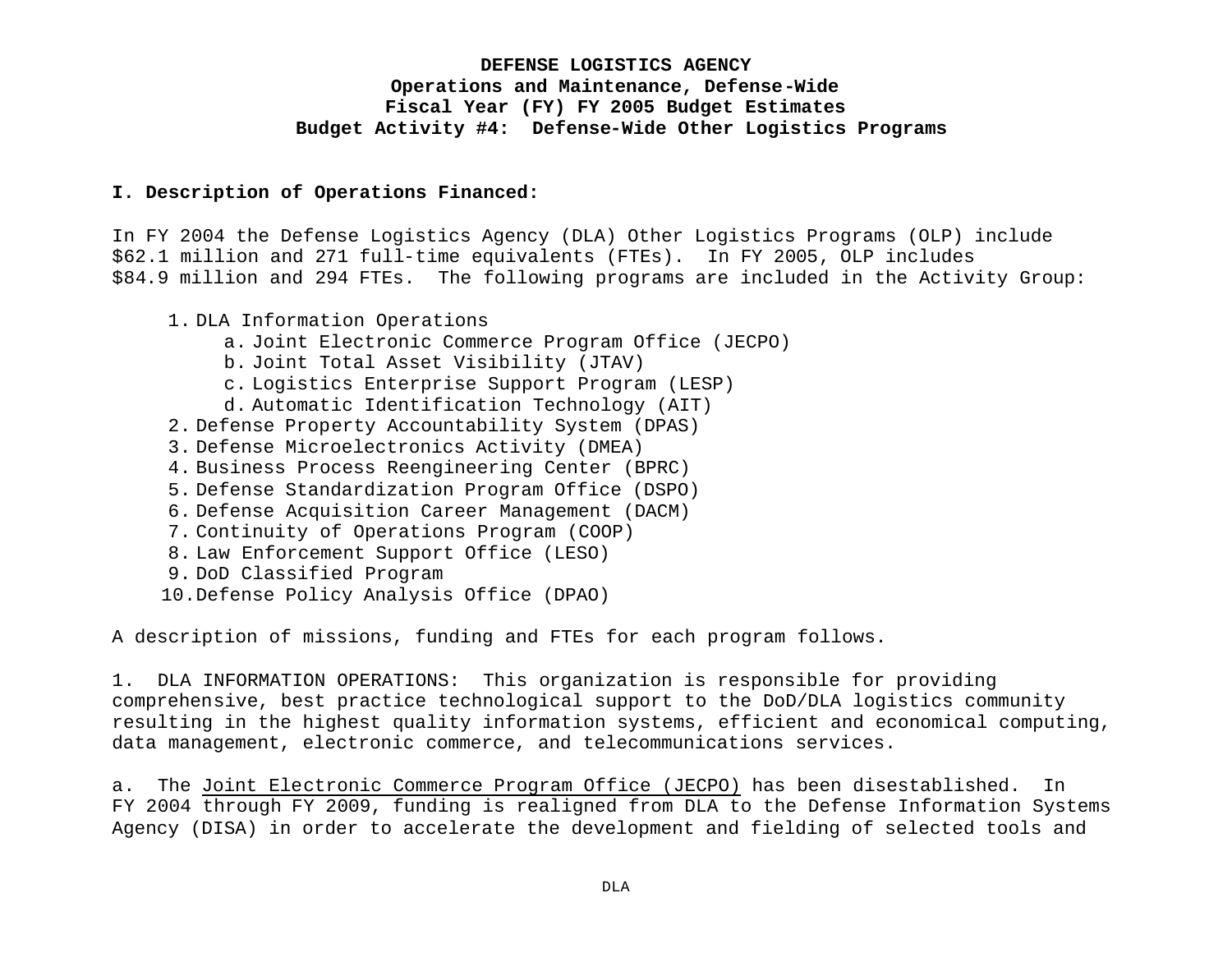#### **I. Description of Operations Financed (continued):**

applications that support the DoD transformation vision and the President's Management Agenda for electronic government. The sustainment of the DoD Electronic Mall (EMall) operational capability remains in DLA. Because FTEs are no longer associated with this program, we realigned this budget to Other Logistics Services in FY 2004.

b. The Joint Total Asset Visibility (JTAV) was chartered to provide the warfighter CINC with timely and accurate joint logistics and personnel asset information to support Joint Vision 2020 and Focused Logistics. The JTAV capability supports all joint and multinational military operations through requirements-based Operation and System Architectures in an interoperable, shared data environment. The JTAV capability enables national supply chain integration that is crucial to streamlined and responsive logistics and personnel support. JTAV provides responsive and cost-effective logistics information from Automated Information Systems (AIS) and Automated Identification Technologies (AIT), ensuring readiness and sustainability for the total force in both peacetime and wartime. JTAV enables functional and operational processes to achieve benefits in two broad areas: improved operational flexibility and reduced operating costs. These categories are not mutually exclusive. In most cases, JTAV benefits both areas. The use of JTAV results in declining backlogs at ports and depots, more responsive supply support, reduced inventory levels, and accurate and effective operational planning, assessment, and execution. Because FTEs are no longer associated with this program, we realigned this budget to Other Logistics Services in FY 2004.

c. Logistics Enterprise Support Program (LESP), formerly Logistics Community Management (LCM), assists in the realization of the Future Logistics Enterprise vision through acceleration of Logistics Enterprise Integration by providing support to specific taskings within the Future Logistics Enterprise (FLE) Governance Model, development activities lead to a Logistics Enterprise Architecture (LEA), and logistics business process reengineering. Specifically, the following will be supported: Program Implementation Group; Change Management Group; Portfolio Management; Logistics Data Strategy; Logistics Enterprise Operational and Systems Architecture Views, and Community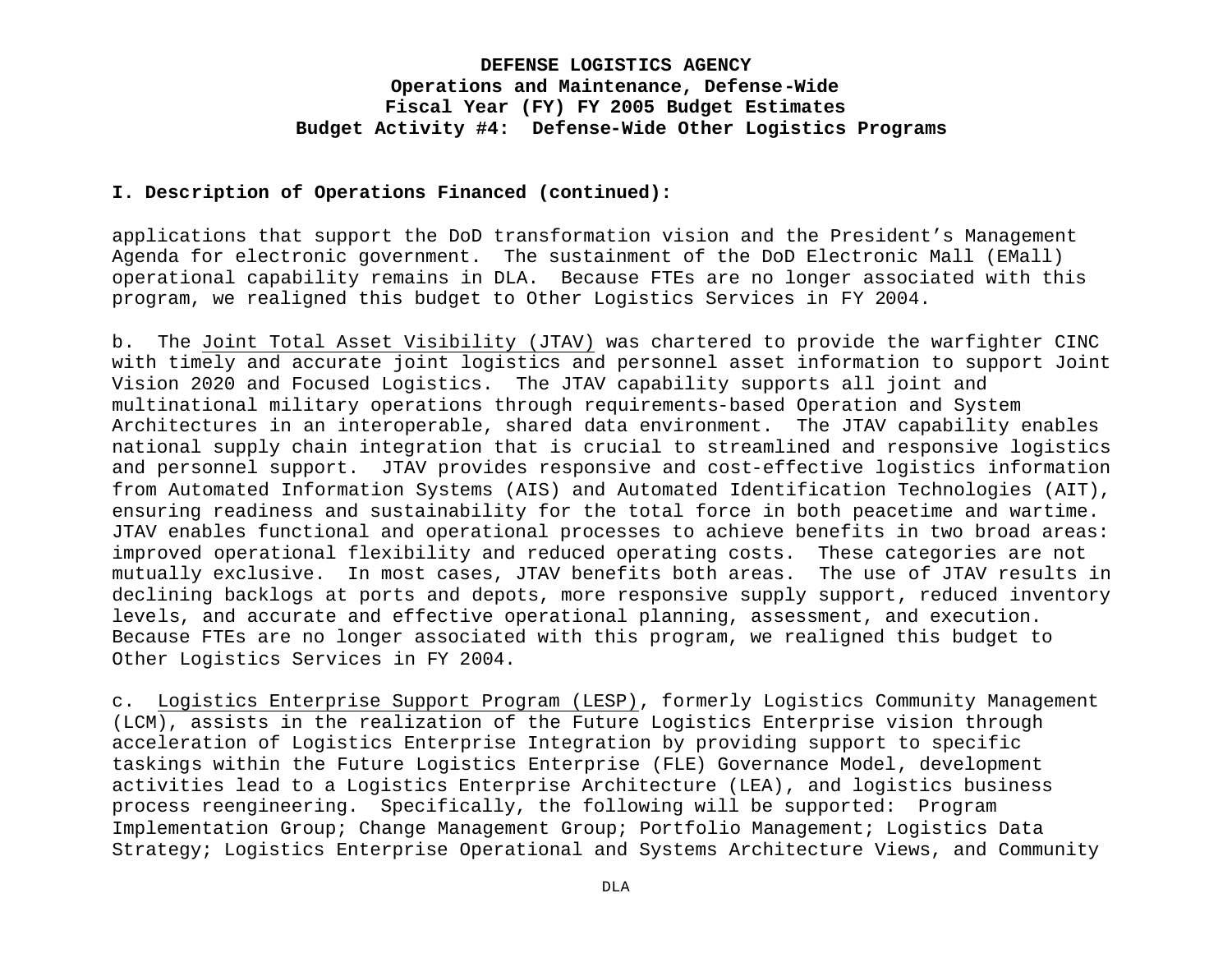#### **I. Description of Operations Financed (continued):**

Requirements for Logistics Enterprise Integrated Data Environment (IDE). These funds provide the critical resources to integrate the modernization efforts of the Services and Defense Agencies in collaboration with the DoD Comptroller's Financial Management Modernization Program. The FY 2005 request includes \$6.1 million and 3 FTEs to support this program.

d. Automatic Identification Technology (AIT) supports a suite of technologies that enables the automatic capture of source data, thereby enhancing the ability to identify, track, document, and control deploying forces, equipment, and personnel and sustainment cargo. AIT will streamline the DoD acquisition logistics and sustainment business processes and enhance Joint Total Asset Visibility while simultaneously providing a Common Operating Picture to CINCs and other decision makers. AIT will also facilitate improved transportation and supply visibility, and serve as a tool for acquisition and sustainment managers to manage configuration management of DoD weapons systems and their major components. The FY 2005 budget request is \$2.7 million and 2 FTEs.

2. DEFENSE PROPERTY ACCOUNTABILITY SYSTEM (DPAS): DPAS is an integrated system that provides accounting and accountability for DoD-owned property. The Under Secretary of Defense Acquisition, Technology and Logistics (OUSD(AT&L)) provides program management oversight. The FY 2005 budget request is \$10.8 million and 6 FTEs.

3. DEFENSE MICROELECTRONICS ACTIVITY (DMEA): DMEA was established by the Deputy Secretary of Defense as a DoD activity under the authority, direction, and control of the Deputy Under Secretary of Defense for Logistics and Materiel Readiness (DUSD(L&MR)). DLA provides financial and administrative services as requested by DUSD(L&MR)) for this activity.

The mission of the Defense Microelectronics Activity (DMEA) is to leverage the capabilities and payoffs of advanced technologies to solve operational problems in weapon systems, increase operational capabilities, reduce operation and support (O&S) costs, and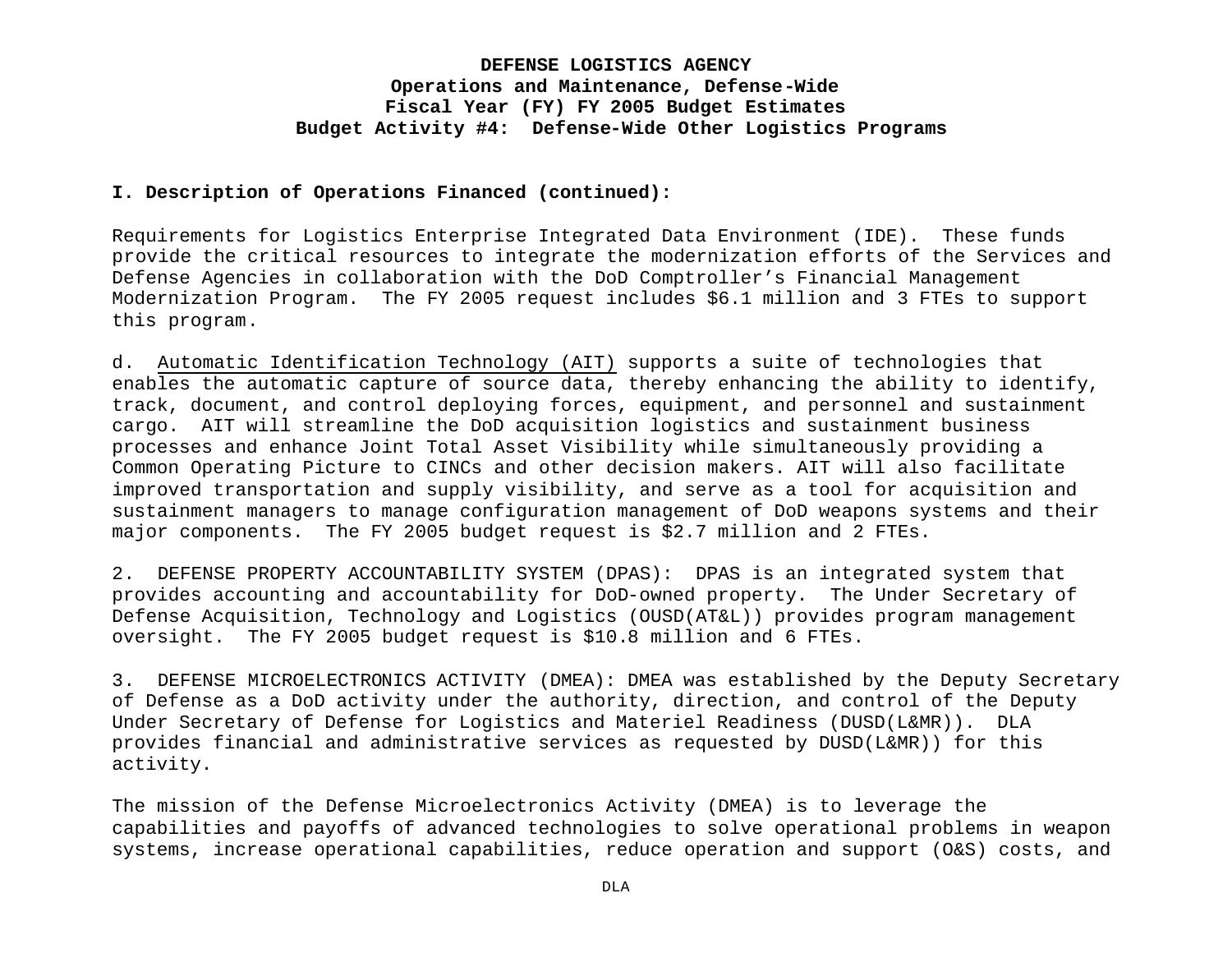#### **I. Description of Operations Financed (continued):**

reduce the effects of Microelectronics Diminishing Manufacturing Sources and Material Shortages (DMSMS).

The DoD is increasingly reliant on the use of "smart" weapons with all future engagement scenarios of Joint Vision 2020 depending on the use of these systems. The technology forming the brain of these "smart" systems is microelectronics, a technology listed by DoD as critical. Meanwhile the use of microelectronics has exploded in the commercial world driving the semiconductor industry to supersede successive generations of semiconductor technologies with new technologies every 18 months. This extraordinary growth in commercial products has driven the DoD market share to less than 0.1%. Therefore, DoD is now reliant on a technology that becomes obsolete every 18 months and an industry where we have no influence. This is a Defense-wide issue rather than an application specific one, since many systems across the entire Department use the same microelectronics devices.

The DMEA uses a unique and innovative methodology to reverse engineer microelectronic devices, analyze solution sets, and then build and test the solutions. The DMEA strategy creates a comprehensive mix of commercially viable solutions covering the entire DoD. Industry views this process favorably because DMEA converts components from nonproducible to producible and reenergizes industry to support the war fighter's requirements. The DMEA also evaluates the entire spectrum of microelectronics for both current and future obsolescence issues, evaluates the feasibility of potential solutions, fosters technologies that address the problem, recommends solutions at all complexity levels, provides guidance, and recommends policy, and procedure changes. The DMEA also gives government organizations streamlined access to state-of-the art technologies and engineering expertise. The DMEA assists system managers by applying both available leading-edge technologies and innovative applied research and development (R&D) approaches to develop solutions to current problems. The FY 2005 budget request is \$15.2 million, 124 direct-funded FTEs and 32 reimbursable FTEs.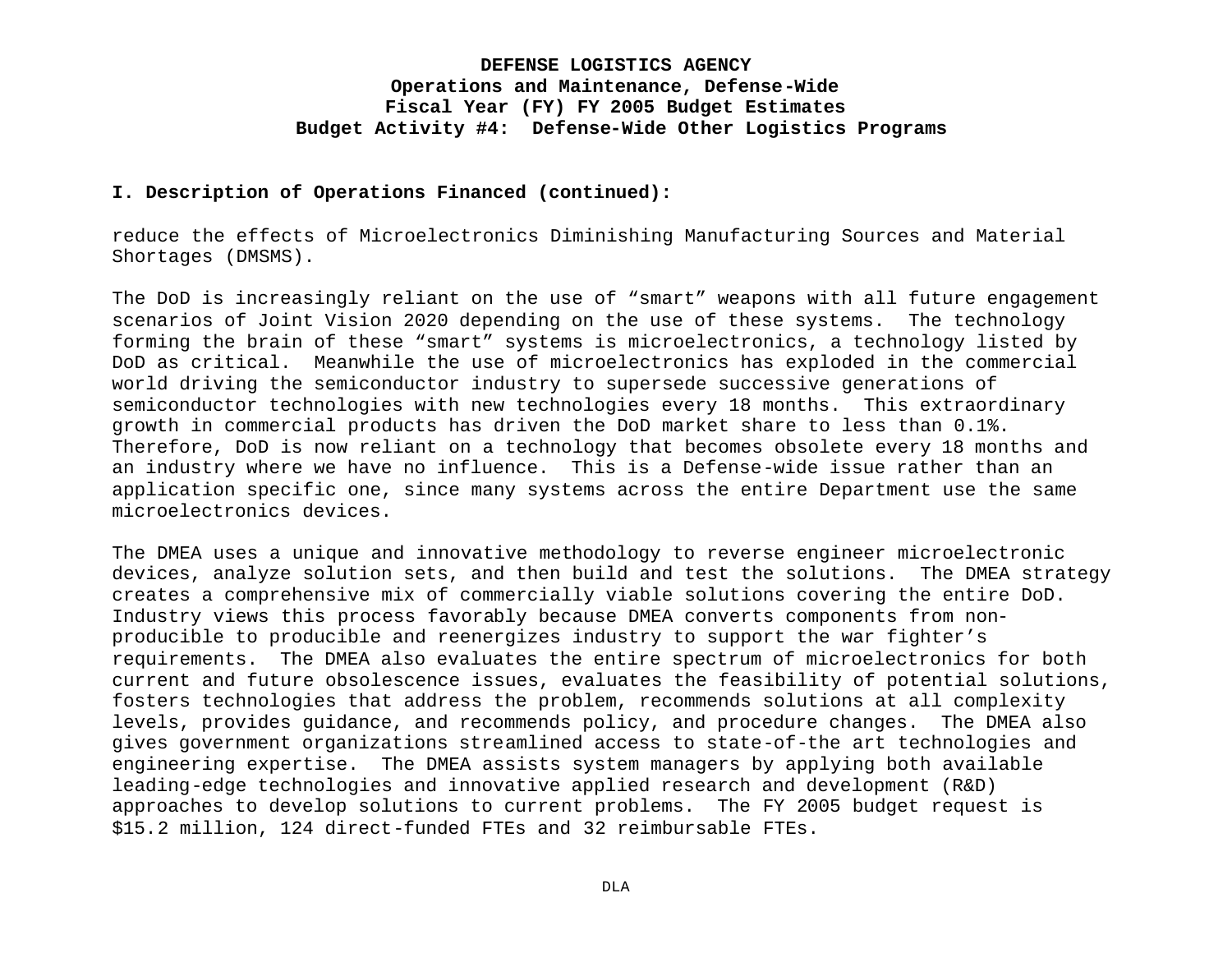#### **I. Description of Operations Financed (continued):**

4. BUSINESS PROCESS REENGINEERING CENTER (BPRC): BPRC is chartered to support the Under Secretary of Defense Acquisition, Technology and Logistics (OUSD(AT&L)). Business Process Re-engineering (BPR) is a management analysis discipline that redesigns processes, organizations, and the culture of DoD activities, and is applied by functional leaders using improvement tools and techniques. The redesign approach can be radical or incremental to achieve dramatic improvements over time. BPR results in highly streamlined processes by providing for a cross-functional, integrated analysis of multiple activities or functions that contribute to a shared purpose.

BPR can include data modeling, and migration systems selection and support services necessary to carry out BPR activities. Examples of appropriate BPR activities are: (1) Strategic planning, outlining vision and goals; (2) Activity modeling of current and future processes, including cross-functional and integration analyses; (3) Data modeling (including data standardization) associated with activity modeling; (4) Benchmarking to identify and evaluate best practices and their application to the Department; (5) Development of functional economic analyses; (6) Planning for BPR implementation and assessment; (7) Analysis leading to the selection of migration systems following BPR; and (8) Development and identification of BPR tools. The FY 2005 budget request is \$1.9 million and 17 FTEs.

5. DEFENSE STANDARDIZATION PROGRAM OFFICE (DSPO): DSPO transferred from OUSD(AT&L) to DLA in FY 1999. Pursuant to Sections 2451-2452 of Title 10, which established the Defense Standardization Program (DSP), and the DoDI 4120.24, which implements the DSP in the DoD, the DSPO mission is to develop and manage DoD-wide policies and procedures to implement Public Laws related to standardization, acquisition, and metrication.

Associated actions require the DSPO to identify, influence, develop, manage, and provide access to standardization processes, products, and services for warfighters, the acquisition community, and the logistics community to promote interoperability, reduce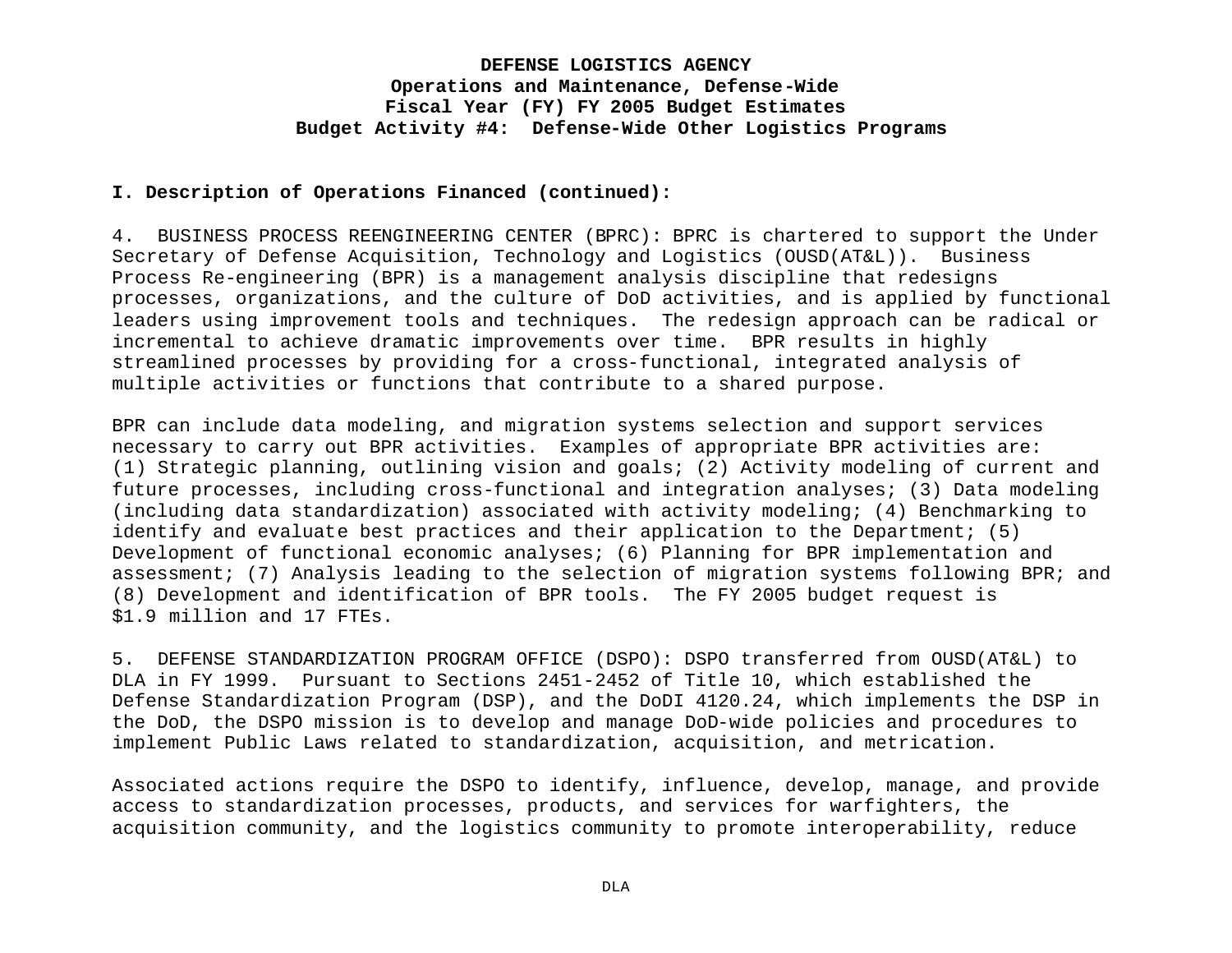#### **I. Description of Operations Financed (continued):**

total ownership costs, and sustain readiness. The FY 2005 the budget request is \$5.4 million and 12 FTEs.

6. DIRECTOR OF ACQUISITION CAREER MANAGEMENT (DACM): On March 13, 1992, the Deputy Secretary of Defense directed that DLA provide administrative, logistical and resource support for the Acquisition Career Management System. Section 1707(b) of Chapter 87, Title 10 U.S. Code, requires that the DACM provide system oversight and career program services to the acquisition workforce in the Office of the Secretary of Defense and the Defense Agencies (including DLA). The DACM serves in a dual capacity as Director of Acquisition Education, Training and Career Development (DAETCD) for DoD and supports the career system policy formulation and implementation activities of the DAETCD. The FY 2005 budget request is \$.835 million and 2 FTEs.

7. CONTINUITY OF OPERATIONS (COOP): The COOP mission transferred to DLA during FY 1994. COOP mission is under the staff cognizance and oversight of the Office of the Secretary of Defense. The FY 2005 budget request is \$23.6 million and 50 FTEs.

8. LAW ENFORCEMENT SUPPORT OFFICE (LESO): LESO administers Section 1033 of the FY 1997 National Defense Authorization Act for the Director, Defense Logistics Agency (DLA) through the transfer of excess Department of Defense (DoD) personal property to Federal and State agencies. The excess property is suitable for use by agencies in law enforcement activities, including counter-drug and counter terrorism activities. In FY 2004, funding for LESO was transferred from the Drug Interdiction and Counterdrug Activities, Defense appropriation to DLA. Prior to FY 2004, this program was budgeted at the Department level and DLA was reimbursed during execution. The FY 2005 the budget request is \$1.2 million and 11 FTEs.

9. DoD CLASSIFIED PROGRAM: The Classified Program was transferred to DLA in FY 2001. The FY 2005 budget request is \$1.4 million and 14 FTEs.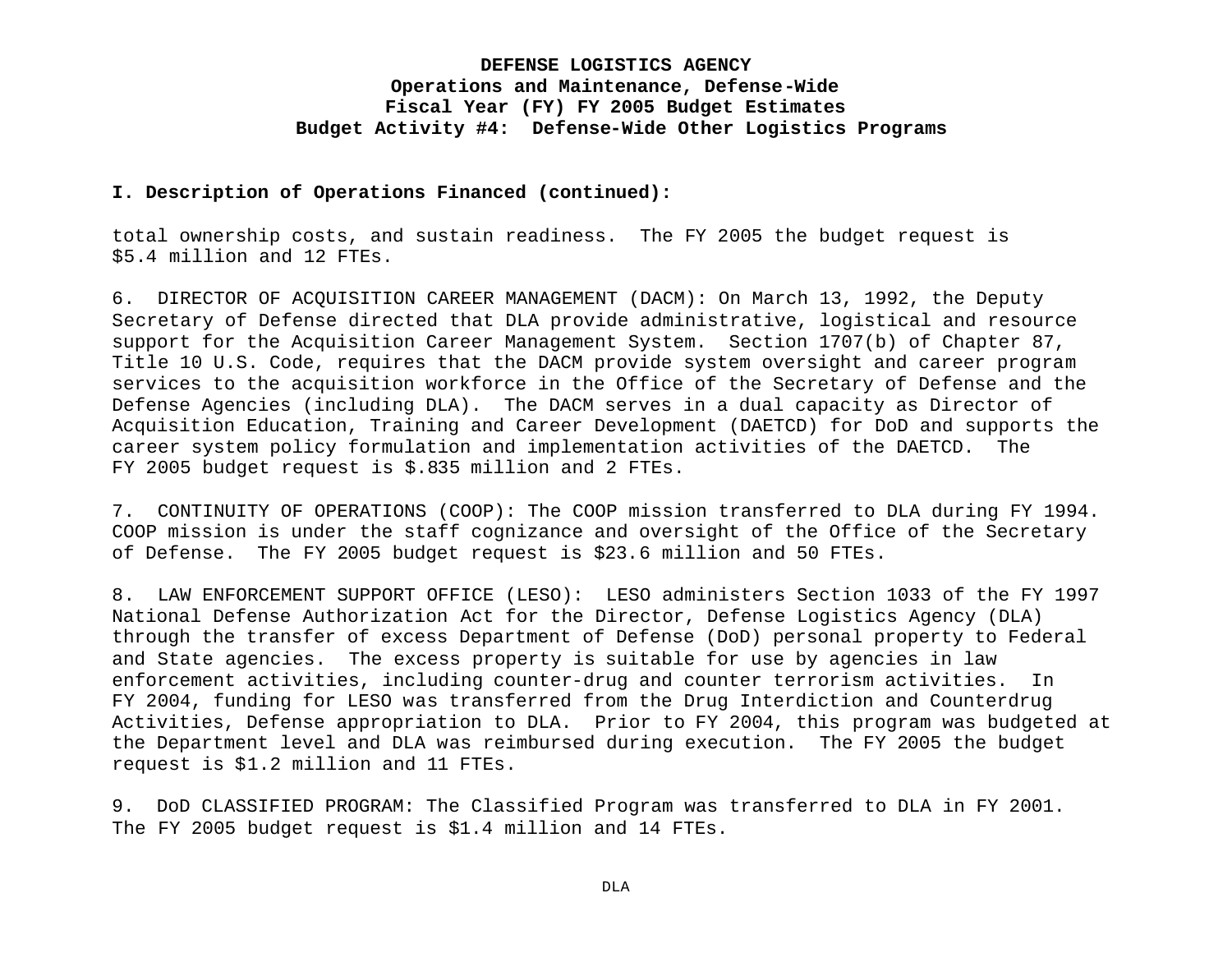#### **I. Description of Operations Financed (continued):**

10. DEFENSE POLICY ANALYSIS OFFICE (DPAO): This program was transferred to DLA in FY 2003. The mission of DPAO is to conduct all source-studies and analysis of complex and strategic issues impacting DoD's ability to effectively respond to worldwide contingencies. The DPAO mission is under the staff cognizance and oversight of the Office of the Secretary of Defense. In FY 2004 Congress reduced DPAO by \$15.7 million. The FY 2004 Supplemental restored \$15 million to DPAO. The FY 2005 budget request is \$15.8 million and 21 FTEs. The increase from FY 2004 to FY 2005 is the result the Congressional reduction in FY 2004 and a return in FY 2005 to the planned program level.

The O&M appropriation funds the contracts, supplies, equipment maintenance, communications, salaries, awards, personnel benefits, travel, per diem, and training in support of these programs.

#### **II. Force Structure Summary**: N/A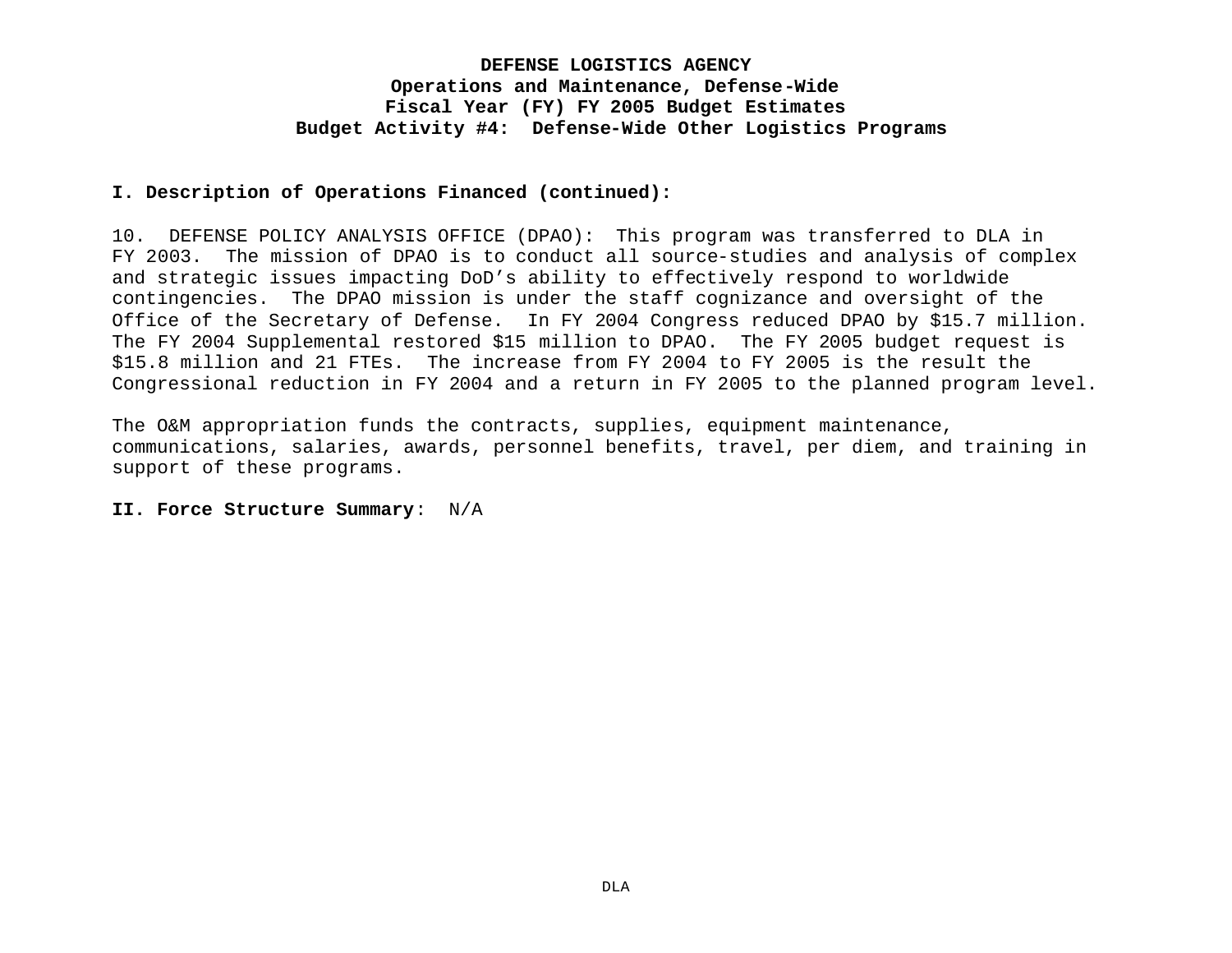#### **III. Financial Summary (O&M: Dollars in Thousands)**:

|    |                             |                   |        | FY 2004              |          |          |
|----|-----------------------------|-------------------|--------|----------------------|----------|----------|
| Α. | Subactivities:              | FY 2003           | Budget |                      | Current  | FY 2005  |
|    |                             | Actuals           |        | Request Appropriated | Estimate | Estimate |
| 1. | DLA Info Operations         | 20,311            | 18,674 | 18,480               | 8,645    | 8,744    |
|    | a. JTAV                     | 7,885             | 7,831  | 7,748                |          |          |
|    | b. LESP                     | 4,889             | 6,031  | 5,968                | 5,968    | 6,094    |
|    | c. JECPO                    | 4,550             | 2,109  | 2,087                |          |          |
|    | d. AIT                      | 2,987             | 2,703  | 2,677                | 2,677    | 2,650    |
|    | 2. DPAS                     | 9,938             | 10,702 | 10,589               | 10,589   | 10,806   |
|    | 3. DMEA                     | 13,876            | 15,235 | 14,984               | 14,984   | 15,248   |
|    | 4. BPRC                     | 1,806             | 1,874  | 1,854                | 1,854    | 1,869    |
|    | 5. DSPO                     | 4,829             | 5,349  | 5,293                | 5,293    | 5,399    |
|    | 6. DACM                     | 740               | 832    | 823                  | 823      | 835      |
|    | 7. COOP                     | 14,854            | 17,750 | 17,562               | 17,562   | 23,573   |
|    | 8. DPAO                     | $\qquad \qquad -$ | 15,776 |                      |          | 15,838   |
|    | 9. LESO                     | 385               | 401    | 397                  | 998      | 1,215    |
|    | 10. DoD Classified Program  | 1,153             | 1,382  | 1,368                | 1,368    | 1,401    |
|    | Total                       | 67,892            | 87,975 | 71,350               | 62,116   | 84,928   |
|    | FY 2002 Supplemental        | 16,600            |        |                      |          |          |
|    | FY 2004 Supplemental (memo) |                   |        |                      | 15,000   |          |
|    | Total                       | 84,492            | 87,975 | 71,350               | 62,116   | 84,928   |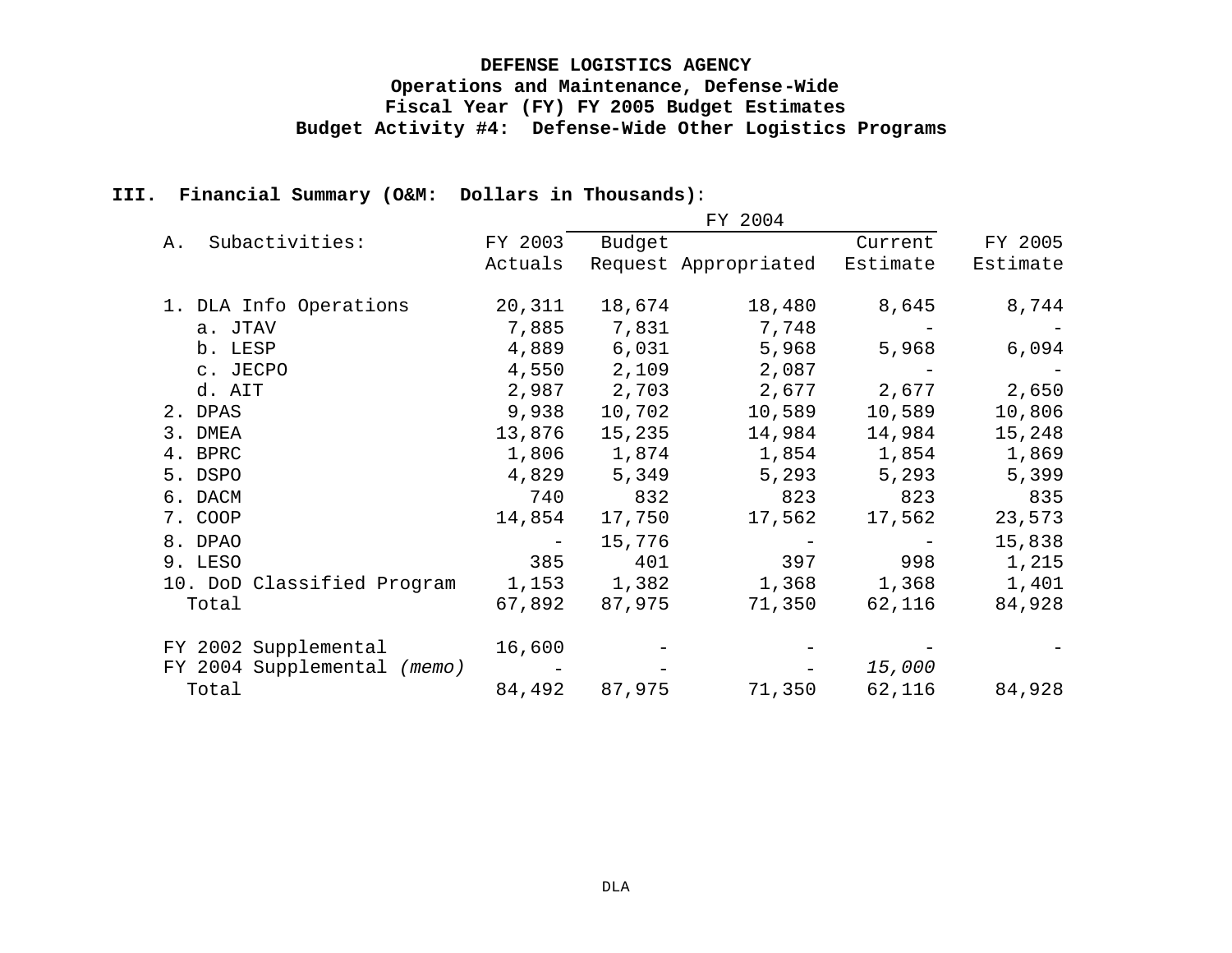#### **III. Financial Summary (O&M: Dollars in Thousands):**

|                                                            | Change        | Change                          |
|------------------------------------------------------------|---------------|---------------------------------|
| B. Reconciliation Summary:                                 |               | FY 2004/FY 2004 FY 2004/FY 2005 |
| 1. Baseline Funding                                        | 87,975        | 62,116                          |
| a) Congressional Adjustments (Distributed)                 | (15, 700)     |                                 |
| b) Congressional Adjustments (Undistributed)               |               |                                 |
| c) Congressional Adjustments (Gen Provision)               | (871)         |                                 |
| d) Congressional Earmark                                   | (54)          |                                 |
| 2. Appropriated Amount                                     | 71,350        |                                 |
| Memo: FY 2004 Supplemental                                 | 15,000        |                                 |
| 3. Price Change                                            |               | 1,258                           |
| 4. Approved Transfers                                      | (9,835)       |                                 |
| 5. Program Changes<br>6. Current Estimate                  | 601<br>62,116 | 21,554<br>84,928                |
|                                                            |               |                                 |
| C. Reconciliation of Increases and Decreases:              |               |                                 |
| FY 2004 President's Budget                                 |               | 87,975                          |
| Congressional Adjustments<br>$1$ .                         |               |                                 |
| Distributed Adjustments<br>a.                              |               |                                 |
| Defense Policy and Analysis Office (DPAO)                  |               | (15, 700)                       |
| Undistributed Adjustments<br>b.                            |               |                                 |
| Adjustments to Meet Congressional Intent<br>$\mathsf{C}$ . |               |                                 |
| General Provisions<br>d.                                   |               |                                 |
| 1) Section 8094 - Prof Support Services                    |               | (470)                           |
| Section 8126 - Management Efficiencies<br>2)               |               | (401)                           |
| Congressional Earmarks<br>e.                               |               |                                 |
| Section 8044 - Indian Lands Environmental Impact           |               | (54)                            |
| FY 2004 Appropriated Amount                                |               | 71,350                          |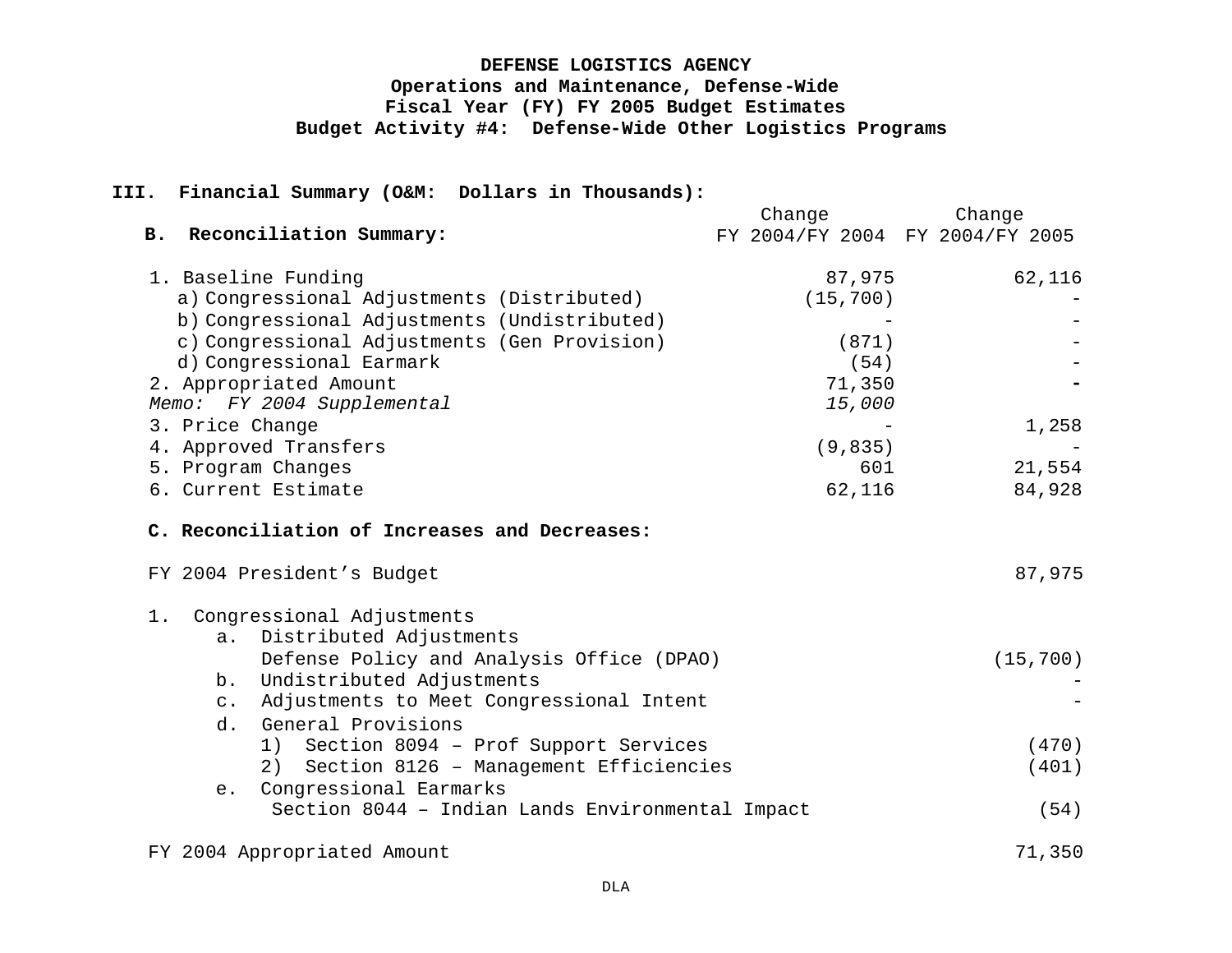|    |                |    | C. Reconciliation of Increases and Decreases:    |          |
|----|----------------|----|--------------------------------------------------|----------|
| 2. |                |    | Emergency Supplemental                           |          |
|    | a.             |    | Emergency Supplemental Funding Carryover         |          |
|    |                |    | b. FY 2004 Emergency Supplemental Appropriations |          |
|    |                |    | Act (P.L. 108-106)                               |          |
|    |                |    | Restoration of Defense Policy and Analysis       | 15,000   |
|    |                |    | Office (DPAO) funding                            |          |
| 3. |                |    | Fact-of-Life Changes                             |          |
|    |                |    | a. Functional Transfers                          |          |
|    |                | 1) | Transfers In                                     |          |
|    |                | 2) | Transfers Out                                    |          |
|    | b.             |    | Technical Adjustments                            |          |
|    |                | 1) | Increases                                        |          |
|    |                | 2) | Decreases                                        |          |
|    |                |    | a) Realignment of Joint Total Asset              | (7, 748) |
|    |                |    | Visibility (JTAV) to Other Logistics             |          |
|    |                |    | Services (OLS)                                   |          |
|    |                |    | b) Realignment of Joint Electronic Commerce      | (2,087)  |
|    |                |    | Program Office to OLS                            |          |
|    | $\mathsf{C}$ . |    | Emergent Requirements                            |          |
|    |                |    | 1) Program Increases                             |          |
|    |                |    | a) One-Time Costs                                |          |
|    |                |    | b) Program Growth                                |          |
|    |                |    | Funds required for anticipated hire of           | 601      |
|    |                |    | civilian personnel for the Law                   |          |
|    |                |    | Enforcement Office (LESO)                        |          |
|    |                | 2) | Program Reductions                               |          |
|    |                |    | a) One-Time Costs                                |          |
|    |                |    | b)<br>Program Decreases                          |          |
|    |                |    |                                                  |          |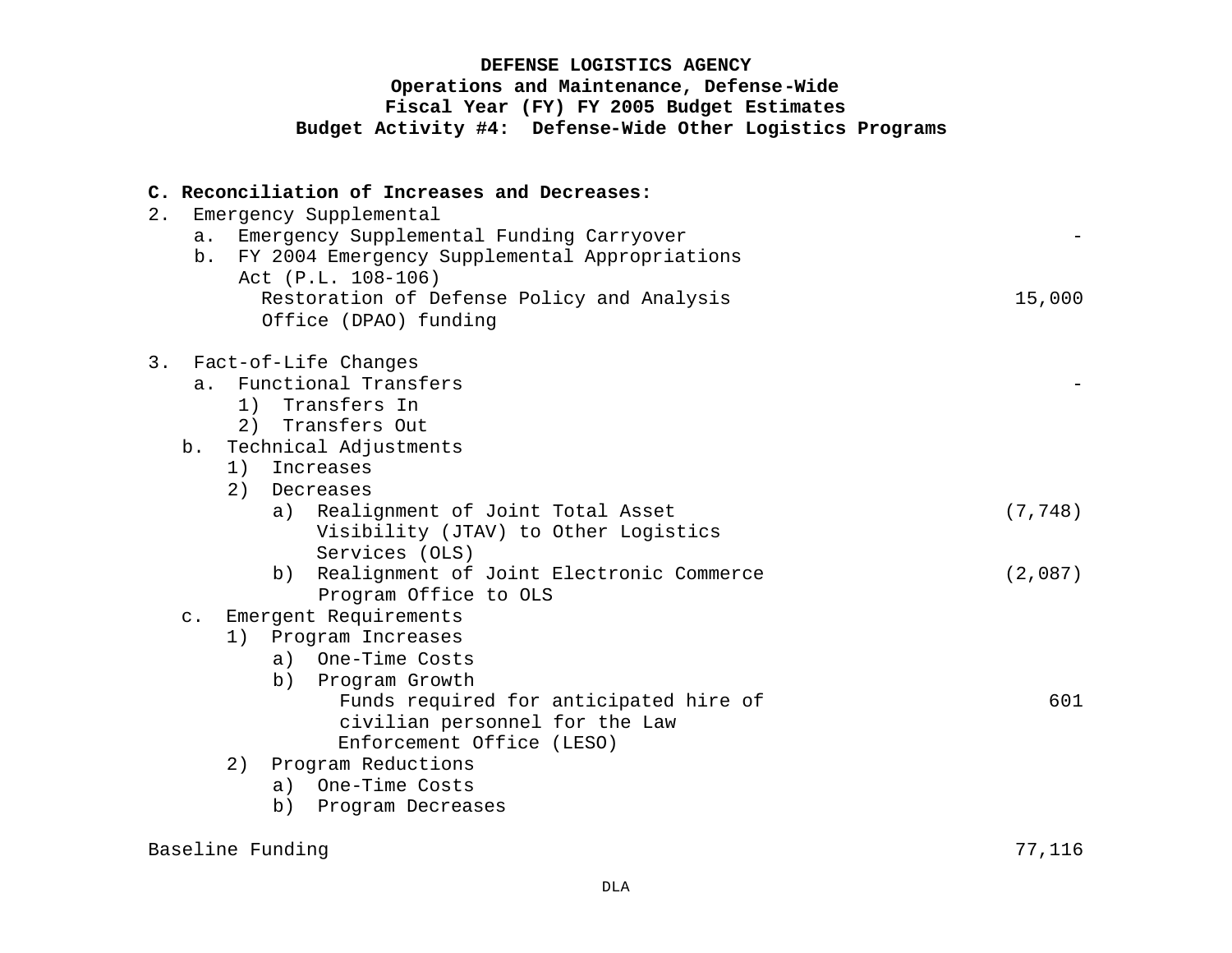**C. Reconciliation of Increases and Decreases:**

| 4. | $a$ .     | Reprogramming (Requiring 1415 Actions)<br>Increases<br>b. Decreases                                                                                                            |          |
|----|-----------|--------------------------------------------------------------------------------------------------------------------------------------------------------------------------------|----------|
|    |           | Revised FY 2004 Estimate                                                                                                                                                       | 77,116   |
|    | 5. Less:  | Emergency Supplemental Funding                                                                                                                                                 | (15,000) |
|    |           | Normalized Current Estimate for FY 2004                                                                                                                                        | 62,116   |
|    |           | 6. Price Change                                                                                                                                                                | 1,258    |
| 7. | a.        | Functional Transfers<br>Transfers In<br>b. Transfers Out                                                                                                                       |          |
| 8. |           | Program Increases                                                                                                                                                              |          |
|    | $a$ .     | Annualization of New FY 2004 Program                                                                                                                                           |          |
|    | b.        | One-Time FY 2005 Costs                                                                                                                                                         |          |
|    | $\circ$ . | Program Growth in FY 2005                                                                                                                                                      |          |
|    |           | Increase is a result of a Congressional<br>1)<br>reduction in FY 2004 and a return in<br>FY 2005 to the planned program level for<br>the Defense Policy Analysis Office (DPAO) | 15,838   |
|    |           | Fact-of-Life increase for the Defense<br>2)<br>Standardization Program Office (DSPO)                                                                                           | 40       |
|    |           | Fact-of-Life increase for the Defense<br>3)<br>Property Accountability System (DPAS)                                                                                           | 62       |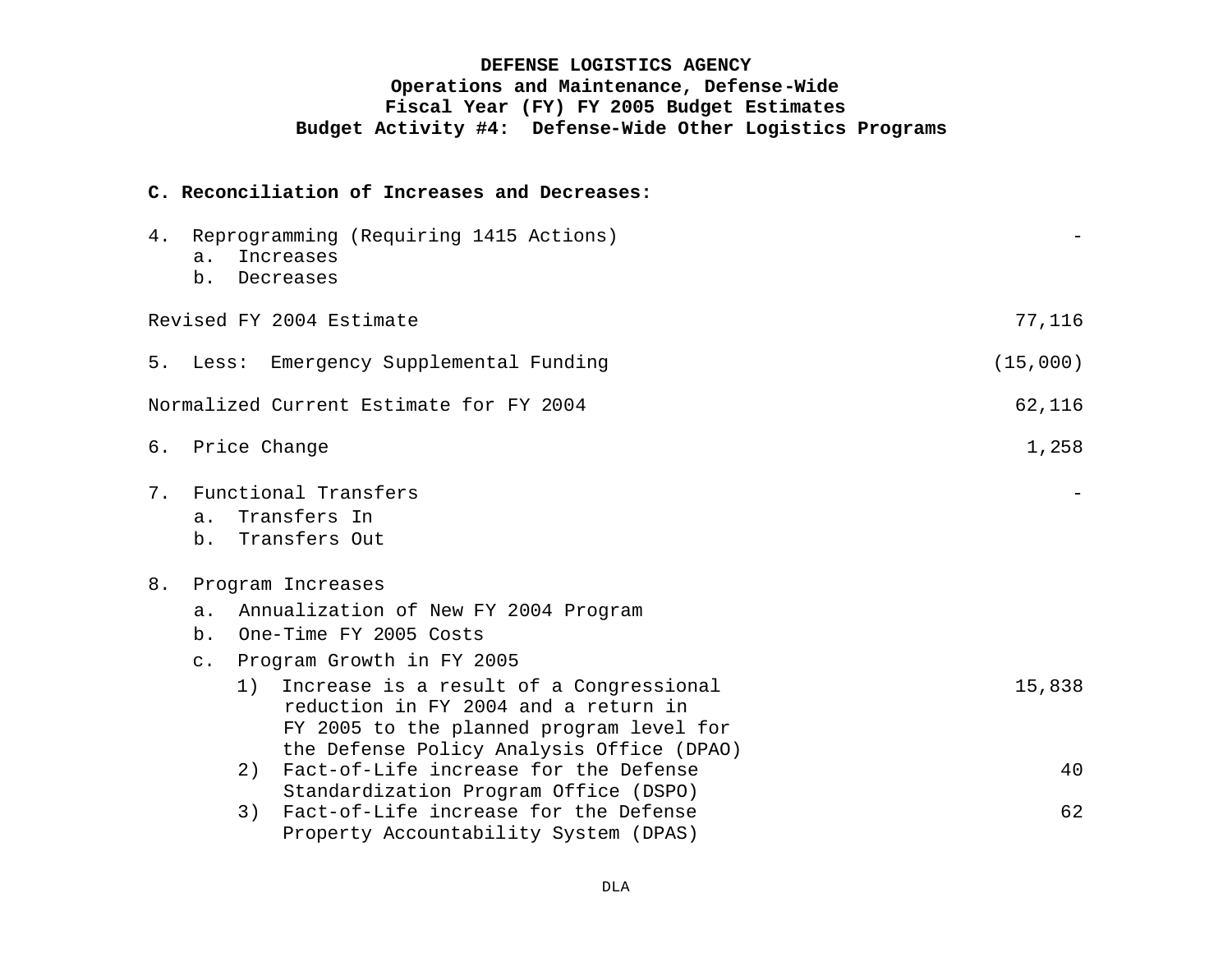# **DEFENSE LOGISTICS AGENCY Operations and Maintenance, Defense-Wide Fiscal Year (FY) FY 2005 Budget Estimates**

 **Budget Activity #4: Defense-Wide Other Logistics Programs**

# **C. Reconciliation of Increases and Decreases:**

|    |                | 4) | Fact-of-Life increase for the Logistics        | 34             |
|----|----------------|----|------------------------------------------------|----------------|
|    |                |    | Enterprise Support Program (LESP)              |                |
|    |                | 5) | Fact-of-Life increase for the Defense          | $\overline{3}$ |
|    |                |    | Acquisition Career Management (DACM)           |                |
|    |                | 6) | Fact-of-Life increase for the Classified       | 20             |
|    |                |    | Program                                        |                |
|    |                | 7) | Funds required for anticipated hire of         | 208            |
|    |                |    | civilian personnel for the Law Enforcement     |                |
|    |                |    | Support Office (LESO)                          |                |
|    |                | 8) | Increase is due to the Defense Continuity      | 5,820          |
|    |                |    | Program Office (DCPO) implementation and       |                |
|    |                |    | Maintenance of efforts for which research      |                |
|    |                |    | and development are complete                   |                |
|    |                |    |                                                |                |
| 9. |                |    | Program Decreases                              |                |
|    | $a$ .          |    | Annualization of New FY 2004 Program Decreases |                |
|    | b.             |    | One-Time FY 2004 Costs                         |                |
|    |                |    | Adjustment to the civilian work force paid     | (335)          |
|    |                |    | days                                           |                |
|    | $\mathsf{C}$ . |    | Program Decreases in FY 2005                   |                |
|    |                | 1) | Fact-of-Life decrease for the Business         | (4)            |
|    |                |    |                                                |                |
|    |                |    | Process Reengineering Center (BPRC)            |                |
|    |                | 2) | Fact-of-life decrease for Automatic            | (59)           |
|    |                |    | Identification Technology (AIT)                |                |
|    |                | 3) | Reduced requirements for the Defense           | (73)           |
|    |                |    | Microelectronic Activity (DMEA)                |                |
|    |                |    |                                                |                |
|    |                |    | FY 2005 Budget Request                         | 84,928         |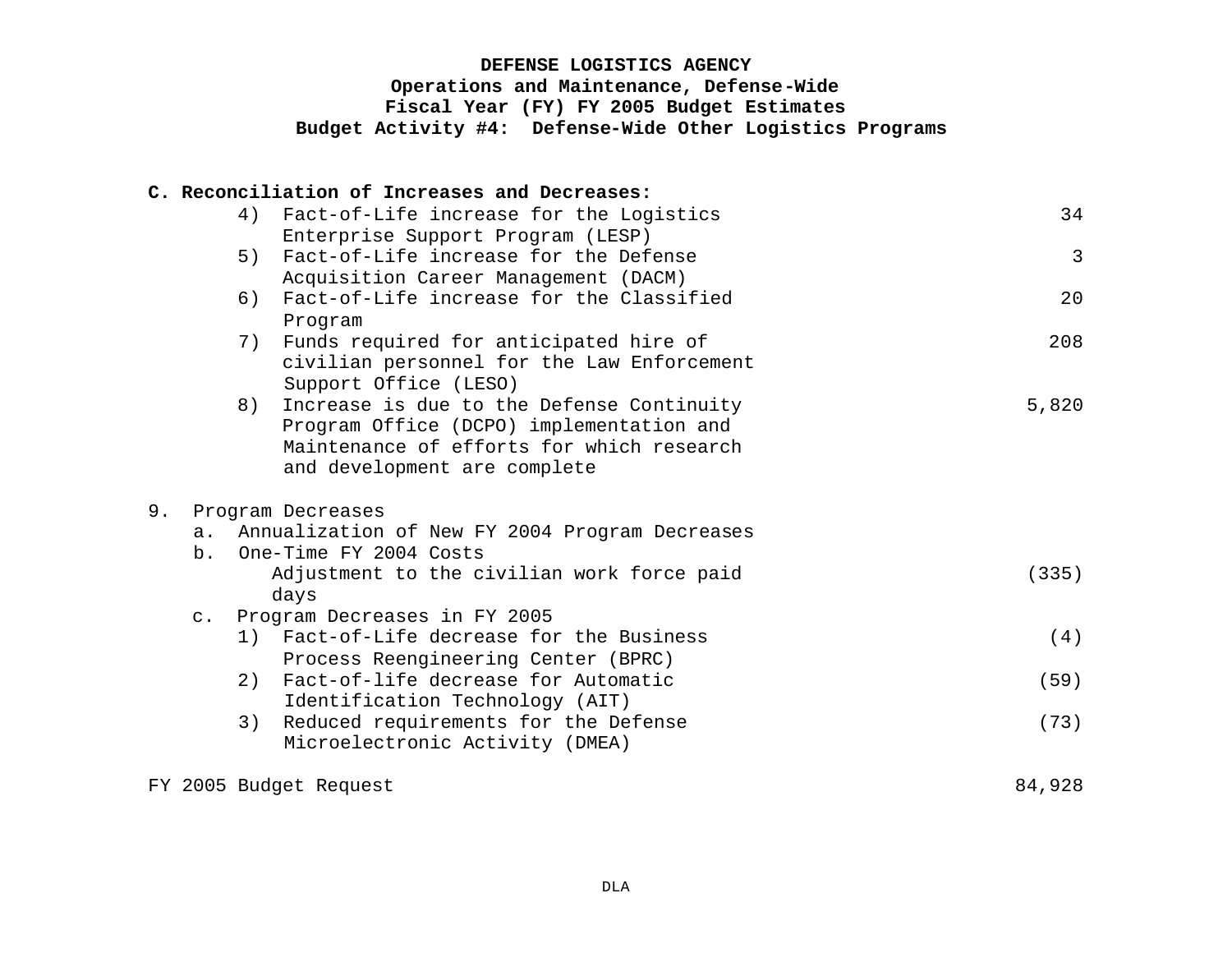#### **IV. Performance Criteria and Evaluation Summary**:

Other Logistics Programs (OLP) includes multiple program offices of which DLA is either the executive agent or the budget administrator. Performance criteria for this activity group follows.

The Defense Property Accountability System mission is to field and sustain an integrated system to improve accounting and accountability of DoD-owned property for the Departments of the Army and Navy and most Defense Agencies. A critical performance measure for this system is site implementations. In FY 2002, DPAS completed implementations for the Army and most Navy sites. In FY 2003, FY 2004 and FY 2005, DPAS will be implemented in Navy Working Capital Fund sites and several Defense activities. Re-implementations will also be performed in numerous Army sites during FY 2003 and FY 2004. With the near completion of implementations, the new focus for DPAS performance measures is customer satisfaction and data quality and reliability. Customer satisfaction for FY 2002, as measured by Call Center statistics and training surveys is at 94%. The FY 2003 and out years customer satisfaction goal is 98%. Efforts are underway and planned for FY 2003 and FY 2004 to improve customer support through improvements to the Call Center, Training, and Web-site. DPAS data quality and reliability is being measured by a new data Quality Assurance (QA) function. For FY 2002, all DPAS user databases were analyzed and many data problems identified, which have been reported to DPAS customer management organizations for resolution. For FY 2003 and FY 2004, the DPAS QA function expects to substantially improve DPAS data accuracy and reliability through continued analysis and follow-up Metrics are being developed and will be reported in next year's budget submission.

The mission of the Defense Microelectronics Activity (DMEA) is to leverage the capabilities and payoffs of advanced technologies to extend the useful life, solve operational problems, increase operational capabilities, reduce operation and support (O&S) costs, and to reduce the effects of diminishing manufacturing sources in weapon systems. The DMEA assists system managers by developing solutions to current problems through specific projects. The critical performance measure to DMEA is customer satisfaction. In FY 2001, FY 2002, and FY 2003, we achieved customer satisfaction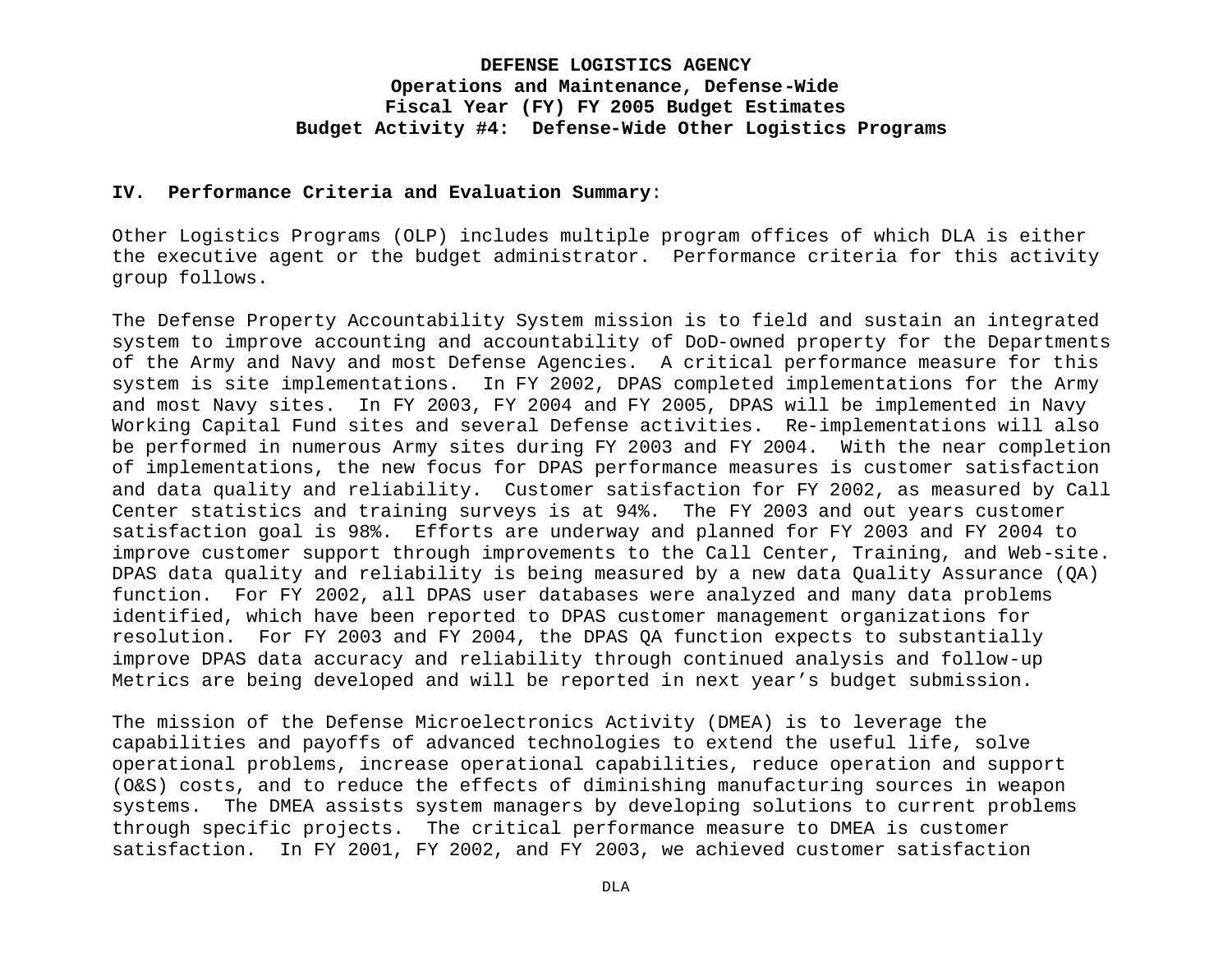#### **IV. Performance Criteria and Evaluation Summary (Continuation):**

ratings over 94%, 96%, and 96% respectively. We plan to maintain this rating rough fiscal year 2005. Customer satisfaction is measured through surveys and informal as well as formal customer feedback. Problems identified in this measure will be assessed and corrective action taken. Individual projects performing at less than expected customer satisfaction rates will be required to begin recovery plans to ensure that this measure is achieved.

Execution of funding is also a performance measure. DMEA has consistently obligated over 99 percent of its funding. The goal is to maintain or improve our outstanding obligation rate in FY 2004 and 2005 through strong financial management processes and aggressive execution plans. Problems identified in this measure will be assessed and corrective action taken.

The Business Process Reengineering Center (BPRC) mission is to propose redesign of processes, organizations and culture to streamline functions and reduce inefficiencies across the Department. It also contributes to improvements in the areas of E-Business to include logistics systems modernization, acquisition reporting, information technology (IT), and other internal processes and business practices. Performance measures will track the development of network architecture, support to the Future Logistics Enterprise, end-to-end procurement process integration and modernization, integrated digital environment acquisition life-cycle, and, the Acquisition Technology & Logistics (AT&L) IT modernization and knowledge management portal capability. The continuing mission for FY 2005 for the BPRC employees is to support these initiatives and to identify opportunities for business process improvements throughout the OUSD(AT&L) organization.

The mission of the Defense Standardization Program Office (DSPO) is to develop policies, procedures and guidance to ensure standardized policy across the Military Departments and Defense Agencies. There are some relevant qualitative performance indicators for the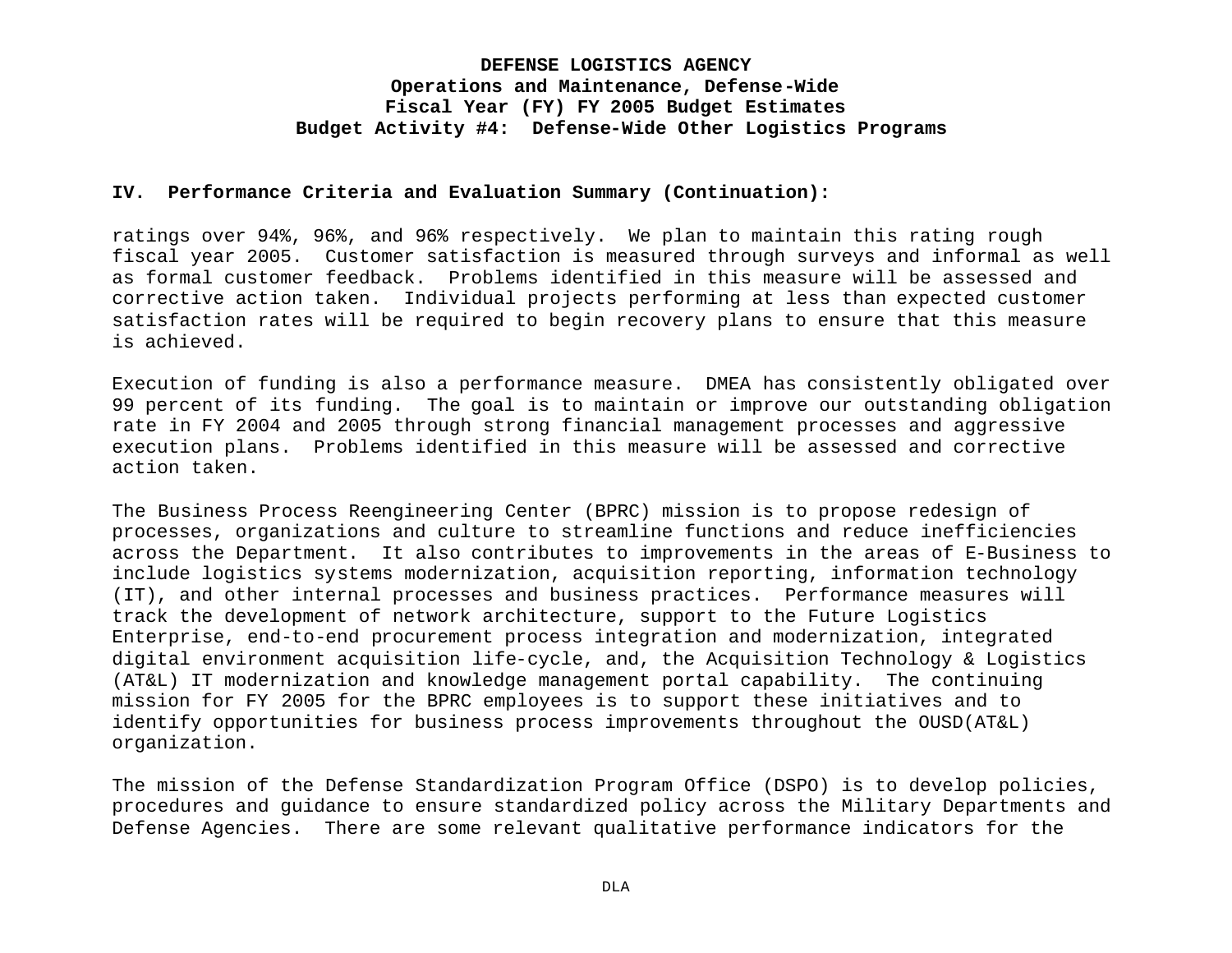#### **IV. Performance Criteria and Evaluation Summary (Continuation):**

DSPO in execution of its mission and associated actions. One is the effectiveness of the DSP as a single source for information exchange and coordination of all defense standardization efforts, as indicated by increased number of organizations participating with the DSP in information exchange, and increased customer satisfaction based on survey results. Another is success in institutionalized development and use of performance and Non-Government Standards (NGSs) in the DoD, as indicated by increased usage of performance and NGSs, and decreased usage of military-unique specifications and standards.

|                                                | FY 2003 | FY 2004  | FY 2005  |
|------------------------------------------------|---------|----------|----------|
|                                                | Actuals | Estimate | Estimate |
| BPRC Architecture Development                  | 30%     | 40%      | 40%      |
| BRPR Reduction in Unneeded Equipment Purchases | $92\%$  | 94%      | 94%      |
| DPAS Software Completion Rate                  | 95%     | 1 0 0 %  | 100%     |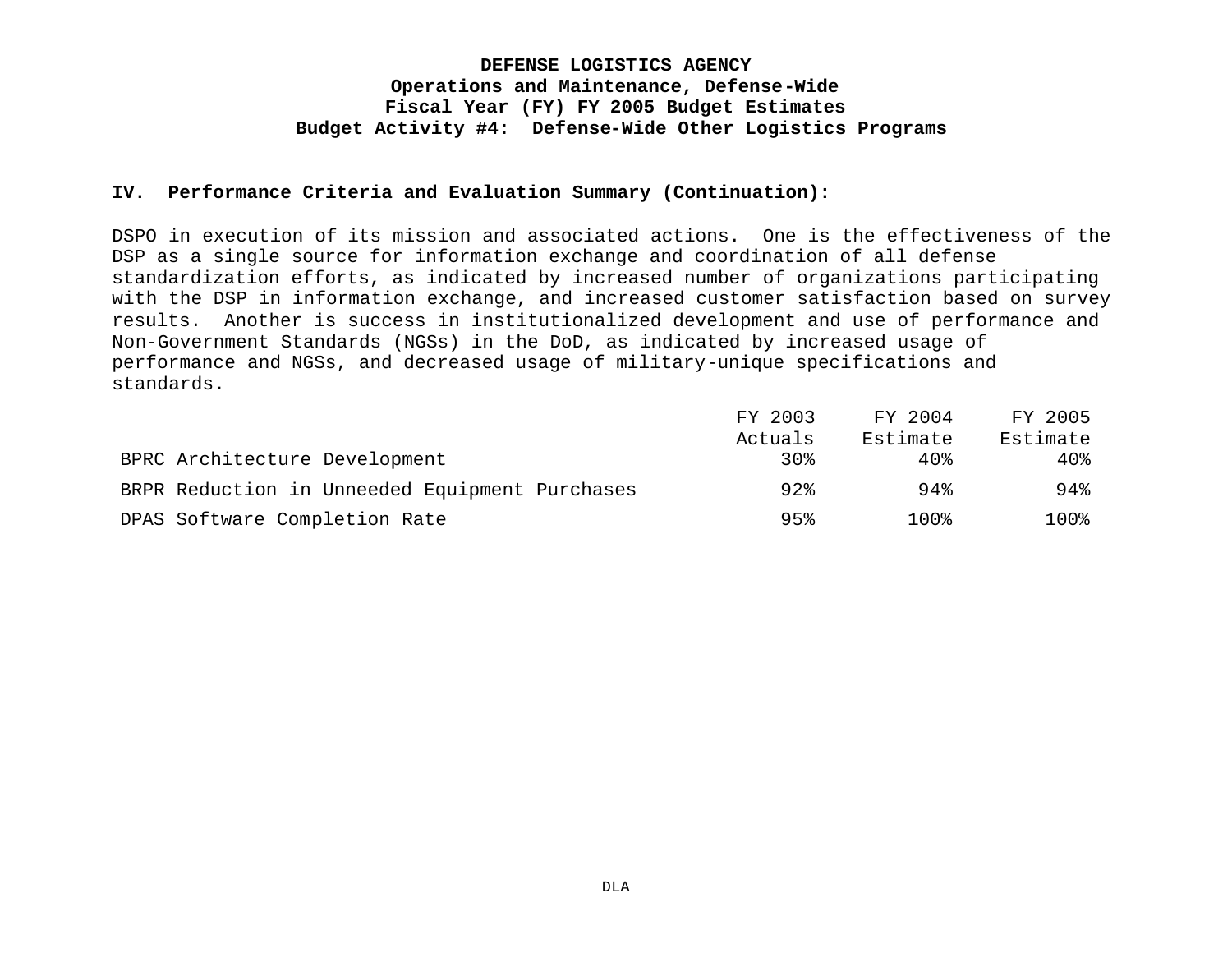|                                          |                          |                          |                          | Change                   |
|------------------------------------------|--------------------------|--------------------------|--------------------------|--------------------------|
| V. Personnel Summary:                    | FY 2003                  | FY 2004                  | FY 2005                  | FY 2004/                 |
|                                          |                          |                          |                          | FY 2005                  |
|                                          |                          |                          |                          |                          |
| Active Mil End Strength (Total)          | 20                       | 20                       | 21                       |                          |
| Officer                                  | 2                        | 2                        | 3                        |                          |
| Enlisted                                 | 18                       | 18                       | 18                       |                          |
| Civilian End Strength (Total)            | 251                      | 271                      | 294                      | 23                       |
| U.S. Direct Hire                         | 251                      | 271                      | 294                      | 23                       |
| Foreign National Direct Hire             | $-$                      |                          | $\overline{\phantom{m}}$ |                          |
| Total Direct Hire                        | 251                      | 271                      | 294                      | 23                       |
| Foreign National Indirect Hire           | $\overline{\phantom{0}}$ | $\overline{\phantom{0}}$ | $\overline{\phantom{a}}$ | $\overline{\phantom{0}}$ |
| (Reimbursable Civilians Included Above - | 42                       | 32                       | 32                       |                          |
| Memo)                                    |                          |                          |                          |                          |
| Active Mil FTEs (Total)                  | 20                       | 20                       | 21                       |                          |
| Officer                                  | 2                        | 2                        | 3                        |                          |
| Enlisted                                 | 18                       | 18                       | 18                       |                          |
| Civilian FTEs (Total)                    | 272                      | 271                      | 294                      | 23                       |
| U.S. Direct Hire                         | 272                      | 271                      | 294                      | 23                       |
| Foreign National Direct Hire             | $\overline{\phantom{m}}$ | $\qquad \qquad -$        | $\qquad \qquad -$        | $-$                      |
| Total Direct Hire                        | 272                      | 271                      | 294                      | 23                       |
| Foreign National Indirect Hire           | $\overline{\phantom{0}}$ | $\overline{\phantom{0}}$ | $\overline{\phantom{m}}$ |                          |
| (Reimbursable Civilians Included Above - | 59                       | 32                       | 32                       |                          |
| Memo)                                    |                          |                          |                          |                          |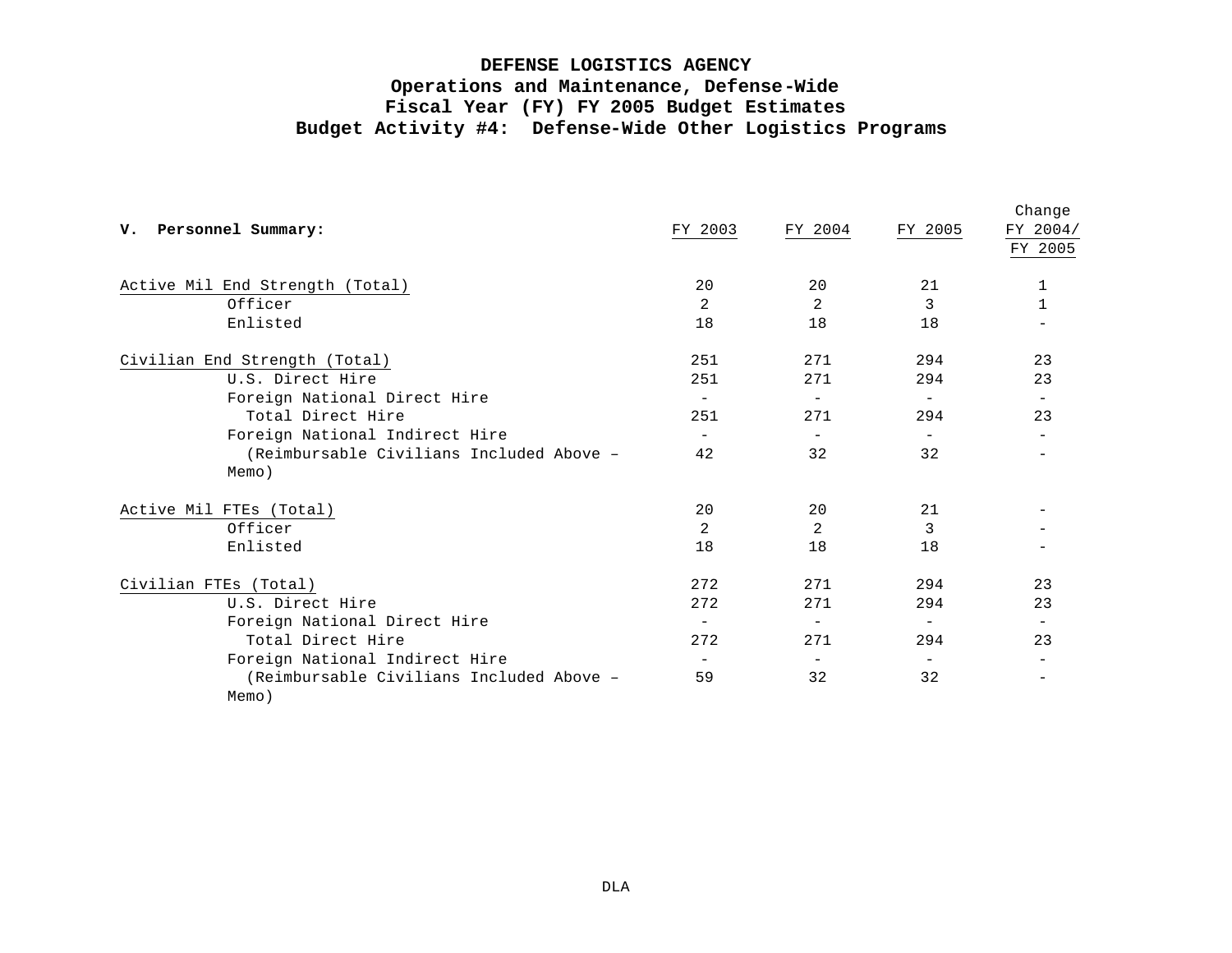#### **VI. OP 32 Line Items (Dollars in Thousands):**

|     |                                              | Change FY 2003/2004 |                   |                          | Change FY 2004/2005 |        |                          |         |
|-----|----------------------------------------------|---------------------|-------------------|--------------------------|---------------------|--------|--------------------------|---------|
|     |                                              | FY 2003             | Price             | Prog                     | FY 2004             | Price  | Prog                     | FY 2005 |
|     |                                              | Actual              | Growth            | Growth                   | Est                 | Growth | Growth                   | Est     |
| 101 | Executive, General & Special Schedule        | 22,057              | 1,258             | 2,615                    | 25,930              | 764    | 3,224                    | 29,918  |
| 103 | Wage Board                                   | 43                  | 2                 |                          | 45                  |        |                          | 46      |
| 106 | Benefits to Former Employees                 | 51                  | $-$               | (51)                     |                     |        |                          |         |
| 107 | VSIP                                         | 150                 | $\equiv$          | (150)                    | $ \,$               |        |                          | $ \,$   |
| 199 | Total Civilian Personnel Compensation        | 22,301              | 1,260             | 2,414                    | 25,975              | 765    | 3,224                    | 29,964  |
| 308 | Travel Of Persons                            | 641                 | 9                 | (15)                     | 635                 | 8      | 223                      | 866     |
| 399 | Total Travel                                 | 641                 | 9                 | (15)                     | 635                 | 8      | 223                      | 866     |
| 415 | DLA Managed Supplies & Materials             | 19                  | (1)               | $\overline{\phantom{m}}$ | 18                  |        | $\qquad \qquad -$        | 18      |
| 499 | Total Fund Supplies & Materials<br>Purchases | 19                  | (1)               | $\qquad \qquad -$        | 18                  |        | $\overline{\phantom{0}}$ | 18      |
| 506 | DLA Equipment                                | 21                  | (1)               | 1                        | 21                  |        |                          | 21      |
| 599 | Total Revolving Fund Equipment Purchases     | 21                  | (1)               | $\mathbf{1}$             | 21                  |        |                          | 21      |
| 647 | DISA Info Services                           | 77                  | $\qquad \qquad -$ | (77)                     |                     |        |                          |         |
| 671 | Comm Services DISA                           | 5                   | $\qquad \qquad -$ |                          | 5                   |        |                          | 5       |
| 699 | Total Purchases                              | 82                  | $\qquad \qquad -$ | (77)                     | 5                   |        |                          | 5       |
| 771 | Commercial Trans                             | 5                   | $\qquad \qquad -$ |                          | 5                   |        |                          | 5       |
| 799 | Total Transportation                         | 5                   |                   |                          | 5                   |        |                          | 5       |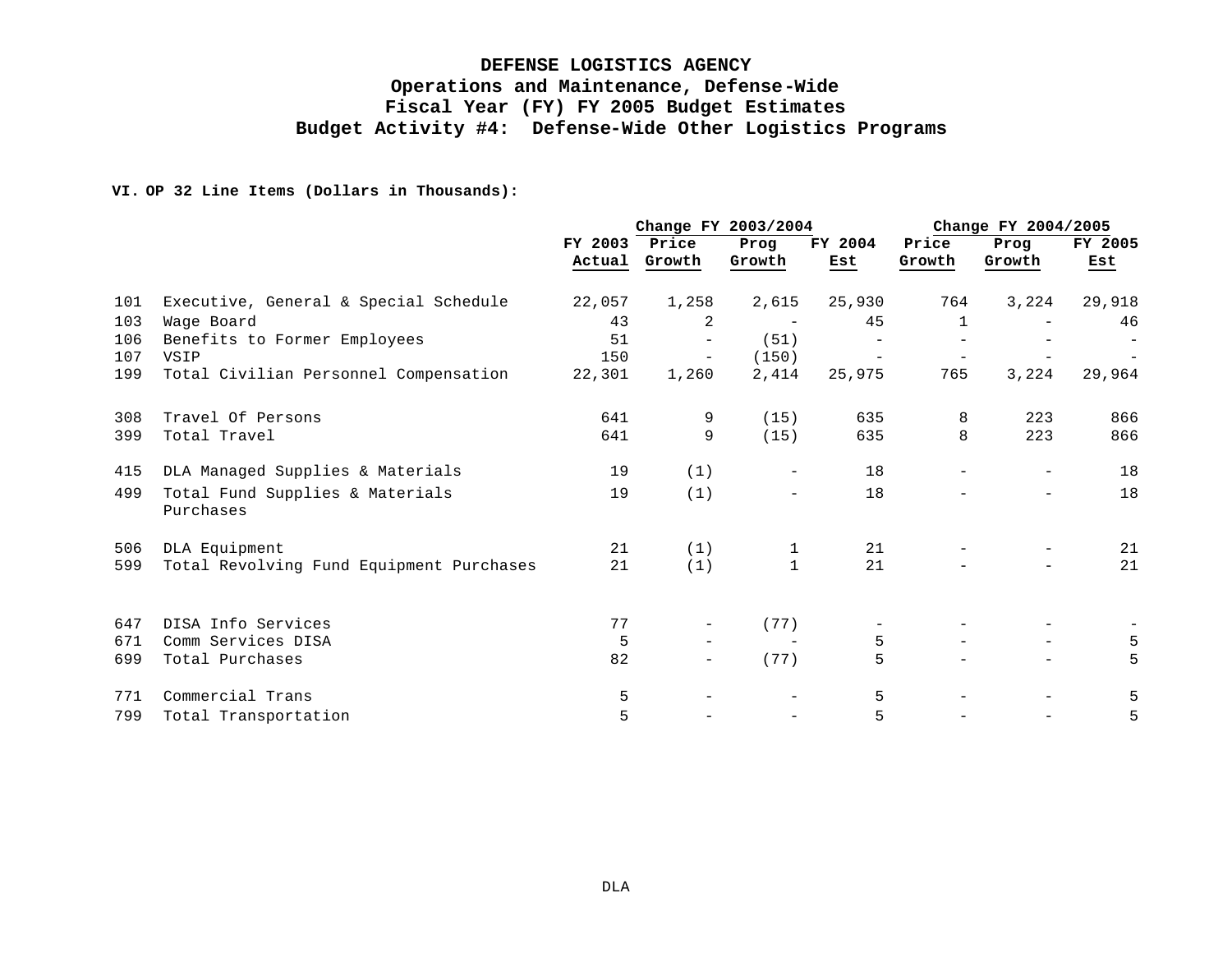#### **VI. OP 32 Line Items (Dollars in Thousands) (continued):**

|     |                                 | Change FY 2003/2004 |                          |                |         |        | Change FY 2004/2005 |         |  |  |
|-----|---------------------------------|---------------------|--------------------------|----------------|---------|--------|---------------------|---------|--|--|
|     |                                 | FY 2003             | Price                    | Prog           | FY 2004 | Price  | Prog                | FY 2005 |  |  |
|     |                                 | Actual              | Growth                   | Growth         | Est     | Growth | Growth              | Est     |  |  |
| 913 | Purchased Utilities             | 808                 | 11                       |                | 819     | 11     |                     | 830     |  |  |
| 914 | Purchased Communications        | 20                  |                          | 8              | 28      | -      | 1,400               | 1,428   |  |  |
| 915 | Rents (non-GSA)                 | 1,088               | 14                       | 182            | 1,284   | 18     | 75                  | 1,377   |  |  |
| 920 | Supplies & Materials (non-Fund) | 692                 | 8                        | (7)            | 693     | 8      | 28                  | 730     |  |  |
| 921 | Printing & Reproduction         | 5                   | $\overline{\phantom{0}}$ |                | 5       | -      | $\qquad \qquad -$   | 5       |  |  |
| 925 | Equipment Purchases             | 270                 | 4                        | (63)           | 211     | 3      | 152                 | 366     |  |  |
| 932 | Prof & Mqmt Services            | 74                  |                          | (25)           | 50      |        |                     | 51      |  |  |
| 933 | Studies, Analysis, & Evaluation | 1,200               | 16                       | 1,507          | 2,723   | 38     | (3)                 | 2,758   |  |  |
| 987 | Other Intra-Govt Purchases      | 19,865              | 257                      | (3, 683)       | 16,439  | 230    | 89                  | 16,758  |  |  |
| 989 | Other Contracts                 | 37,401              |                          | 519 (24,717)   | 13,203  | 175    | 16,366              | 29,744  |  |  |
| 998 | Other Costs                     |                     |                          | 2              | 2       |        |                     | -2      |  |  |
| 999 | Total Other Purchases           | 61,423              |                          | 830 (26,796)   | 35,457  | 485    | 18,107              | 54,049  |  |  |
|     | 9999 Total                      | 84,492              |                          | 2,097 (24,473) | 62,116  | 1,258  | 21,554              | 84,928  |  |  |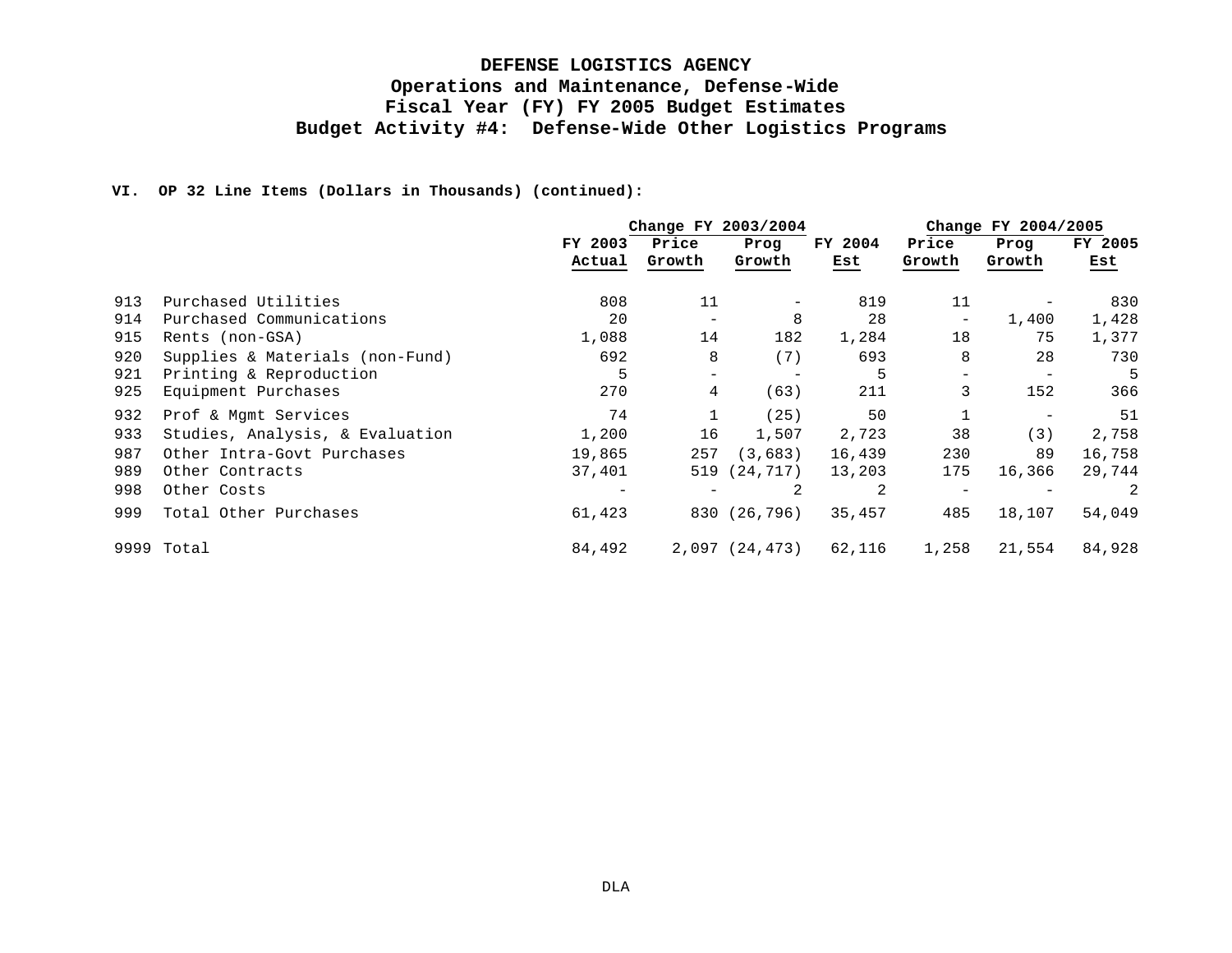#### **I. Description of Operations Financed:**

The Defense Logistics Agency (DLA) Other Logistics Services (OLS) includes \$180.451 million in FY 2005 with no full time equivalents. These OLS programs are described in subsequent paragraphs:

- 1. Unemployment Compensation
- 2. Price Comparability
- 3. Quality of Life
- 4. Continuing Health
- 5. Counter-Drug Activities
- 6. Contingency Operations
- 7. Disability Compensation
- 8. Procurement Technical Assistance Program (PTAP)
- 9. Inventory Management, Catalog Production & Distribution of Hard Copy Map Function
- 10. Defense Security Service/Office of Personnel Management Security Investigations
- 11. Logistics Transformation
- 12. Homeless Blankets
- 13. Demolition
- 14. Defense Finance and Accounting Service (DFAS)
- 15. Critical Infrastructure Protection (CIP)
- 16. Joint Logistics Warfighting Initiative
- 17. Counter-terrorism/Force Protection
- 18. Joint Electronic Commerce Program Office (JECPO)
- 19. Joint Total Asset Visibility (JTAV)
- 20. Government Industry Data Exchange Program (GIDEP)
- 21. FECA Surcharge
- 22. Small Business Administration Support
- 23. Department of Justice Litigation Support
- 24. FY 2003 Supplemental
- 25. Theater Support Study
- 26. Managerial Support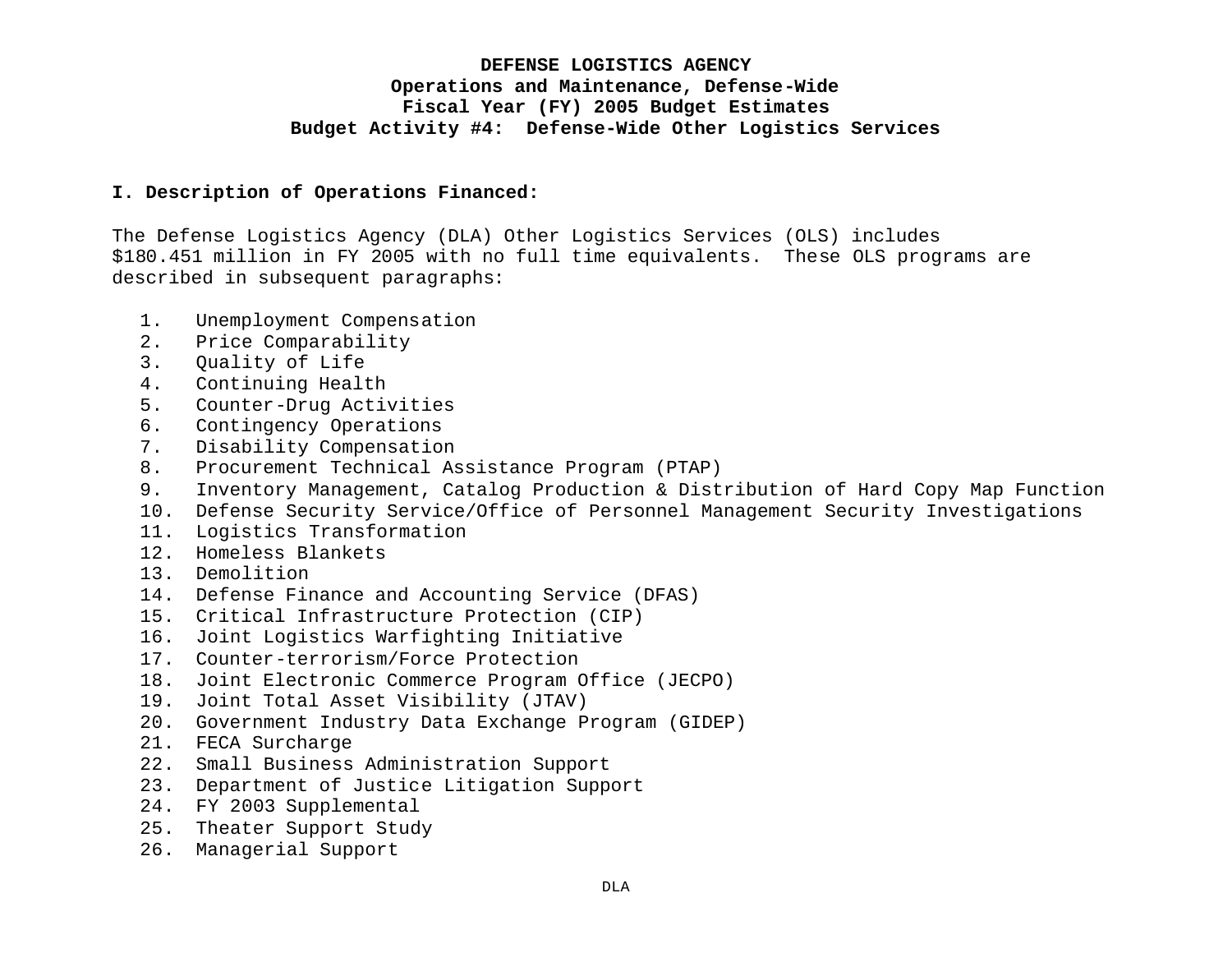#### **I. Description of Operations Financed (continued):**

1. Unemployment Compensation reflects funding of unemployment costs for all Defense Agencies. DLA estimates include resources for consolidated Defense-wide payments. Decreased funding in this area could negatively impact the ability to pay estimated Defense Agency unemployment costs. The budget request for this program in FY 2005 is \$9.887 million.

2. Price Comparability is comprised of costs associated with performing tasks that a commercial company would not include in their normal standard pricing. It includes costs that are military unique (DoD-mandated) such as readiness support costs. Identification of costs that fall under Price Comparability provides DLA customers a better opportunity to compare DLA prices with those in the commercial sector while minimizing risks to readiness. For example, included in this project is the cost of storing inventory for wartime demand only (War Reserve Materiel). A strictly business approach would dictate that this materiel be either disposed of or that the associated costs of retaining this inventory be passed on to the customer(s) requiring it. Removing the cost of retaining this inventory out of the DLA product line results in more accurate pricing of DLA materiel. This reduces DLA's materiel surcharge (Cost Recovery Rate), thus providing a better comparison for DLA customers. The Price Comparability baseline included peacetime contingency planning and Command Control Center costs, storage costs for war reserve and go-to-war items, the Department's hazardous and ozone depleting substances programs, and weapon system management support costs. The increase in FY 2005 funds additional military unique requirements for Contingency Operations, Forward Positioning of Stock, Generalized Emulation of Microcircuits (GEM) and Diminishing Manufacturing Services (DMS). GEM program reduces weapon system support costs by providing an alternative to circuit board redesigns and lifetime buys. DMS uses a centralized approach to the solution of diminishing manufacturing sources and obsolete parts problems. By creating and maintaining a data warehouse of parts across all services and weapon systems, cost savings are generated by alleviating the duplication of similar services in individual weapon and support system programs. The budget request for Price Comparability is \$78.227 million in FY 2005.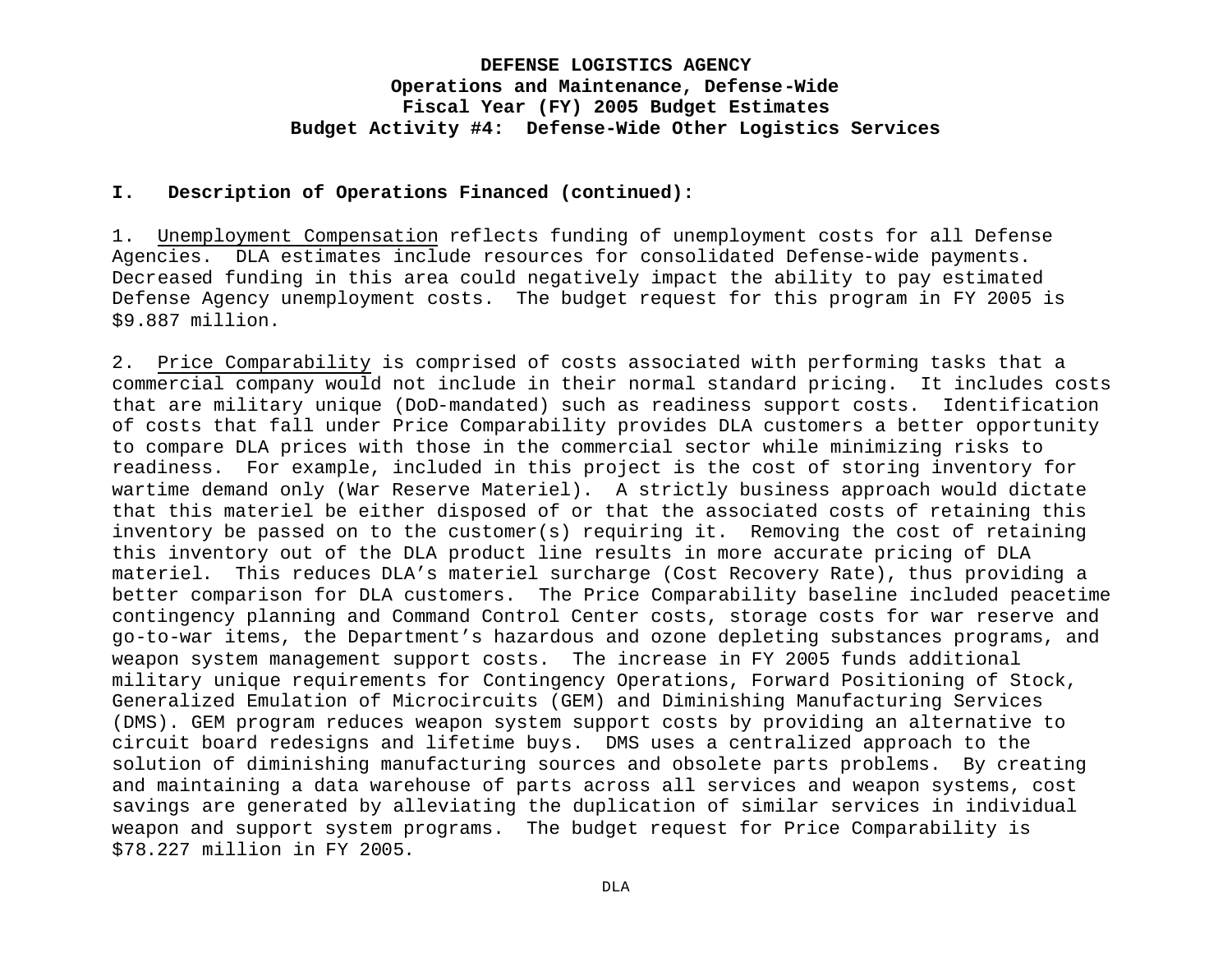#### **I. Description of Operations Financed (continued):**

3. Quality of Life: Morale, Welfare, and Recreation programs and services provide support that is vital to the readiness of the military community and their families. Funding is based on estimates for operations cost for DLA activities. A decrease in funding would negatively impact the quality of life of the DLA workforce. Morale, Welfare, and Recreation costs are \$13.005 million in FY 2005.

4. Continuing Health funding covers Agency expenses for continuing health coverage for reduction-in-force and BRAC affected employees. The budget request for this program is \$.245 million in FY 2005 for Agency estimated health coverage costs.

5. Counter-Drug Activities funding is for approved counter narcotics projects, mandated drug testing, and drug abuse education. This program funding is budgeted at the Department level with DLA reimbursement in the year of execution.

6. Contingency Operations funding covers Agency costs incurred in support of Bosnia and Kosovo contingency operations. The budget request for this program is \$4.553 million in FY 2005 and remains relatively level to FY 2004.

7. Disability Compensation residual funding is required to cover disability compensation for the closed Clothing Factory (DSCP). The budget request for this program is \$.751 million in FY 2005.

8. Procurement Technical Assistance Program (PTAP) was established by Congress in the FY 1985 DoD Authorization Act, Public Law (PL) 98-525. The PL amended Title 10, United States Code (USC) by adding Chapter 142. Title 10, USC, as amended, continues to authorize the Secretary of Defense, acting through the Director, DLA, to enter into cost sharing cooperative agreements with state and local governments, nonprofit organizations, Indian tribal organization and Indian economic enterprises to establish and conduct procurement technical assistance programs. Activities include helping business firms market their goods and/or services to DoD, other Federal agencies and state and local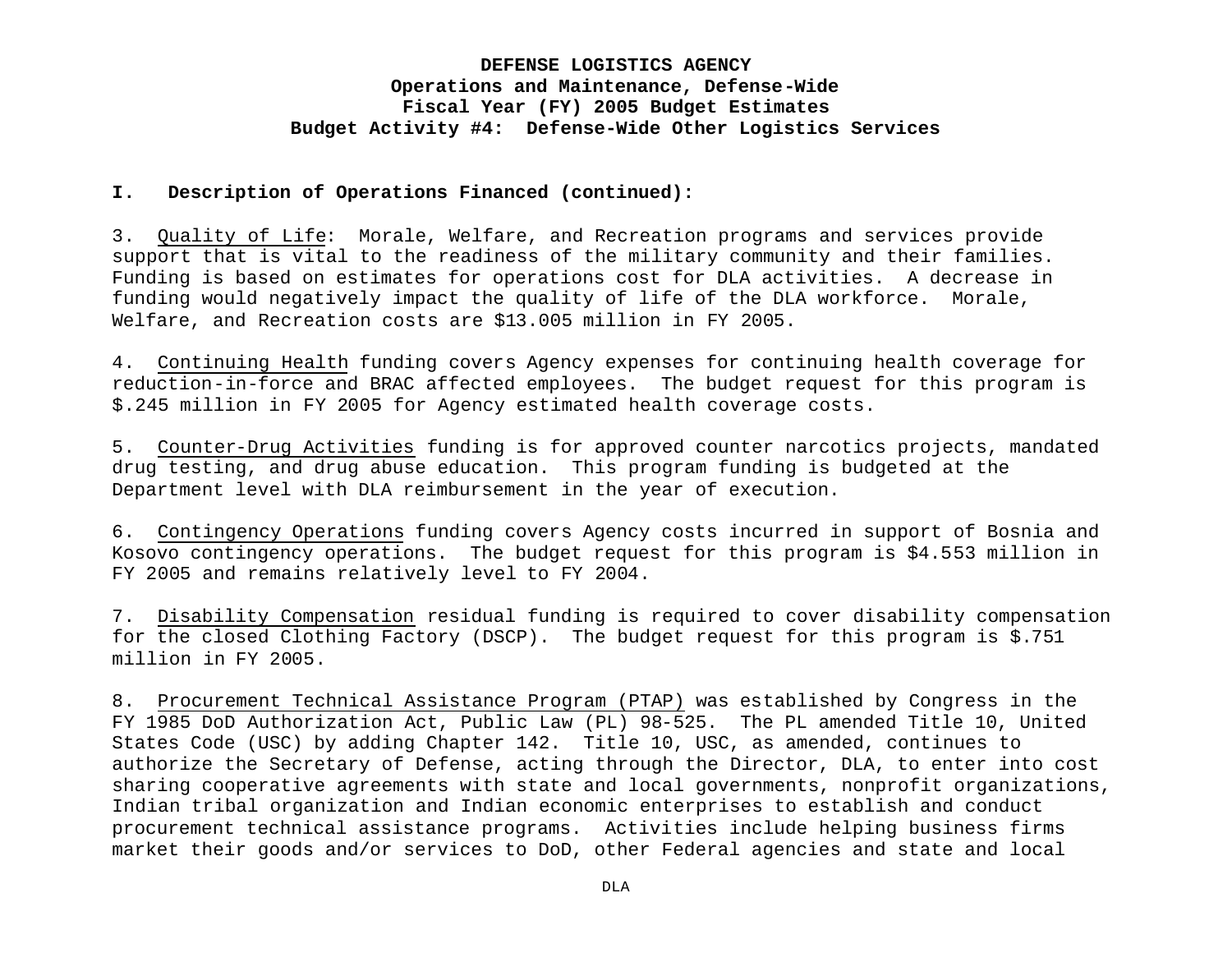#### **I. Description of Operations Financed (continued):**

governments. The program increase in FY 2005 is for additional center awards. The budget request for this program is \$19.597 million in FY 2005.

9. Inventory Management, Catalog Production & Distribution of Hard Copy Map Function: In May 1996, the JCS Combat Support Agency Review Team recommended transferring map management of approximately 70,000 map items from the NIMA to DLA. DLA serves as the DoD Integrated Materiel Management and Distributor of those items. The budget request for this program is \$25.288 million in FY 2005.

10. Defense Security Service (DSS) Fee-For-Service/ Office of Personnel Management (OPM) Security Investigations funding in FY 2003 was for DSS support to DLA for Personnel Security Investigations, National Industrial Security Investigations, and DoD Security and Education Training Programs. Beginning in FY 2004, the OPM will provide the security investigations for DLA. The budget request for this program is \$0.4 million in FY 2005.

11. Logistics Transformation funding request is for conducting studies for specific initiatives offering the potential for DoD to transform the current "mass model" logistics structure into world-class integrated supply chains focused on warfighter needs. Initiatives will compliment ongoing reengineering efforts with the Services and DLA consistent with the Logistics Functional Requirements and Joint Vision 2010. The budget request for this program is \$7.869 million in FY 2005. The program increase is for continued Department logistics transformation initiatives and remains relatively level to FY 2004.

12. Homeless Blankets: The Stewart B. McKinley Homeless Assistance Act of 1987 requires DLA to make blankets available to qualified US 501(C)3 organizations working with the homeless. Homeless shelters issue a request to the Agency and blankets are issued on a first come, first served basis up to the amount of funding available. The budget request for this program is \$3.347 million in FY 2005 and remains relatively level to FY 2004.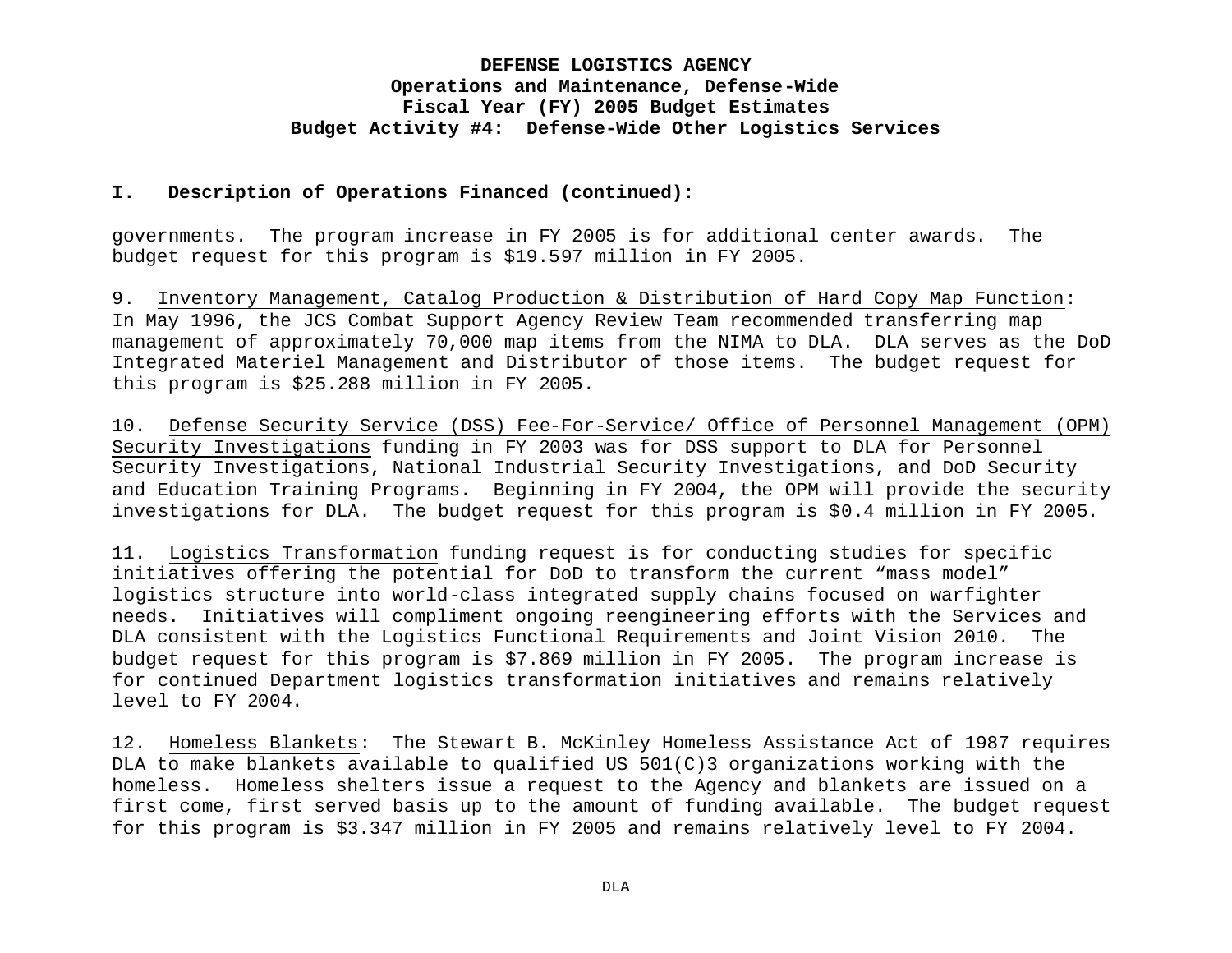#### **I. Description of Operations Financed (continued):**

13. Demolition: During FY 2003, the O&M demolition account was used for the removal of primary facilities at DLA permitted installations (Sharpe, CA, Tracy, CA, Columbus, OH, Richmond, VA, and New Cumberland, PA) that were excess (unused/underutilized) to the needs of the installation, and were uneconomical to repair and maintain. This includes over 900,000 square feet of aged (WWI and WWII) storage and administrative buildings that were not included in MILCON facility replacement programs. Inclusion of this demolition work in the DWCF would unnecessarily increase the cost to Distribution and ICP customers. Additional facility demolition required to meet infrastructure goals is currently included on a cubic foot or square foot replacement basis in future MILCON projects currently programmed for the permitted installations. There is no budget request for this program in FY 2005.

14. Defense Finance and Accounting Service (DFAS) funding is required to reimburse DFAS for accounting services provided to the activities and programs reflected in Other Logistics Services, Other Logistics Programs, and Warstoppers. The budget request of \$2.374 million for FY 2005 is based on estimated workload. The decrease in FY 2005 is due to a DFAS charge in FY 2004 for write-off of depreciation for cancelled systems.

15. Critical Infrastructure Protection (CIP) is an integrated, war-fighter-focused effort to identify and mitigate the vulnerabilities of critical assets that are essential to Commander-in-Chief mission assurance and operational readiness. Presidential Decision Directive 63, Critical Infrastructure Protection, requires a public-private partnership to provide protection; establishes a national organizational structure to produce that partnership; and directs DoD, as well as the other federal departments, to develop a plan for protecting its portion of the Federal Government critical infrastructures. The DoD CIP program supports the new Executive Orders on "CIP in the Information Age" and "Homeland Security." As the lead component for the Logistics Sector DoD-wide, DLA is responsible for the coordination and overall program management of CIP activities with all DoD components that own and/or operate elements of the DoD Logistics Infrastructure.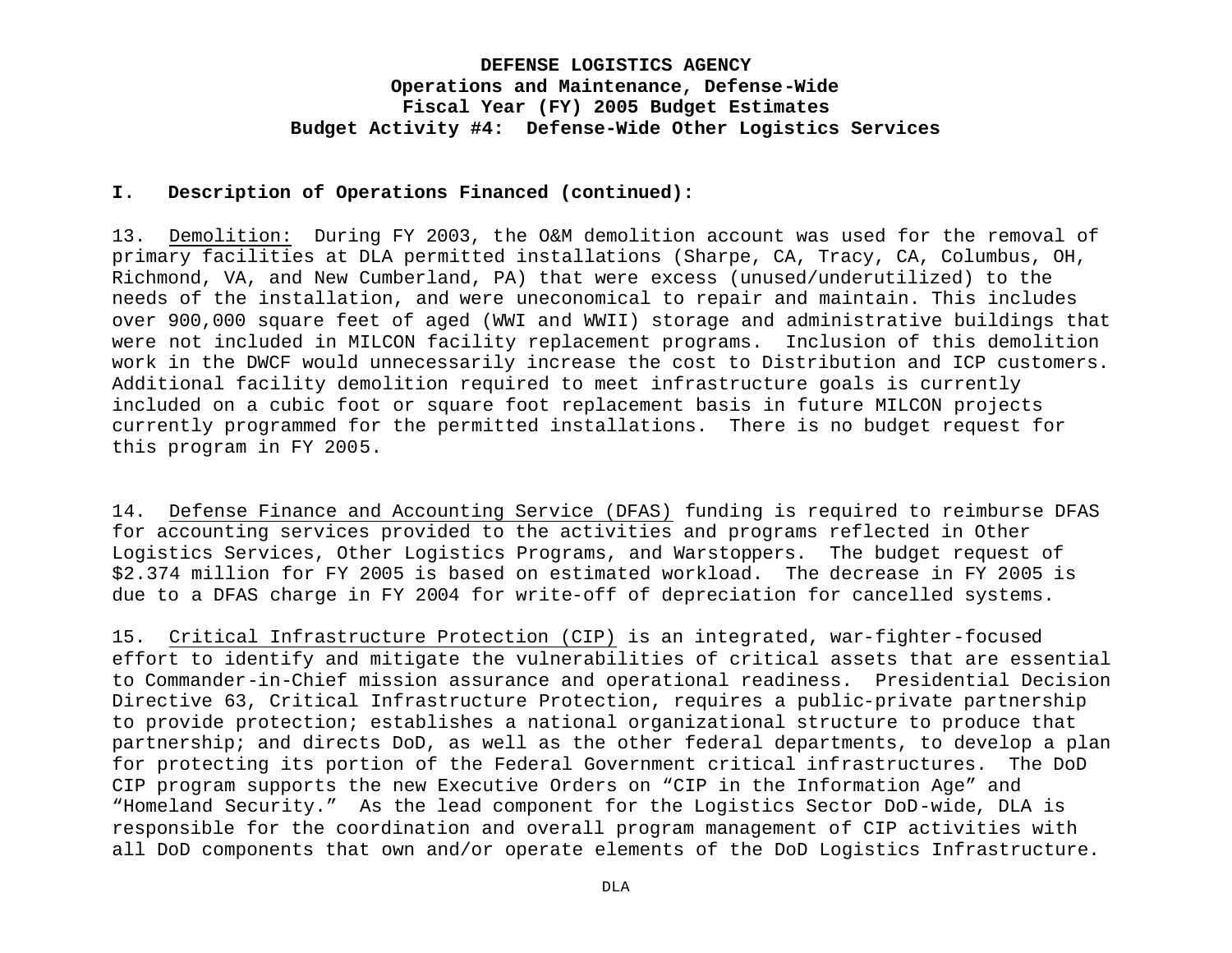#### **I. Description of Operations Financed (continued):**

Funding is necessary to carry out DLA responsibilities to lead the Logistics Sector in defining end-to-end sector functionality and supporting assets; determining assurance levels to meet both military and sector operational requirements; assessing the critical infrastructure vulnerabilities of the sector; and implementing sector assurance plans. Beginning in FY 2005 CIP funding is realigned within the Department; there is no budget request for CIP in FY 2005.

16. Joint Logistics Warfighting Initiative funding was a project to improve the logistics system supporting deployed warfighters. The JLWI was intended to improve readiness by enhancing logistics responsiveness through process improvements to the requisitioning, distribution, asset visibility, and retrograde functions and by validating these improvements in a real world operational environment. The JLWI objective was to ensure streamlined logistics systems, processes, and functions fully support operational requirements in Joint or Cooperative Combined Task Force operations. The JLWI Implementation Plan developed jointly by the Joint Staff, DUSD (Logistics), and USCENTCOM staff provides a blueprint for testing streamlined logistics support processes in the CENTCOM Area of Responsibility. Funding for JLWI was transferred to the Army beginning in FY 2004. There is no DLA budget request for this program in FY 2005.

17. Counter-terrorism/Force Protection funding is for intrusion detection systems and sustainment of additional security personnel. Funding request is \$2.834 million in FY 2005 and remains relatively level to FY 2004.

18. The Joint Electronic Commerce Program Office (JECPO) has been disestablished. Funding is realigned from DLA to the Defense Information Systems Agency (DISA) in FY 2004 through FY 2009 to accelerate the development and fielding of selected tools and applications that support the DoD transformation vision and the President's Management Agenda for electronic government. DLA retains the sustainment of the DoD Electronic Mall (EMall) operational capability; the FY 2005 budget request is \$2.125 million.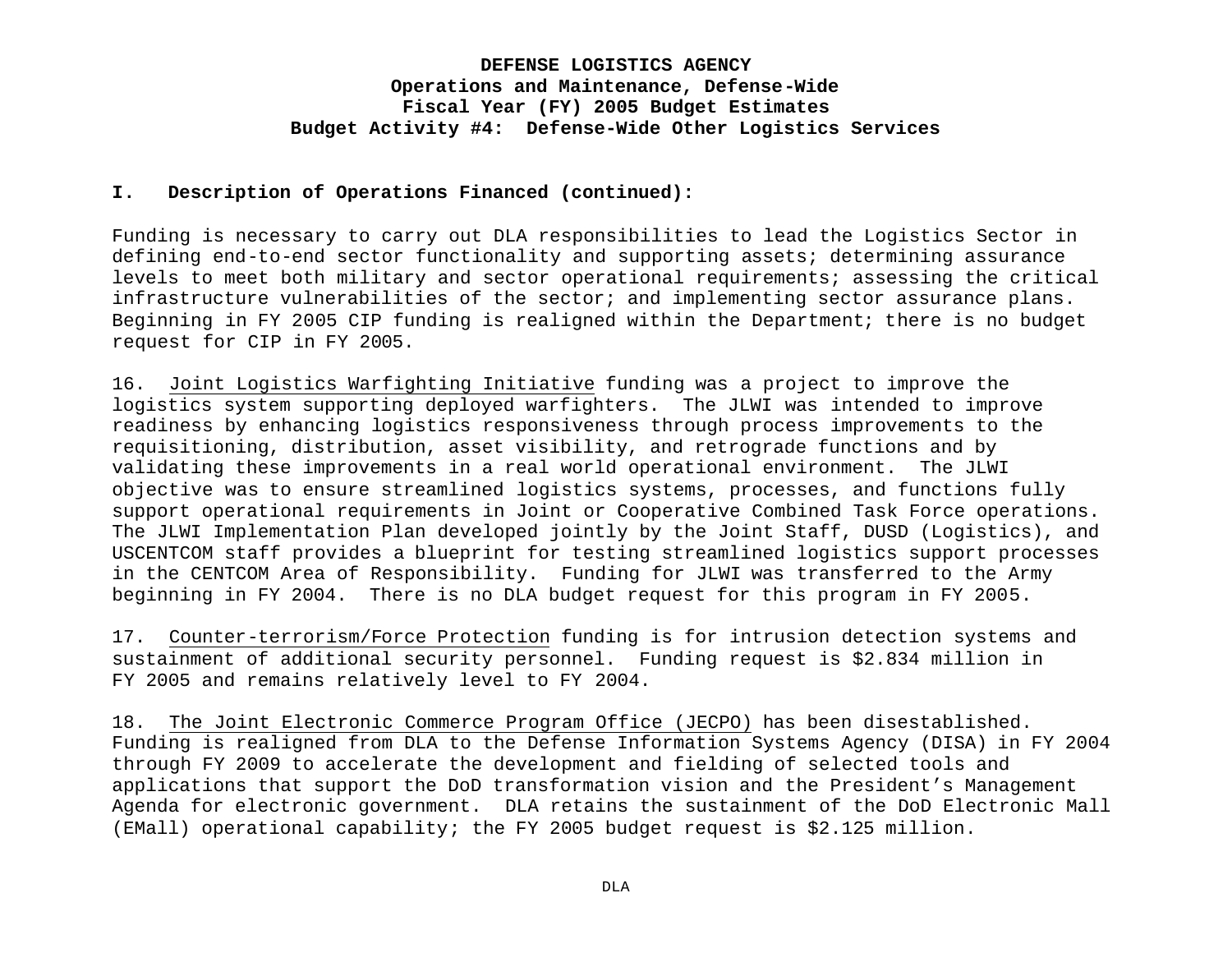#### **I. Description of Operations Financed (continued):**

19. The Joint Total Asset Visibility (JTAV) was chartered to provide the warfighter CINC with timely and accurate joint logistics and personnel asset information to support Joint Vision 2020 and Focused Logistics. The JTAV capability supports all joint and multinational military operations through requirements-based Operation and System Architectures in an interoperable shared data environment. The JTAV capability enables national supply chain integration that is crucial to streamlined and responsive logistics and personnel support. JTAV provides responsive and cost-effective logistics information from Automated Information Systems (AIS) and Automated Identification Technologies (AIT), ensuring readiness and sustainability for the total force in both peacetime and wartime. JTAV enables functional and operational processes to achieve benefits in two broad areas: improved operational flexibility and reduced operating costs. These categories are not mutually exclusive. In most cases, JTAV benefits both areas. JTAV use results in: declining backlogs at ports and depots; more responsive supply support; reduced inventory levels; and will support accurate and effective operational planning, assessment, and execution. The FY 2005 budget request is \$7.576 million.

20. Government Industry Data Exchange Program (GIDEP): DLA as a buying command is a Joint Logistics Commanders (JLC) GIDEP member and shares in the funding support for the GIDEP which provides technical information for sharing with government and industry. GIDEP funding support is a transfer to DLA from Defense Contract Management Agency (DCMA). The funding request to support GIDEP is \$.205 million in FY 2005 and remains relatively level to FY 2004.

21. Federal Employees' Compensation Act (FECA) Surcharge funding covers the Agency civilian pay accounts for the FECA surcharge that the Department of Labor charges each Agency. The budget request for this surcharge is \$2.130 million in FY 2005.

22. Small Business Administration Support funding in FY 2003 was for the Small Business Administration costs incurred to certify small disadvantage business. There is no budget request for this program in FY 2005.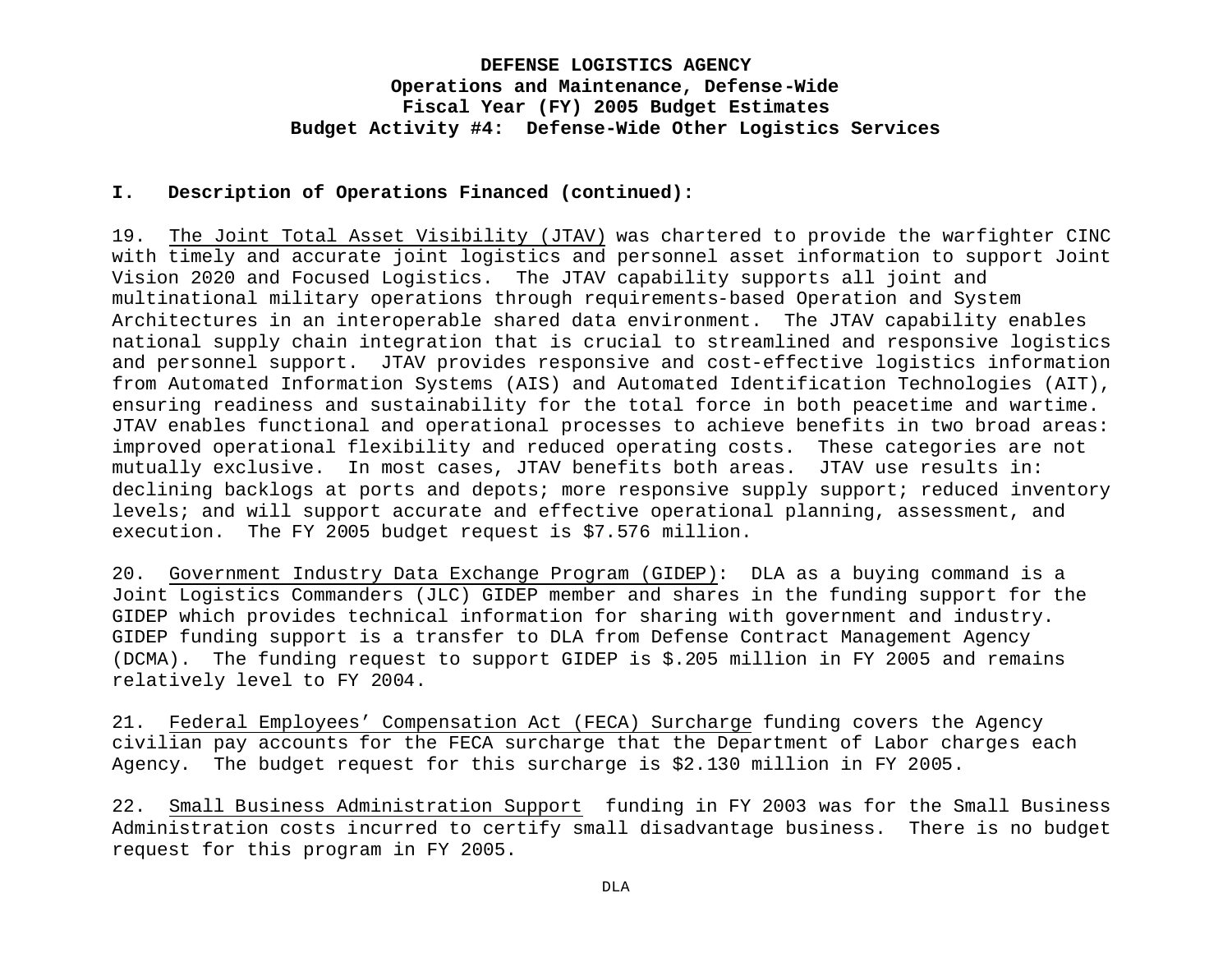#### **I. Description of Operations Financed (continued):**

23. Department of Justice Litigation Support funding in FY 2003 was for the Department of Justice contract for DLA environmental litigation support. There is no budget request for this program in FY 2005.

24. FY 2003 Supplemental funding in FY 2003 was for logistical and military support of the Global War on Terrorism.

25. Theater Support Study: A one-time Congressional add in FY 2004 for a theater support study. There is no budget request for this program in FY 2005.

26. Managerial Support: The budget request for managerial support is \$.038 million in FY 2005 and remains relatively level to FY 2004, funding programs such as:

- Prior Year Invoices: Prior year bills received after the close of the fiscal year.
- Interest Penalty: Penalties incurred due to payment processing delays.
- Official Representation Funds (ORF): Special and official functions or ceremonies attended by DoD personnel and distinguished non-DoD personnel. Beginning in FY 1998 all DLA activities were required to use O&M funds for ORF functions.
- Investigative Activities: DLA confidential investigations.
- Director's Medallion: Purchase of medallions to be presented by the DLA Director for special accomplishments.

**II. Force Structure:** N/A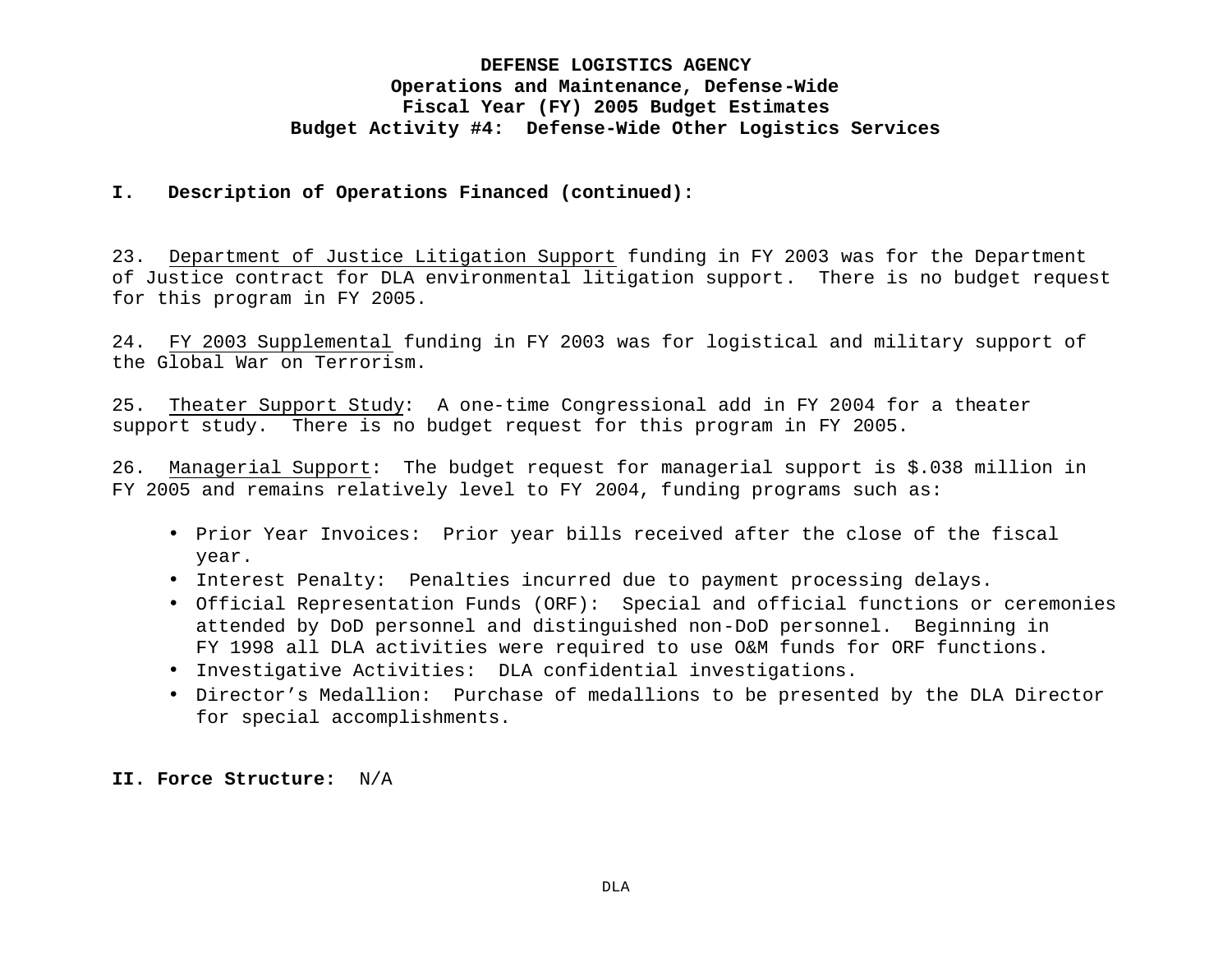#### **III. Financial Summary (O&M: Dollars in thousands):**

|                                           |                          |                          | FY 2004                  |                          |          |  |  |  |
|-------------------------------------------|--------------------------|--------------------------|--------------------------|--------------------------|----------|--|--|--|
| Subactivities:<br>Α.                      | FY 2003                  | Budget                   |                          | Current                  | FY 2005  |  |  |  |
|                                           | Actual                   |                          | Request Appropriated     | Estimate                 | Estimate |  |  |  |
| Unemployment Compensation                 | 12,775                   | 9,728                    | 9,632                    | 9,632                    | 9,887    |  |  |  |
| Price Comparability                       | 36,215                   | 76,948                   | 76,141                   | 76,141                   | 78,227   |  |  |  |
| Quality of Life                           | 11,203                   | 12,710                   | 12,576                   | 12,576                   | 13,005   |  |  |  |
| Continuing Health                         | 311                      | 1,040                    | 1,028                    | 427                      | 245      |  |  |  |
| Counter Drug Activities                   | 282                      | $\overline{a}$           | $\overline{a}$           | $\qquad \qquad -$        |          |  |  |  |
| Contingency Operations                    | 6,074                    | 4,551                    | 4,503                    | 4,503                    | 4,553    |  |  |  |
| Disability Compensation                   | 645                      | 738                      | 731                      | 731                      | 751      |  |  |  |
| Procurement Technical Assistance Program  | 21,055                   | 19,158                   | 18,957                   | 18,957                   | 19,597   |  |  |  |
| Inventory Mgmt, Catalog Production        |                          |                          |                          |                          |          |  |  |  |
| & Distribution of Hard Copy Maps          | 25,081                   | 24,504                   | 24,246                   | 24,246                   | 25,288   |  |  |  |
| DSS/OPM Security Investigations           | 716                      | 138                      | 136                      | 136                      | 400      |  |  |  |
| Logistics Transformation                  | 8,654                    | 7,721                    | 7,640                    | 7,640                    | 7,869    |  |  |  |
| Homeless Blankets                         | 2,980                    | 3,279                    | 3,244                    | 3,244                    | 3,347    |  |  |  |
| Demolition                                | 4,334                    | $\qquad \qquad -$        | $\overline{\phantom{0}}$ | $\overline{\phantom{m}}$ |          |  |  |  |
| Defense Finance & Accounting Service      | 1,014                    | 5,676                    | 5,620                    | 5,620                    | 2,374    |  |  |  |
| Critical Infrastructure Protection        | 1,123                    | 347                      | 343                      | 343                      |          |  |  |  |
| Joint Logistics Warfighting Initiative    | 2,467                    |                          |                          | $\overline{\phantom{0}}$ |          |  |  |  |
| Counter-terrorism/Force Protection        | $\overline{\phantom{m}}$ | 2,850                    | 2,820                    | 2,820                    | 2,834    |  |  |  |
| Joint Electronics Commerce Program Office | $\overline{\phantom{0}}$ |                          | $\overline{\phantom{0}}$ | 2,087                    | 2,125    |  |  |  |
| Joint Total Asset Visibility (JTAV)       |                          |                          | $\overline{\phantom{0}}$ | 7,748                    | 7,576    |  |  |  |
| Government Industry Data Exchange Program | 249                      | 225                      | 223                      | 223                      | 205      |  |  |  |
| FECA Surcharge                            | $\qquad \qquad -$        | 2,089                    | 2,067                    | 2,067                    | 2,130    |  |  |  |
| Department of Justice Litigation          | 1,500                    | $\overline{\phantom{m}}$ | $\overline{\phantom{0}}$ | $\overline{\phantom{m}}$ |          |  |  |  |
| Small Business Administration Support     | 93                       |                          |                          |                          |          |  |  |  |
| Theater Support Study                     | $\overline{\phantom{a}}$ |                          | 1,000                    | 1,000                    |          |  |  |  |
| Managerial Support                        | 25                       | 36                       | 36                       | 36                       | 38       |  |  |  |
| Total                                     | 136,796                  | 171,738                  | 170,943                  | 180,177                  | 180,451  |  |  |  |
| FY 2003 Supplemental                      | 189,700                  |                          |                          |                          |          |  |  |  |
| Total                                     | 326,496                  | 171,738                  | 170,943                  | 180,177                  | 180,451  |  |  |  |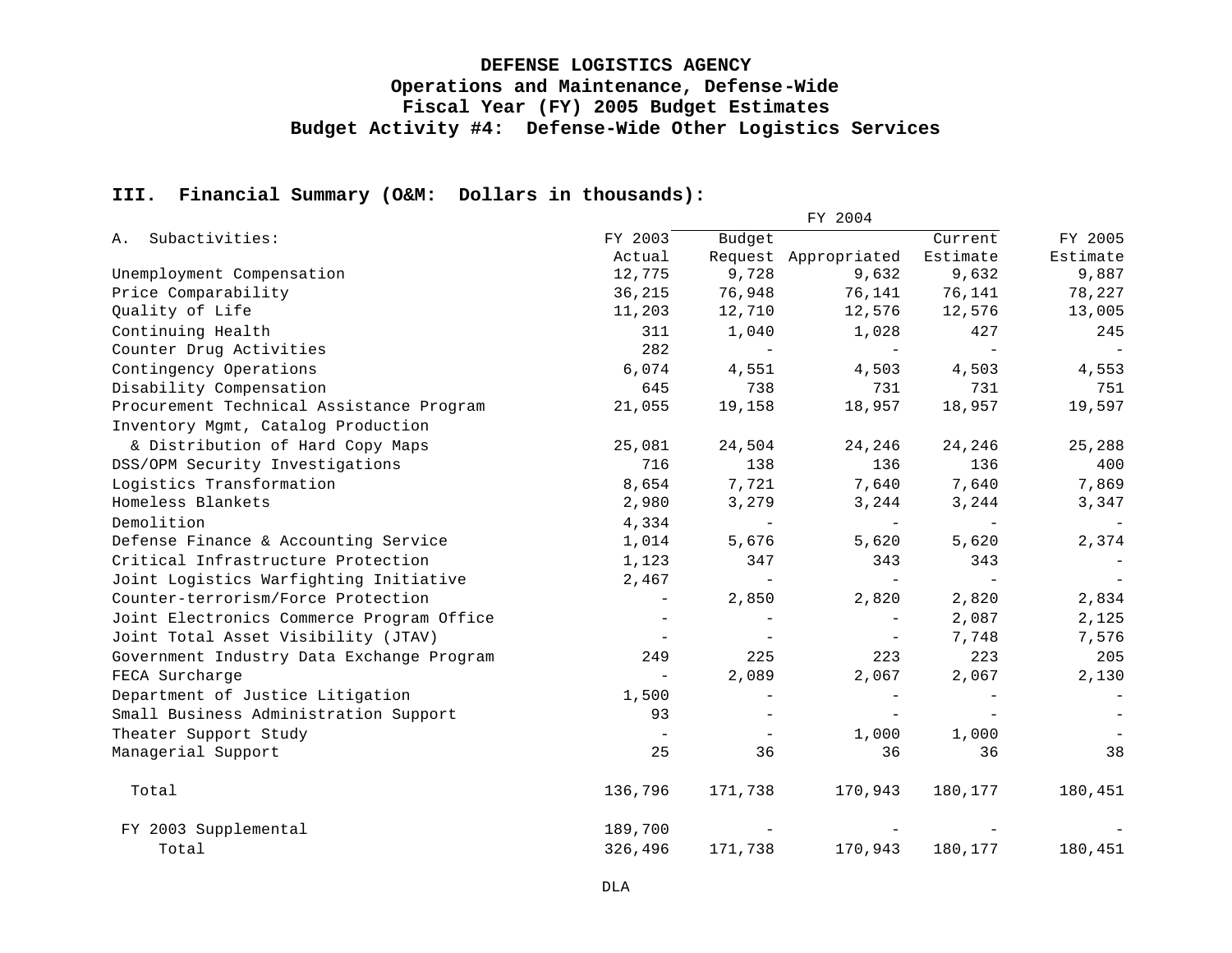#### **III. Financial Summary (O&M: Dollars in thousands): (continued)**

|                 | B. Reconciliation Summary:                       | Change                            | Change                 |
|-----------------|--------------------------------------------------|-----------------------------------|------------------------|
|                 |                                                  | FY 2004/ FY 2004 FY 2004/ FY 2005 |                        |
|                 | 1. Baseline Funding                              | 171,738                           | 180,177                |
|                 | a. Congressional Adjustments (Distributed)       | 1,000                             |                        |
|                 | b. Congressional Adjustments (Undistributed)     |                                   |                        |
|                 | c. Congressional Adjustments (Gen Provisions)    | (1,699)                           |                        |
|                 | d. Congressional Earmark                         | (96)                              |                        |
|                 | 2. Appropriated Amount                           | 170,943                           |                        |
|                 | 3. Approved Transfers                            | 9,835                             |                        |
| 4. Price Change |                                                  |                                   | 2,564                  |
|                 | 5. Program Changes                               | (601)                             | (2, 290)               |
|                 | 6. Current Estimate                              | 180,177                           | 180,451                |
|                 | C. Reconciliation of Increases and Decreases:    |                                   | (Dollars in Thousands) |
|                 |                                                  |                                   | Totals                 |
|                 | FY 2004 President's Budget Request               |                                   | 171,738                |
| $1$ .           | Congressional Adjustments                        |                                   |                        |
|                 | a. Distributed Adjustments                       |                                   |                        |
|                 | Theater Support Study                            |                                   | 1,000                  |
|                 |                                                  |                                   |                        |
|                 | b. Undistributed Adjustments                     |                                   |                        |
|                 | c. Adjustments to Meet Congressional Intent      |                                   |                        |
|                 | d. General Provisions                            |                                   |                        |
|                 | 1) Section 8094 - Professional Support Services  |                                   | (917)                  |
|                 | 2) Section 8126 - Management Efficiencies        |                                   | (782)                  |
|                 | e. Congressional Earmarks                        |                                   |                        |
|                 | Section 8044 - Indian Lands Environmental Impact |                                   | (96)                   |
|                 |                                                  |                                   |                        |
|                 | FY 2004 Appropriated Amount                      |                                   | 170,943                |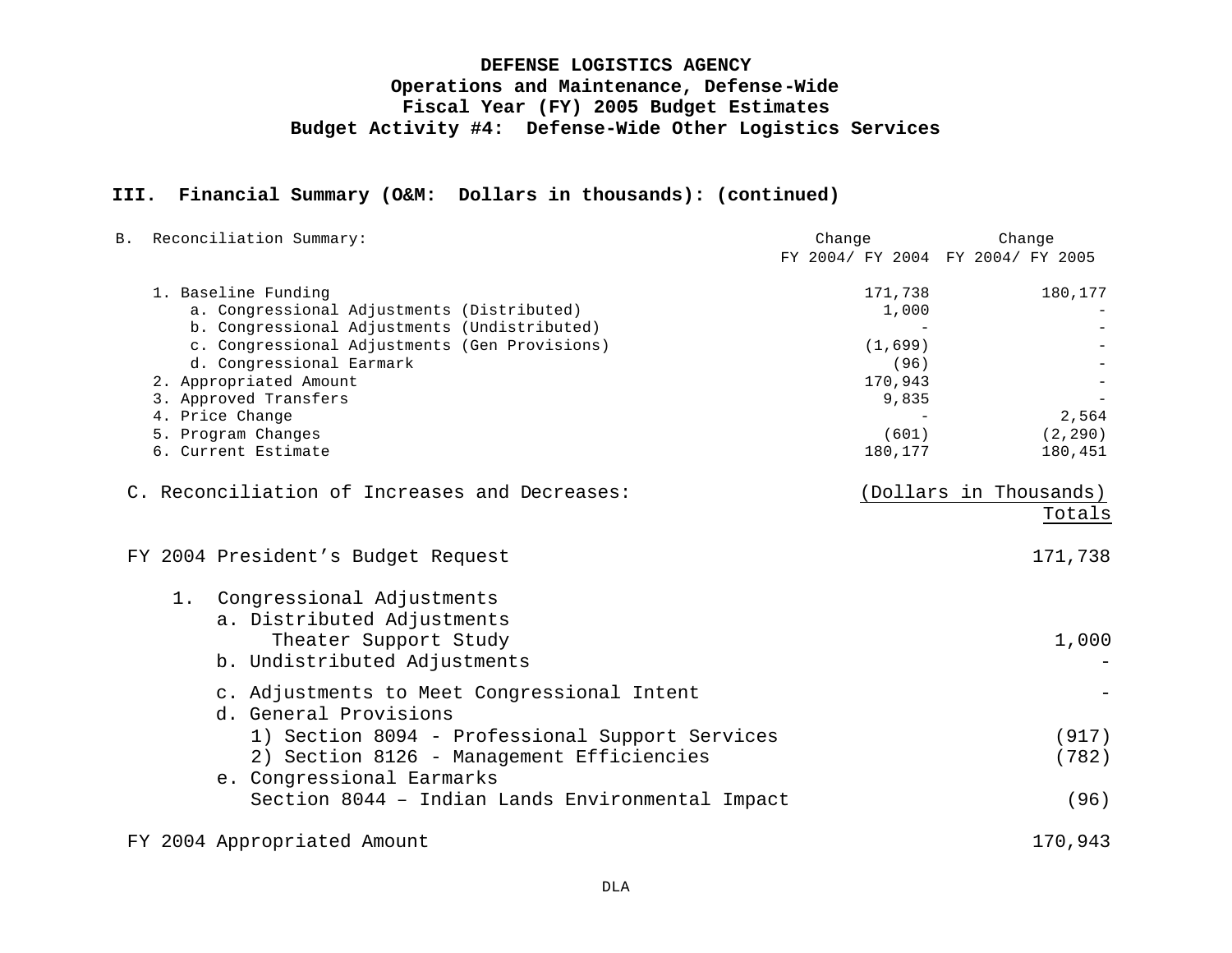### **III. Financial Summary (O&M: Dollars in thousands): (continued)**

|    | C. Reconciliation of Increases and Decreases:        | (Dollars in Thousands) |
|----|------------------------------------------------------|------------------------|
|    |                                                      | Totals                 |
| 2. | Emergency Supplemental                               |                        |
|    | a. Emergency Supplemental Funding Carryover          |                        |
|    | b. FY 2004 Emergency Supplemental Appropriations Act |                        |
|    | $(P.L. 108-106)$                                     |                        |
| 3. | Fact-of-Life Changes                                 |                        |
|    | a. Functional Transfers                              |                        |
|    | 1) Transfers In                                      |                        |
|    | 2) Transfers Out                                     |                        |
|    | b. Technical Adjustments                             |                        |
|    | 1) Increases                                         |                        |
|    | a) Internal realignment of JECPO from Other          | 2,087                  |
|    | Logistics Programs (OLP) to Other Logistics          |                        |
|    | Services (OLS).                                      |                        |
|    | b) Internal realignment of JTAV from OLP to OLS.     | 7,748                  |
|    | 2) Decrease                                          |                        |
|    | c. Emergent Requirements                             |                        |
|    | 1) Program Increases                                 |                        |
|    | a) One-Time Costs                                    |                        |
|    | b) Program Growth                                    |                        |
|    | 2) Program Reductions                                |                        |
|    | a) One-Time Costs                                    |                        |
|    | b) Program Decreases                                 |                        |
|    | Internal funding realignment from                    |                        |
|    | Continuing Health in OLS to LESO in OLP.             | (601)                  |
|    | Baseline Funding                                     | 180,177                |
| 4. | Reprogramming (Requiring 1415 Actions)               |                        |
|    |                                                      |                        |

DLA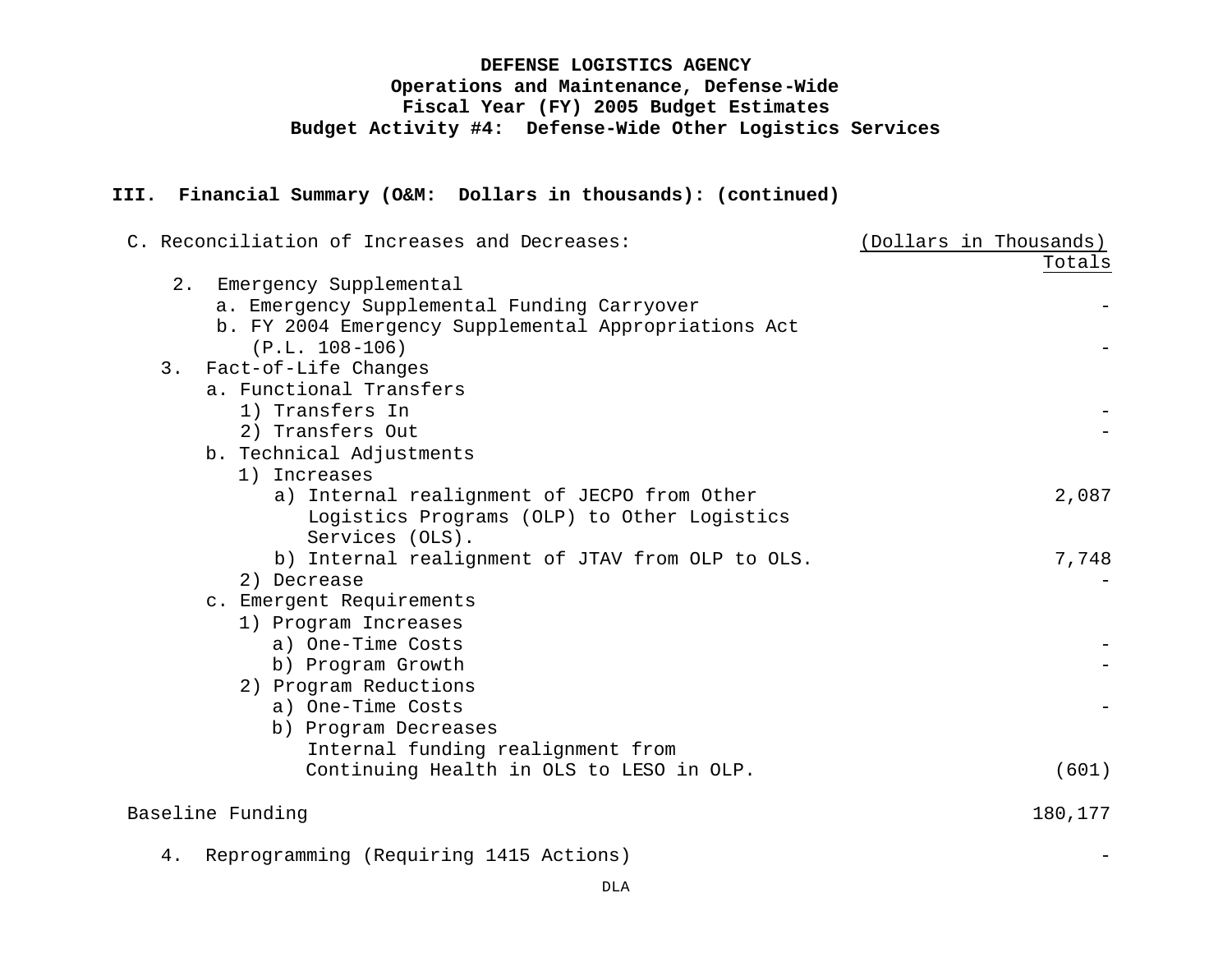# **III. Financial Summary (O&M: Dollars in thousands): (continued)**

| C. Reconciliation of Increases and Decreases:                                                                                                                               | (Dollars in Thousands)<br>Totals |
|-----------------------------------------------------------------------------------------------------------------------------------------------------------------------------|----------------------------------|
| a. Increases<br>b. Decreases                                                                                                                                                |                                  |
| Revised FY 2004 Estimate                                                                                                                                                    | 180,177                          |
| 5. Less: Emergency Supplemental Funding                                                                                                                                     |                                  |
| Normalized Current Estimate for FY 2004                                                                                                                                     | 180,177                          |
| 6. Price Change                                                                                                                                                             | 2,564                            |
| 7. Functional Transfers<br>a. Transfer In<br>b. Transfers Out                                                                                                               |                                  |
| 8. Program Increases<br>a. Annualization of New FY 2004 Program<br>b. One-Time FY 2005 Costs<br>c. Program Growth in FY 2005                                                |                                  |
| 1) Disability Compensation increase due to estimated<br>charges.                                                                                                            | 20                               |
| 2) OPM increase for estimated personnel security<br>investigations.<br>3) Price Comparability increase for military unique<br>costs for Contingency Operations, Generalized | 262                              |
| Emulation of Microcircuits (GEM), Diminishing<br>Manufacturing Services (DMS) and Forward<br>Positioning.                                                                   | 1,020                            |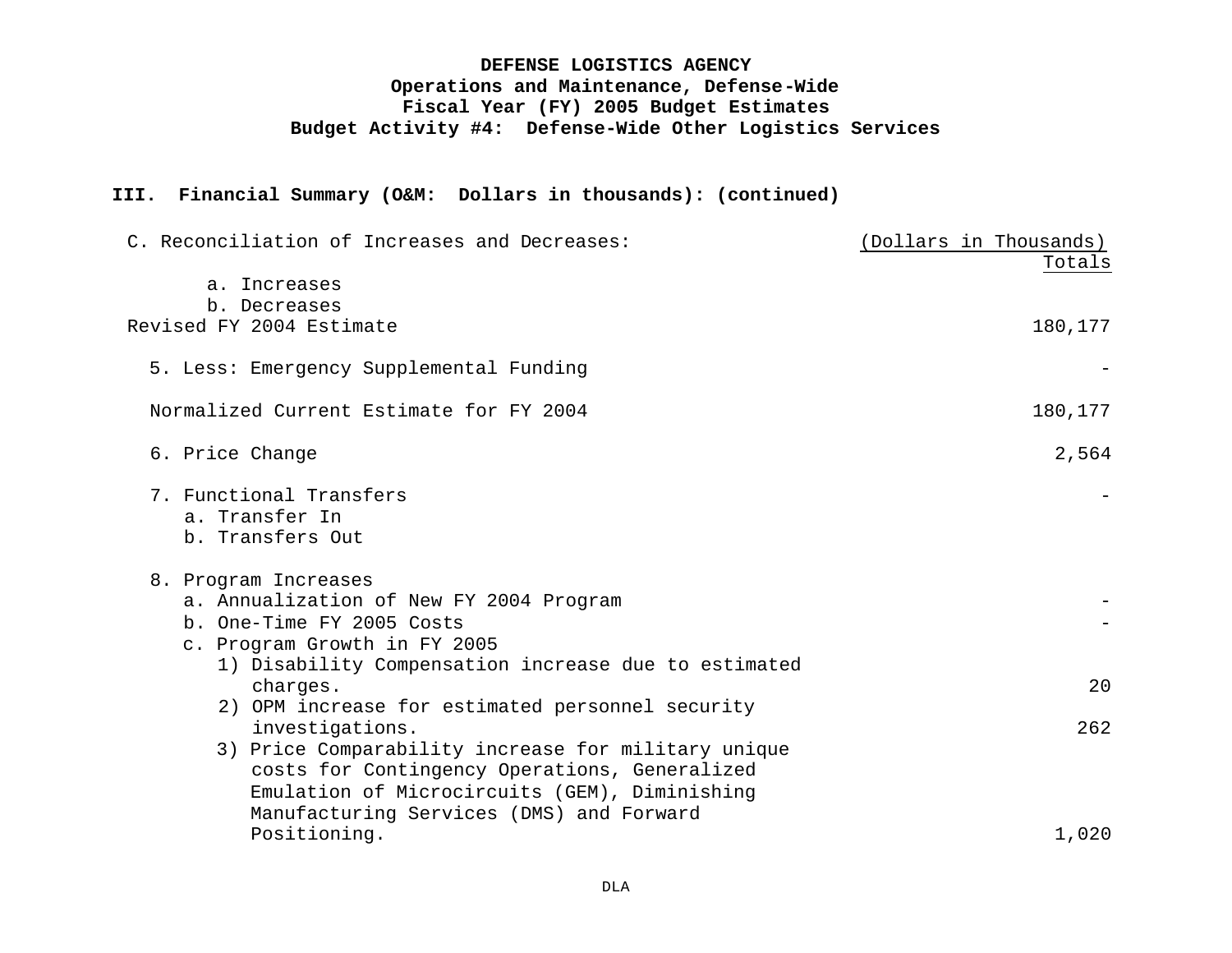#### **III. Financial Summary (O&M: Dollars in thousands): (continued)**

| C. Reconciliation of Increases and Decreases:           | (Dollars in Thousands) |
|---------------------------------------------------------|------------------------|
|                                                         | Totals                 |
| 4) Quality of Life increase due to estimated            |                        |
| program operation costs.                                | 253                    |
| 5) DLA Mapping increase due to estimated costs for      |                        |
| program baseline map distribution and system            |                        |
| maintenance.                                            | 703                    |
| 6) Blankets increase due to estimated program           |                        |
| requirements.                                           | 58                     |
| 7) Logistics Transformation increase due to             |                        |
| estimated program requirements for Department           |                        |
| transformation initiatives.                             | 122                    |
| 8) JTAV increase due to fact-of-life.                   | 9                      |
| 9) PTAP increase based on estimated center awards.      | 375                    |
| 10) Unemployment Compensation increase due to estimated |                        |
| downsizing and consolidation of management              |                        |
| headquarters and depot contracting actions.             | 120                    |
| 11) FECA Surcharge estimate to cover Agency             |                        |
| compensation charge from Department of Labor.           | 34                     |
| Program Decreases<br>9.                                 |                        |
| a. Annualization of New FY 2004 Program Decreases       |                        |
| b. One-Time FY 2004 Costs                               |                        |
| c. Program Decreases in FY 2005                         |                        |
| 1) Continuing Health decrease due to Agency estimated   |                        |
| costs based on downsizing and consolidation.            | (182)                  |
| 2) Critical Infrastructure Protection decrease due to   |                        |
| program funding realignment within the Department.      | (348)                  |
| 3) DFAS decrease due to an FY 2004 DFAS charge for      |                        |
| write-off of depreciation for cancelled systems.        | (3, 383)               |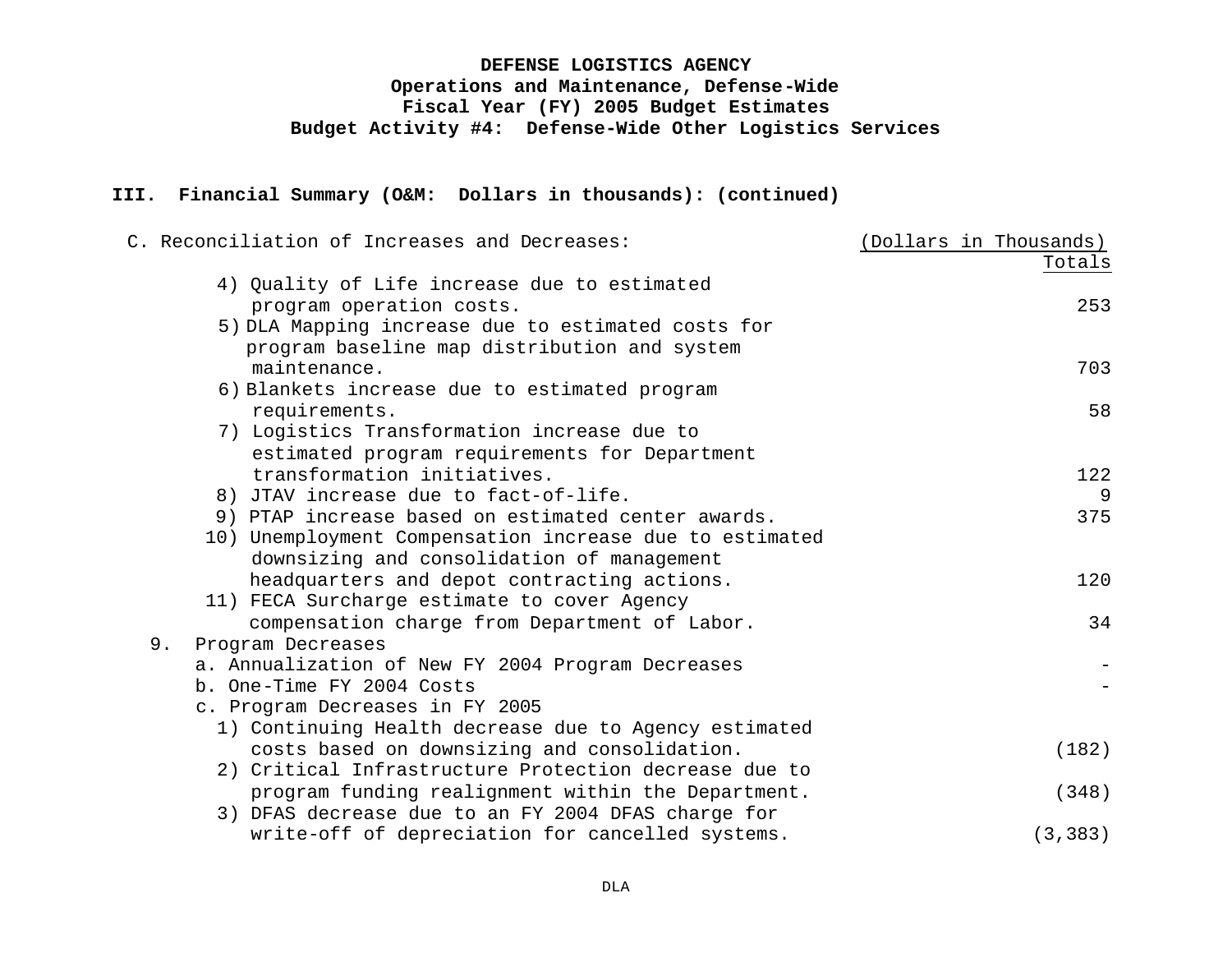#### **III. Financial Summary (O&M: Dollars in thousands): (continued)**

|     | C. Reconciliation of Increases and Decreases:                              | (Dollars in Thousands) |
|-----|----------------------------------------------------------------------------|------------------------|
|     |                                                                            | Totals                 |
|     | 4) GIDEP decrease due to revised requirements for                          |                        |
|     | Agency program support.                                                    | (21)                   |
|     | 5) JTAV decrease due to estimated program requirements.                    | (280)                  |
|     | 6) Theater Support Study decrease due to a one-time                        |                        |
|     | Congressional add in FY 2004.                                              | (1, 014)               |
|     | 7) Contingency Operations decrease due to estimated<br>field requirements. | (13)                   |
|     | 8) Counter-terrorism/Force Protection decrease due to                      |                        |
|     | estimated system and personnel requirements.                               | (25)                   |
| 10. | FY 2005 Budget Request                                                     | 180,451                |

#### **IV. Performance Criteria and Evaluation Summary:**

Other Logistics Services (OLS) includes multiple programs of which DLA is either the executive agent or the budget administrator. Measures used to track performance are customer satisfaction and funding execution. These measures are important to the success of these Department initiatives. Performance criteria for this activity group follow:

The first performance measure is Customer Satisfaction. Customer satisfaction is measured through surveys, comment cards and informal as well as formal customer feedback. In addition, customer satisfaction is measured through Congressional inquiries and appeals as related to the program execution of Congressional adds. Problems identified in this measure will be assessed for corrective action.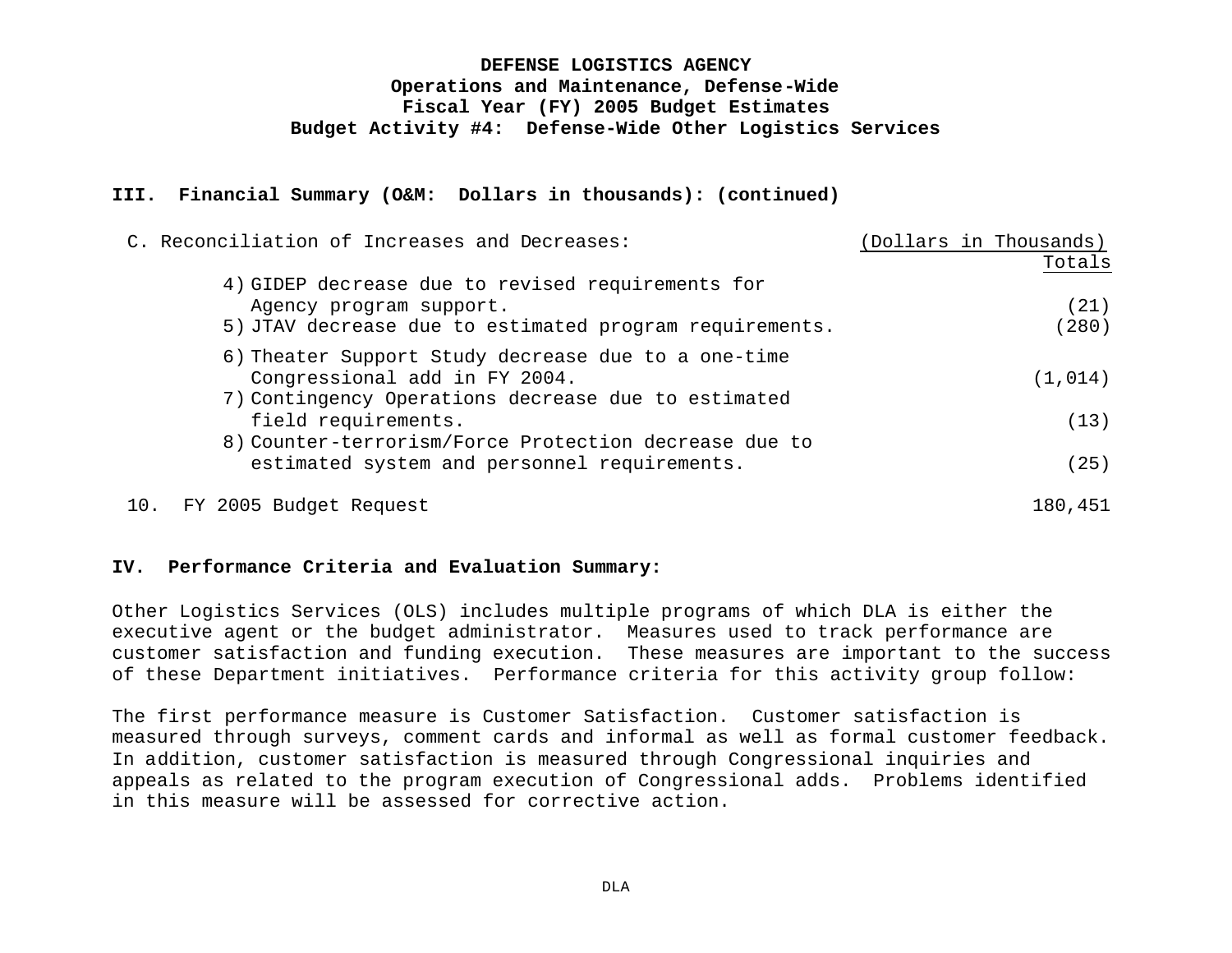#### **IV. Performance Criteria and Evaluation Summary: (continued)**

Execution of funding is an imperative performance measure for this activity group. It is our goal to achieve a 100 percent rating in FYs 2004 and 2005 through improved financial management processes, increased training and more aggressive execution plans. In addition, more accurate budget estimating regarding funding projections for several of these activity group programs, i.e., Unemployment, Continuing Health Benefits, Disability Compensation, is an important factor of execution. We will continue to strive to become more accurate in factoring in Department and Agency initiatives and the impact of these initiatives on these programs. We will continue tracking trends and reviewing aged accounts to ensure previous funding levels were appropriate and adequate. Programs performing at less than projected execution rates will be required to reassess financial plans to ensure that this measure is achieved.

The Joint Electronic Commerce Program Office mission supports, facilitates, and accelerates application of electronic business practices and associated information technologies to improve Department-wide processes and support weapons and combat support systems throughout their life cycles. The goal is to create an electronic mall which allows on-line shopping. All four Services and DLA will participate. This initiative, when fully deployed will reduce paper and streamline supply, contracting and payment processes in the Department. Performance is measured by customer surveys, dollar value of on-line sales and the value of on-line transactions. We anticipate sales of \$750 million in FY 2005. Transactions are expected to reach 5.0 million in FY 2005.

#### **V. Personnel Summary:** N/A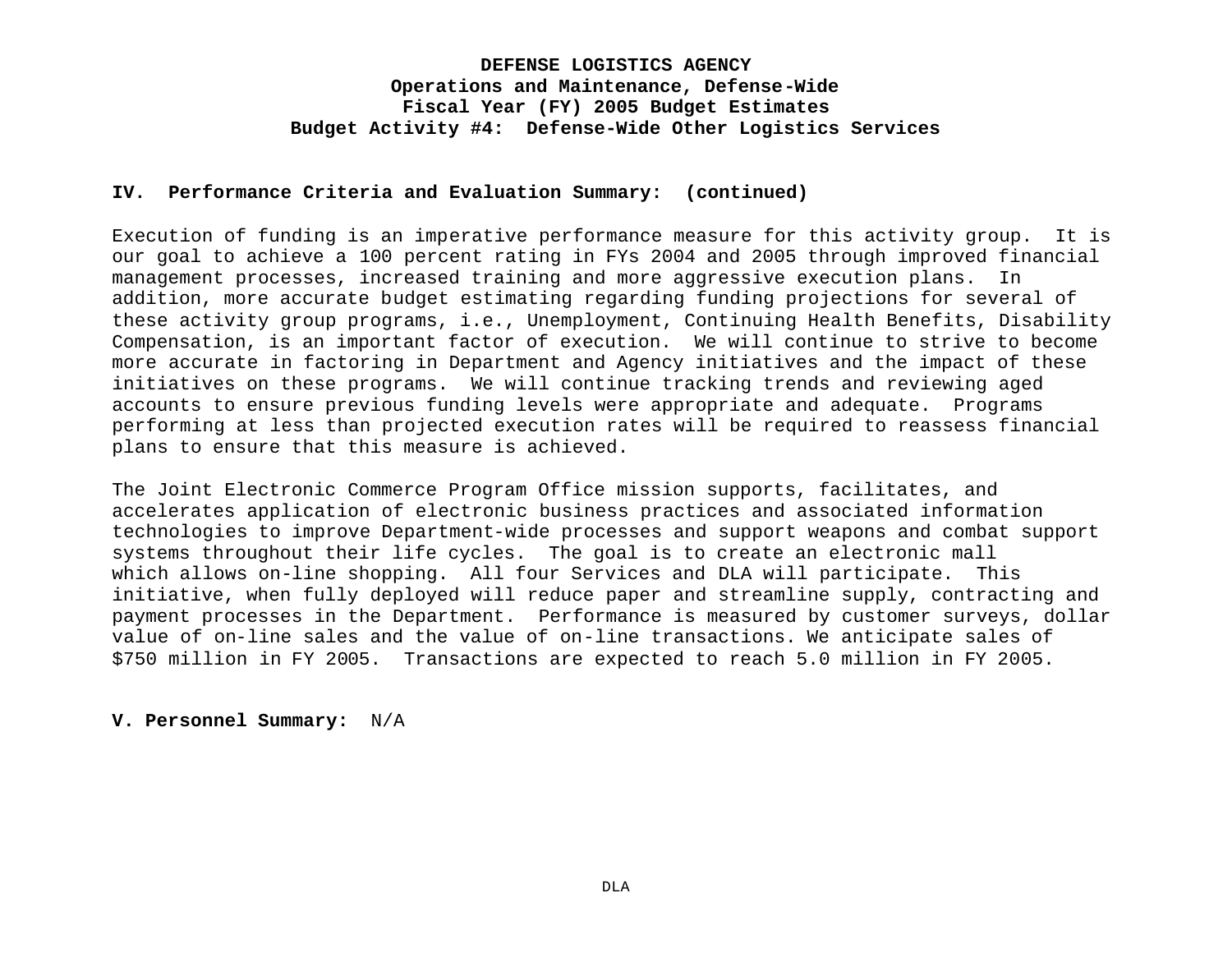#### **VI. OP 32 Line Items (Dollars in Thousands):**

|      |                                                       |         | Change FY 2003/2004 |            |          | Change FY 2004/2005 |                 |                    |
|------|-------------------------------------------------------|---------|---------------------|------------|----------|---------------------|-----------------|--------------------|
|      |                                                       | FY 2003 | Price               | Program    | FY 2004  | Price               | Program FY 2005 |                    |
|      |                                                       | Actual  | Growth              | Growth     | Est      | Growth              | Growth          | Est                |
| 106  | Benefits to Former Employees                          | 311     | $\mathbf 0$         | 116        | 427      | $\Omega$            | (182)           | 245                |
| 111  | Disability Compensation                               | 645     | $\Omega$            | 86         | 731      | $\Omega$            | 20              | 751                |
| 199  | Total Civilian Personnel Compensation                 | 956     | $\Omega$            | 202        | 1,158    | $\Omega$            | (162)           | 996                |
| 417  | Locally Procured Fund Managed Supplies<br>& Materials | 8       | $\Omega$            | 3          | 11       | $\mathbf 0$         | $\mathbf{1}$    | 12                 |
| 499  | Total Fund Supplies & Materials<br>Purchases          | 8       | $\mathbf 0$         | 3          | 11       | $\mathbf 0$         | $\mathbf{1}$    | 12                 |
| 673  | Defense Finance & Accounting Services                 | 1,014   | 144                 | 4,462      | 5,620    | 137                 | (3, 383)        | 2,374              |
| 678  | Defense Security Services                             | 716     | 21                  | (737)      | $\Omega$ | $\mathbf 0$         | $\mathbf 0$     | $\Omega$           |
| 679  | Cost Reimbursable Purchases                           | 72,788  | 946                 | 39,382     | 113,116  | 1,584               |                 | 2,238 116,937      |
| 699  | Total Purchases                                       | 74,518  | 1,111               | 43,107     | 118,736  | 1,721               |                 | $(1, 145)$ 119,311 |
| 920  | Supplies & Material (Non-Fund)                        | 2,980   | 39                  | 225        | 3,244    | 45                  | 58              | 3,347              |
| 933  | Studies, Analysis & Evaluations                       | 12,493  | 162                 | 6,385      | 19,040   | 267                 | (1, 532)        | 17,775             |
| 934  | Engineering & Technical Services                      | 4,334   | 56                  | (4, 390)   | $\Omega$ | $\Omega$            | $\overline{0}$  | $\overline{0}$     |
| 988  | Grants                                                | 21,055  | 274                 | (2, 372)   | 18,957   | 265                 | 375             | 19,597             |
| 989  | Other Contracts                                       | 210,142 | 2,732               | (193, 850) | 19,024   | 266                 | 116             | 19,406             |
| 998  | Other Costs                                           | 10      | 0                   | (3)        | 7        | $\mathbf 0$         | $\mathbf 0$     | $\overline{7}$     |
| 999  | Total Other Purchases                                 | 251,014 | 3,263               | (194,005)  | 60,272   | 843                 | (983)           | 60,132             |
| 9999 | Total                                                 | 326,496 | 4,374               | (150, 693) | 180,177  | 2,564               |                 | $(2, 290)$ 180,451 |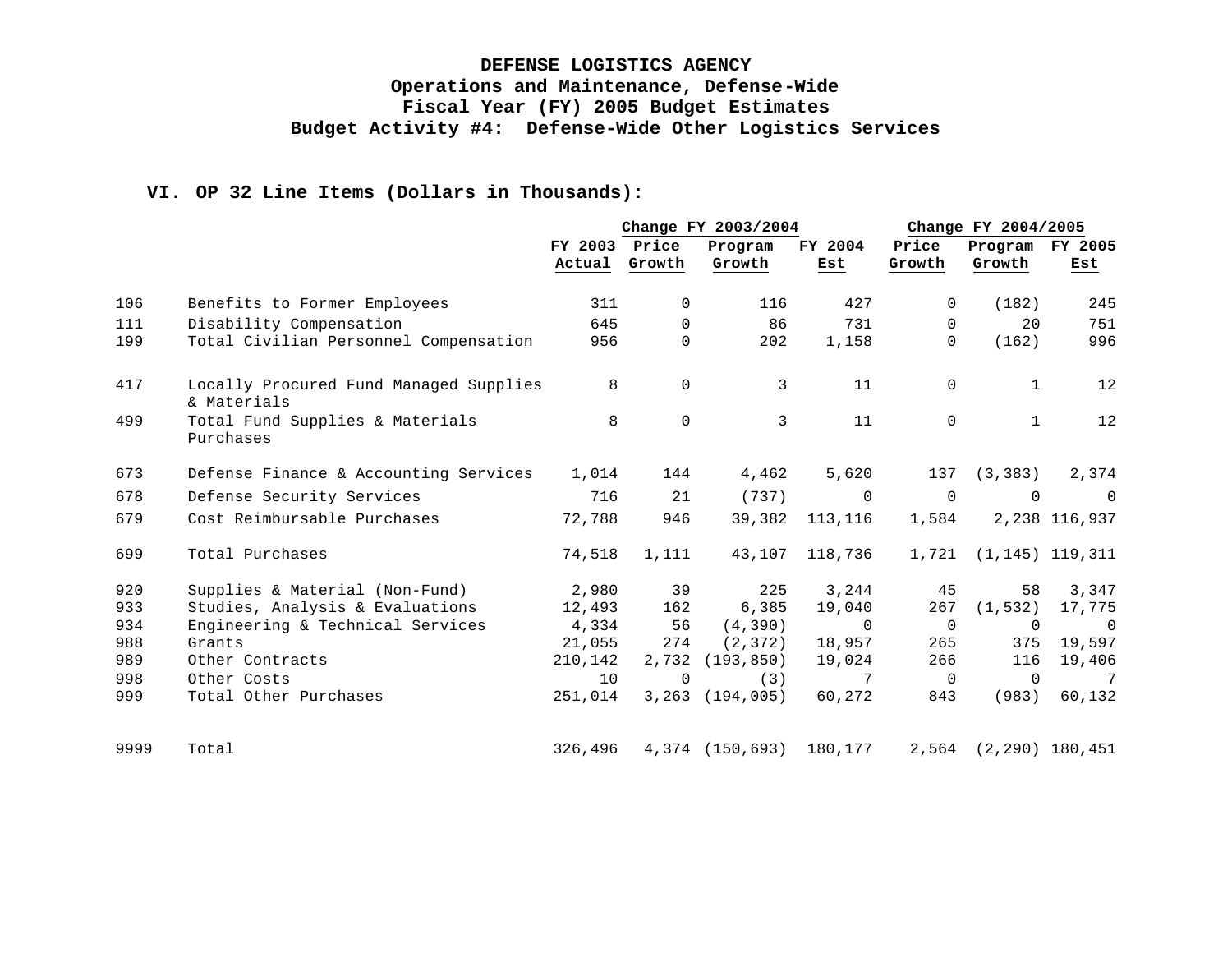#### **I. Description of Operations Financed:**

Funding for Warstoppers recognizes that preparedness measures must be taken for certain supply items, and that critical industrial capability must be preserved to support the Department's readiness and sustainment requirements. This concept applies to items such as chemical protective suits and gloves, nerve agent antidote auto-injectors, mealsready-to eat, and tray pack assemblies. In each instance, peacetime demand is inadequate to sustain an industrial base sufficient for readiness and mobilization. The "Warstoppers" qualify for funding, not primarily as the result of reasonable business decisions, but as a matter of national security, and therefore, do not fall within the purview of the Defense Working Capital Fund (DWCF) which emphasizes customer-provider relationships.

The Warstoppers program, mandated by law, is the single Agency program for the preservation of essential production capability. It provides the means to invest in improving industry responsiveness. It also includes the funding of Industrial Preparedness Measures (IPMs) allowing for the "surge" of battle critical material to increase supply availability of spares and troop support items as directed in Defense planning documents. Industrial Base Maintenance Contracts currently preserve critical production capabilities for nerve agent antidotes and chemical protective gloves with a minimal annual investment. Industrial readiness or preparedness investments enable DLA to provide surge capability for critical weapon systems and troop support items as a more cost-effective alternative to War Reserve Materiel (WRM). The budget request for Warstoppers is \$40.599 million in FY 2005.

NERVE AGENT ANTIDOTES (NAA): The Senate Armed Services Committee Report (July 1991, page 84) directed the Secretary of Defense to take necessary steps to ensure the maintenance and stability of the industrial base for Nerve Agent Antidote Auto-injectors. Since 1992, the only FDA approved producer has had an Industrial Base Maintenance Contract (IBMC) to ensure the financial viability of the firm and to maintain the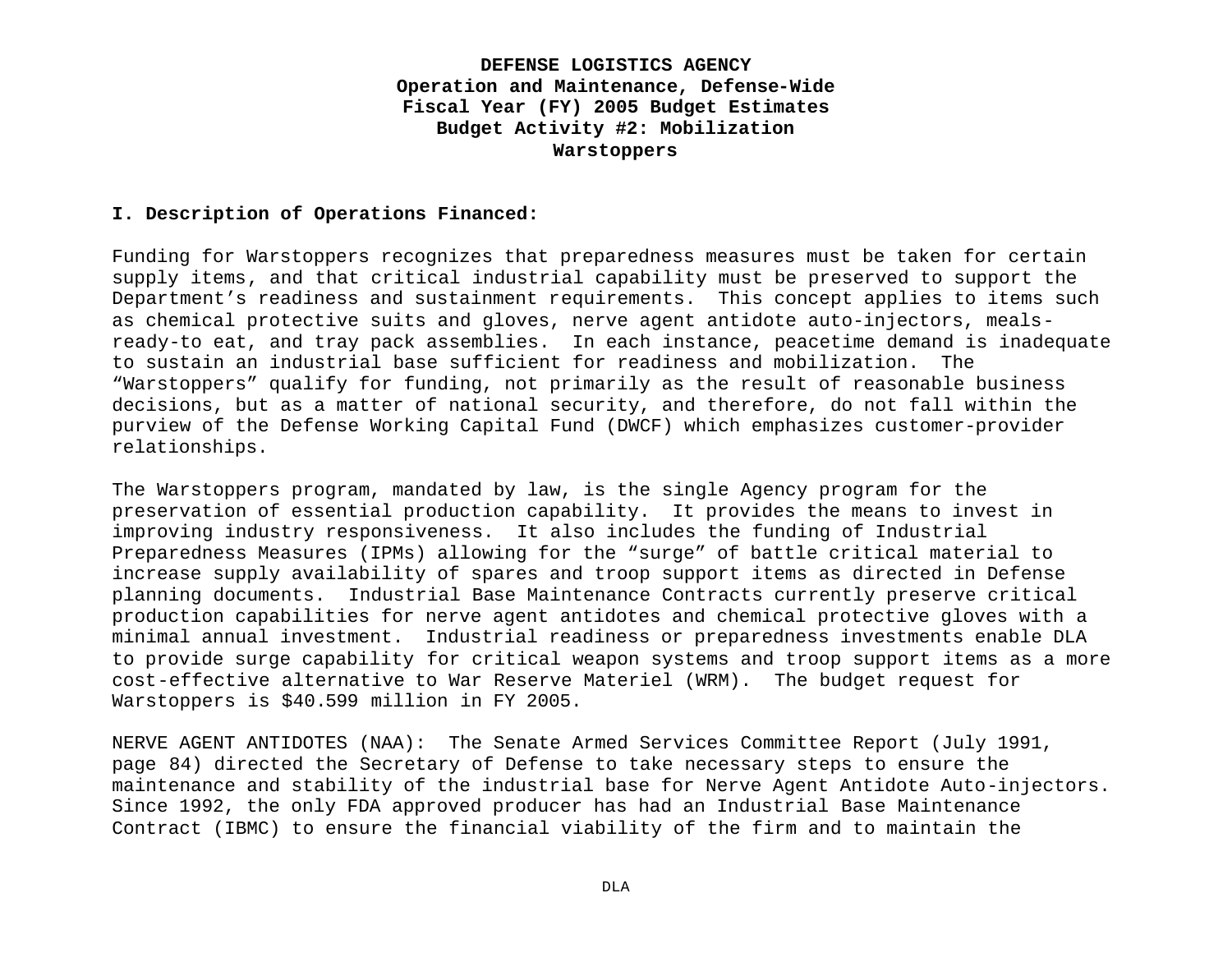#### **I. Description of Operations Financed (continued):**

manufacturing capability to produce injectors for wartime surge and sustainment. These funds maintain critical process capability and FDA certification of the sole domestic source of NAA autoinjectors. Program is driven by the purchase of long-leadtime subcomponents for the new ATNAA dual chamber autoinjector, contractually negotiated cost to maintain the capabilities of the sole source provider, and to meet the Services estimated go-to-war requirements for NAA. The budget request for this program is \$11.855 million in FY 2005.

CHEMICAL GLOVES: The Senate Armed Services Committee Report (July 1991, page 84) directed the Secretary of Defense to ensure the maintenance and stability of the industrial base for chemical protective suits, boots, and gloves. The resources support Industrial Base Maintenance Contracts (IBMCs) for the only two sources of butyl gloves. The funding request is the estimate required to maintain the sources of supply for go-towar surge. The budget request for this program is \$4.402 million in FY 2005.

CHEMICAL SUITS: The Senate Armed Services Committee Report (July 1991, page 84) directed the Secretary of Defense to ensure the maintenance and stability of the industrial base for chemical protective suits, boots, and gloves. These funds ensure the availability of adequate industrial capability to meet wartime demand for chemical protective suits. These funds are used to purchase chemical protective suit liner material that is stored as a reserve to meet wartime production demand. Rapid depletion of inventory for contingencies and emerging industrial base constraints have driven the need to reinvest in Chemical Suit components to support Service surge levels. Estimated requirements for FY 2005 necessitate future investment actions. The budget request for this program is \$3.329 million in FY 2005.

TRAY PACK/MRE EQUIPMENT MAINTENANCE: The Senate Armed Services Committee Report (July 1991, page 84) directed the Secretary of Defense to take necessary steps to ensure the maintenance and stability of the industrial base for MREs and Tray Pack rations. The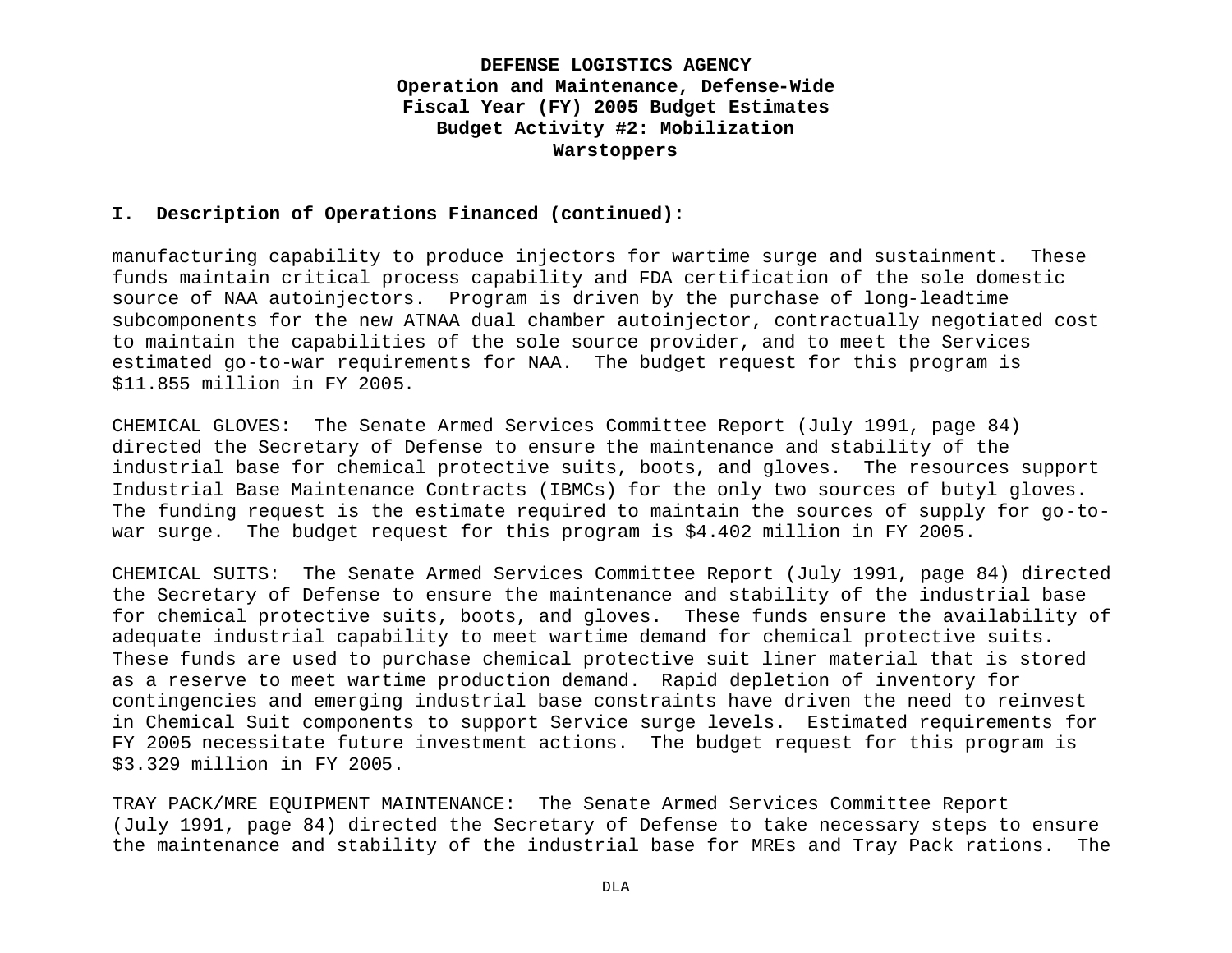#### **I. Description of Operations Financed (continued):**

resources requested for this project will fund the storage and maintenance of unique tray pack and MRE production equipment necessary to meet wartime requirements. This equipment gives the industry the capability to quickly expand production in times of war. The budget request for this program is \$0.1 million in FY 2005.

MANPOWER AND DIRECT SUPPORT: DLA, a Combat Support Agency, is directed by Congress to assess the capability of the industrial base to provide wartime requirements and maintain the ability of the industrial base to produce critical Warstopper items. These funds support readiness initiatives, supporting activities, and personnel implementing DLA's Industrial Base Program (IBP) to include salaries, travel, training, and tools. The budget request for this program is \$3.266 million in FY 2005.

DEFENSE PRIORITIES AND ALLOCATIONS SYSTEM (DPAS) Training: These funds maintain a viable DPAS capability within DLA through continual training and training materials to field personnel that manage and execute the DPAS for Warstoppers. The budget request for this program in FY 2005 is \$.030 million.

NUCLEAR, BIOLOGICAL, AND CHEMICAL (NBC) DEFENSE: These funds are used for mobilization preparedness of critical NBC Defense products required by the Services. DLA must maintain a "warm" military unique industrial capability that meets the Services' replenishment and sustainment requirements. Items covered are military unique biomedical defense vaccines and chemical agent defense pharmaceuticals. The program represents contractor negotiated costs for the Nerve Agent Antidote Autoinjector Shelf Life Extension Program and Readiness Enhancement Program. The budget request for this program is \$2.465 million in FY 2005.

INDUSTRIAL READINESS: This project focuses on funding to (1) support surge capability for critical troop support items and commodities supporting critical weapons systems, and (2) ensure actions preserving critical industrial capability can be implemented.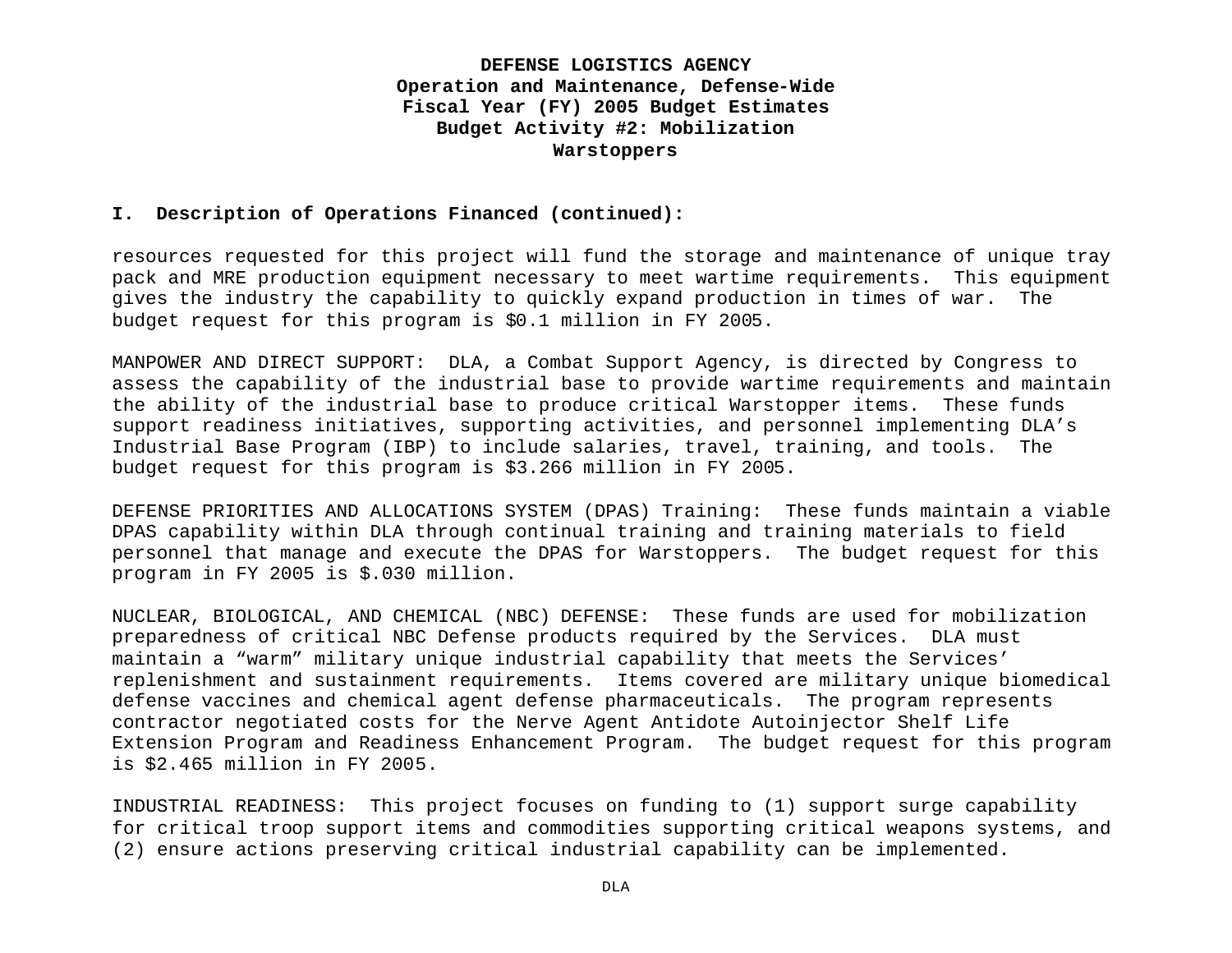#### **I. Description of Operations Financed (continued):**

Emphasis is placed on new business practices and increased reliance on the commercial sector to meet these requirements. The Prime Vendor (PV) Surge Assessment/Test Initiative is a major element of this funding category. This initiative provides for more rigorous surge assessments and testing of prime vendors and other long-term contracts and provides funds for investments to meet critical wartime shortfalls. A large percentage of our troop support items are provided via Prime Vendors, and an increasing quantity of hardware and spares are being procured via Prime Vendors. The PV Surge Initiative provides for more comprehensive supplier assessments and the funding of measures to address capability shortfalls. The budget request for this program is \$4.115 million in FY 2005.

MEDICAL READINESS: The Medical Readiness account funds preparedness measures necessary to ensure that DLA can meet the Services' surge requirements for critical pharmaceutical, medical, and surgical items. Measures such as Stock Rotation, Prime Vendor Surge, Corporate Exigency Contracts (CEC) and Vendor Managed Inventory (VMI) are used to address shortfalls. Medical Readiness line supports such items as Ciproflaxacin (an Anthrax treatment) and other urgent and compelling requirements. These funds are used to support CEC, VMI, and Stock Rotation industrial readiness measures aimed at reducing the approximately \$2.3 billion wartime planning shortfall.Warstoppers has offset over \$1 billion of this shortfall thus far at a rate of \$8 offset for every \$1 invested.The program decrease in FY 2005 is due to previous years funding of urgent requirements. The budget request for this program is \$11.037 million in FY 2005.

#### **II. Force Structure:** N/A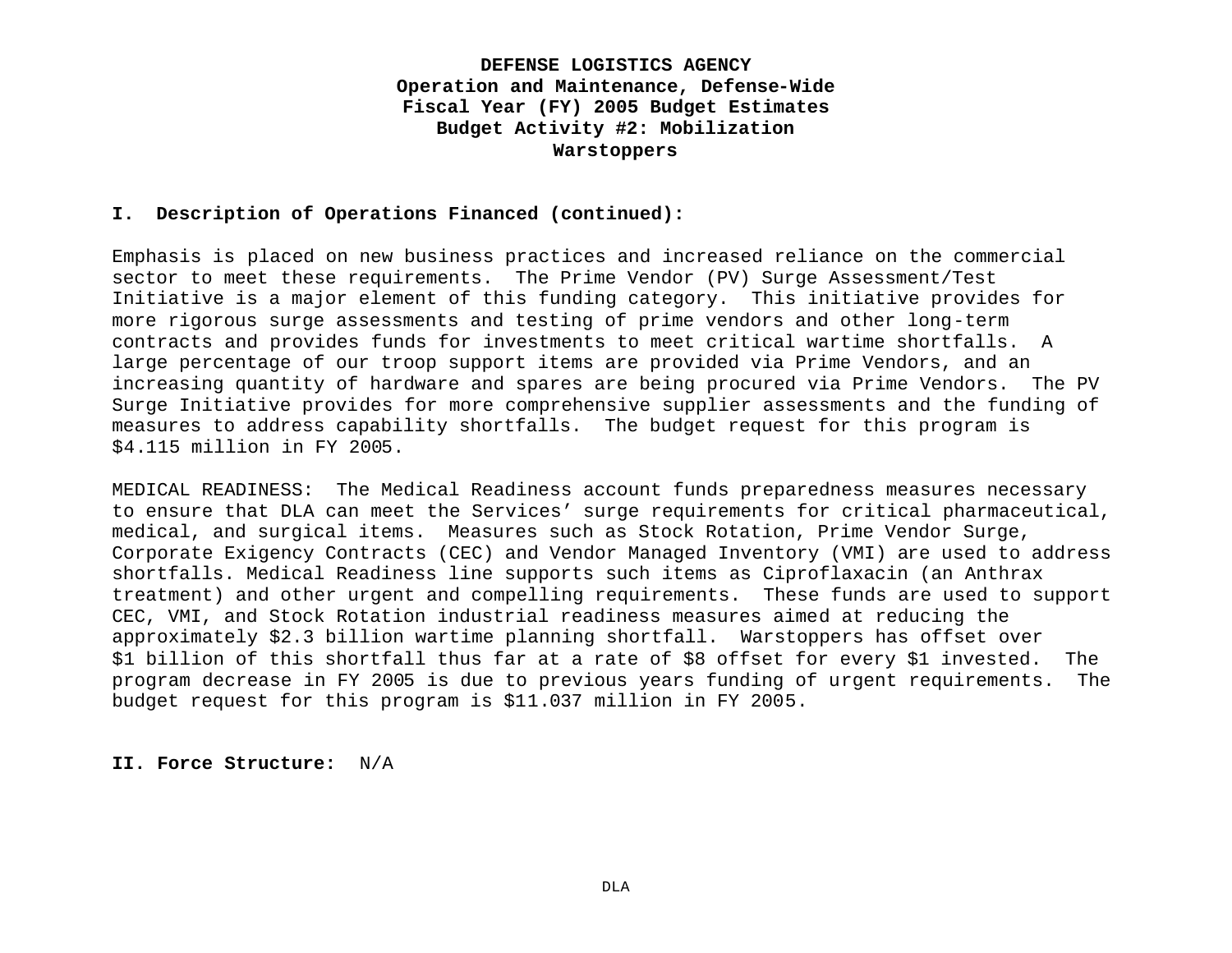#### **III. Financial Summary (O&M: Dollars in Thousands):**

FY 2004 A. Subactivities: FY 2003 Actual Budget Request Appropriated Estimate Current FY 2005 Estimate Nerve Agent Antidote 11,920 16,076 15,551 10,508 11,855 Chemical Gloves - 4,312 4,312 4,312 4,402 Chemical Suits - 3,261 3,261 3,261 3,329 MRE/Tray Pack IPMs 45 - - - - T-Pack/MRE Maintenance 211 100 100 100 100 Manpower/Direct Support 5,572 3,184 3,184 3,184 3,266 DPAS 0 30 30 30 30 NBC Defense 2,405 Industrial Readiness 3,629 4,087 4,087 4,087 4,115 Medical Readiness 21,024 16,522 16,522 22,236 11,037 Total 44,018 49,991 49,466 49,466 40,599 B. Reconciliation Summary: Change FY 2004/FY 2004 FY 2004/FY 2005 Change 1. Baseline Funding 49,991 49,466 a) Congressional Adjustments (Distributed) b) Congressional Adjustments (Undistributed) c) Congressional Adjustments (General Provision) (494) d) Congressional Earmark (31) -

2. Appropriated Amount 49,466 3. Approved Transfers 4. Price Change 693 5. Program Changes - (9,560) 6. Current Estimate 49,466 40,599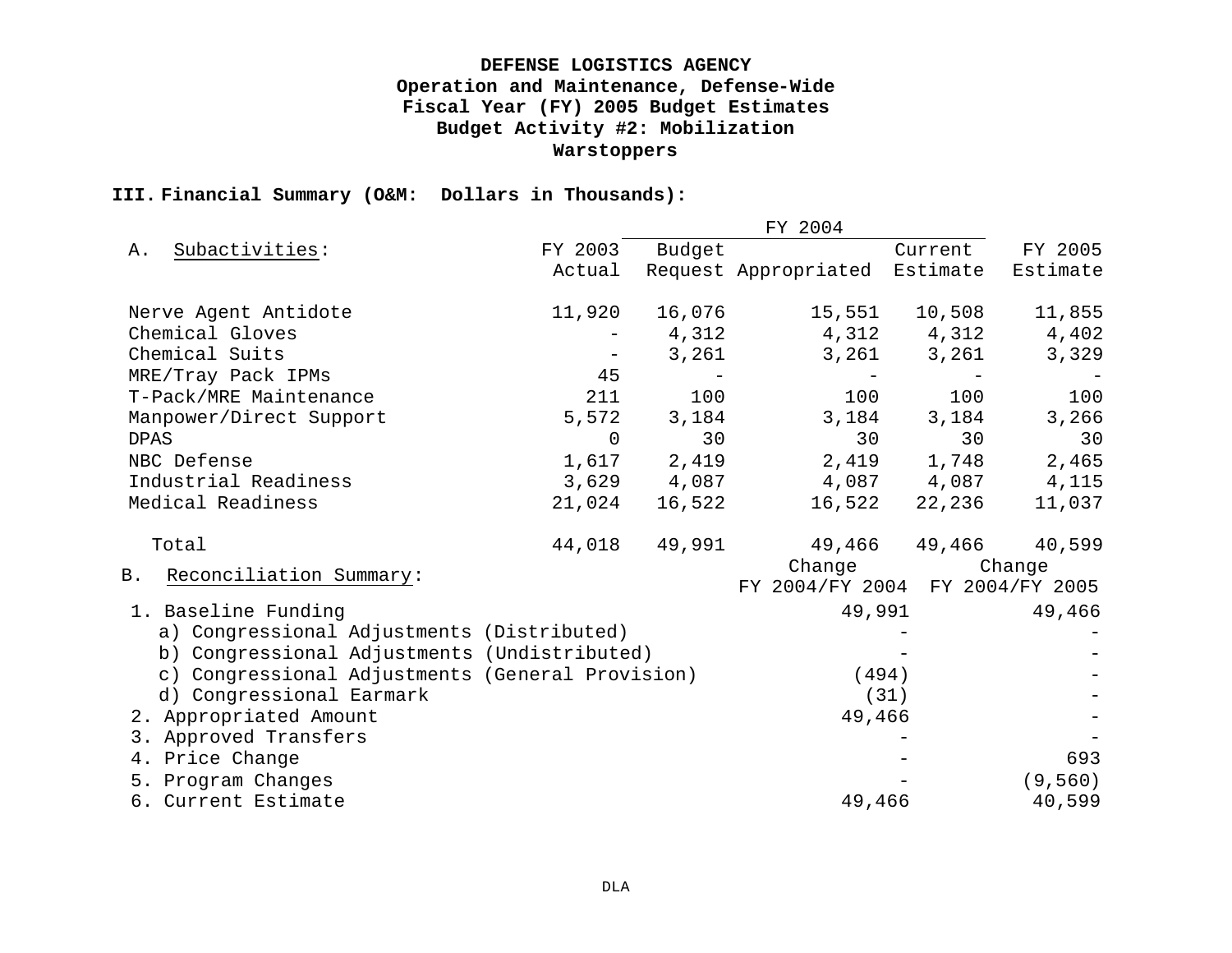|       | C. Reconciliation of Increases and Decreases:    | (Dollars in |
|-------|--------------------------------------------------|-------------|
|       |                                                  | Thousands)  |
|       |                                                  | Totals      |
|       | FY 2004 President's Budget Request               | 49,991      |
| 1.    | Congressional Adjustments                        |             |
|       | a. Distributed Adjustments                       |             |
|       | b. Undistributed Adjustments                     |             |
|       | c. Adjustments to Meet Congressional Intent      |             |
|       | d. General Provisions                            |             |
|       | 1) Section 8094 - Professional Support Services  | (267)       |
|       | 2) Section 8126 - Management Efficiencies        | (227)       |
|       | e. Congressional Earmarks                        |             |
|       | Section 8044 - Indian Lands Environmental Impact | (31)        |
|       | FY 2004 Appropriated Amount                      | 49,466      |
| $2$ . | Emergency Supplemental                           |             |
|       | a. Emergency Supplemental Funding Carryover      |             |
|       | b. FY 2004 Emergency Supplemental Appropriations |             |
|       | Act (P.L. 108-106)                               |             |
|       | 3. Fact-of-Life Changes                          |             |
|       | a. Functional Transfers                          |             |
|       | 1) Transfers In                                  |             |
|       | 2) Transfers Out                                 |             |
|       | b. Technical Adjustments                         |             |
|       | 1) Increases                                     |             |
|       | 2) Decreases                                     |             |
|       | c. Emergent Requirement                          |             |
|       | 1) Program Increases                             |             |
|       | a) One-Time Costs                                |             |
|       | b) Program Growth                                |             |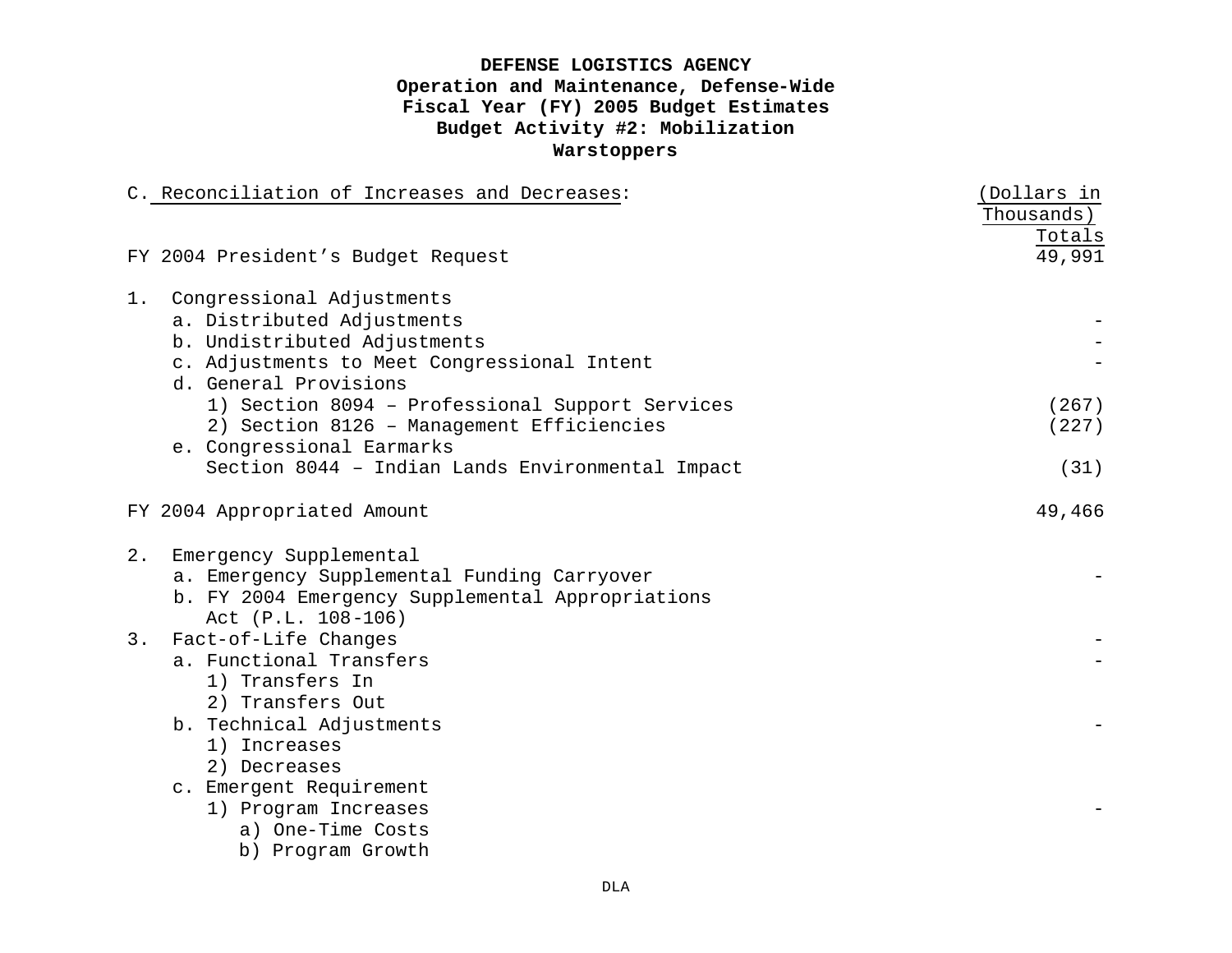| C. Reconciliation of Increases and Decreases:                                                                                                                                                                                                                     | (Dollars in<br>Thousands) |
|-------------------------------------------------------------------------------------------------------------------------------------------------------------------------------------------------------------------------------------------------------------------|---------------------------|
| 2) Program Reductions<br>a) One-Time Costs<br>b) Program Decreases                                                                                                                                                                                                | Totals                    |
| Baseline Funding                                                                                                                                                                                                                                                  | 49,466                    |
| Reprogramming (Requiring 1415 Actions)<br>4.<br>a. Increases<br>b. Decreases                                                                                                                                                                                      |                           |
| Revised FY 2004 Estimate                                                                                                                                                                                                                                          | 49,466                    |
| 5. Less: Emergency Supplemental Funding                                                                                                                                                                                                                           |                           |
| Normalized Current Estimate for FY 2004                                                                                                                                                                                                                           | 49,466                    |
| 6. Price Change                                                                                                                                                                                                                                                   | 693                       |
| 7. Functional Transfers<br>a. Transfer In<br>b. Transfer Out                                                                                                                                                                                                      |                           |
| 8. Program Increases<br>a. Annualization of New FY 2004 Program<br>b. One-Time FY 2005 Costs<br>c. Program Growth in FY 2005<br>1) Nerve Agent Antidote increase due to negotiated contract<br>options, Service estimated go-to-war requirements and new injector |                           |
| components.                                                                                                                                                                                                                                                       | 1,200                     |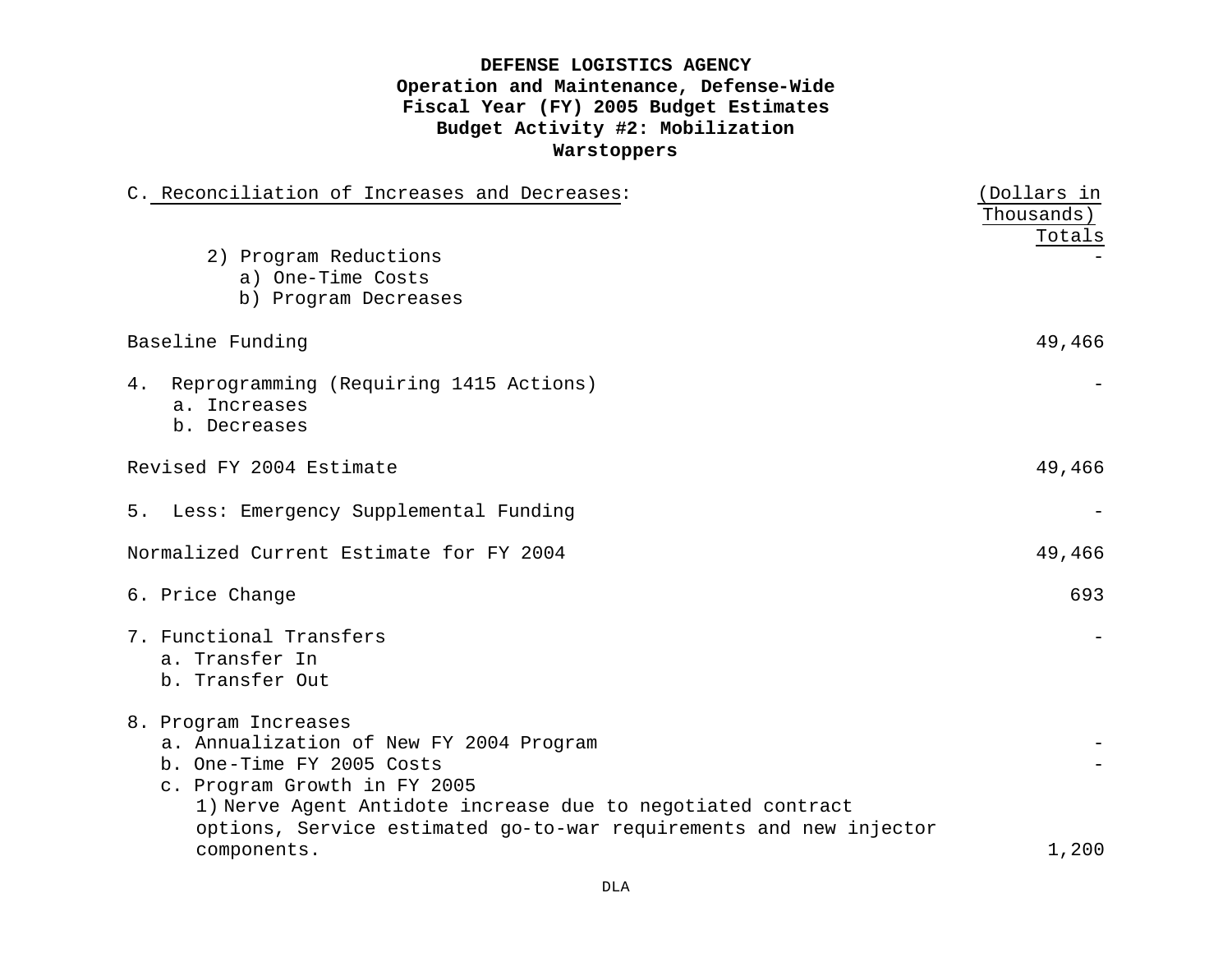|     | C. Reconciliation of Increases and Decreases:                                                                                                                                                                                                                  | (Dollars in<br>Thousands) |
|-----|----------------------------------------------------------------------------------------------------------------------------------------------------------------------------------------------------------------------------------------------------------------|---------------------------|
|     |                                                                                                                                                                                                                                                                | Totals                    |
|     | 2) Chemical Gloves increase for industrial preparedness                                                                                                                                                                                                        |                           |
|     | investments.                                                                                                                                                                                                                                                   | 30                        |
|     | 3) Chemical Suits increase for industrial preparedness                                                                                                                                                                                                         |                           |
|     | investments.                                                                                                                                                                                                                                                   | 20                        |
|     | 4) Manpower Direct Support increase due to fact-of-life changes.                                                                                                                                                                                               | 37                        |
|     | 5) NBC Defense increase due to contractor negotiated prices.                                                                                                                                                                                                   | 693                       |
|     | 9. Program Decreases<br>a. Annualization of New FY 2004 Program Decreases<br>b. One-Time FY 2004 Costs<br>c. Program Decreases in FY 2005                                                                                                                      |                           |
|     | 1) TPack/MRE Maintenance decrease due to increased peacetime use<br>of the reserve equipment and a lower quantity of equipment owned.<br>2) Industrial Readiness decrease due to more comprehensive<br>supplier assessments and measures to address capability | (1)                       |
|     | shortfalls.                                                                                                                                                                                                                                                    | (29)                      |
|     | 3) Medical Readiness decrease due to prior year funding of urgent<br>requirements for the expansion of CEC, VMI, and Stock Rotation.                                                                                                                           | (11, 510)                 |
| 19. | FY 2005 Budget Request                                                                                                                                                                                                                                         | 40,599                    |

#### **IV. Performance Criteria and Evaluation Summary**

The Warstoppers Program funds activities aimed at assessing the capability of the Defense Logistics Agency to meet the Services' and Combatant Commanders' wartime requirements. Additionally, the program funds industrial preparedness measures directed at preserving critical industrial capability and accelerating the production of critical spares and troop support items. Ultimately, the Warstoppers Program provides for improved wartime